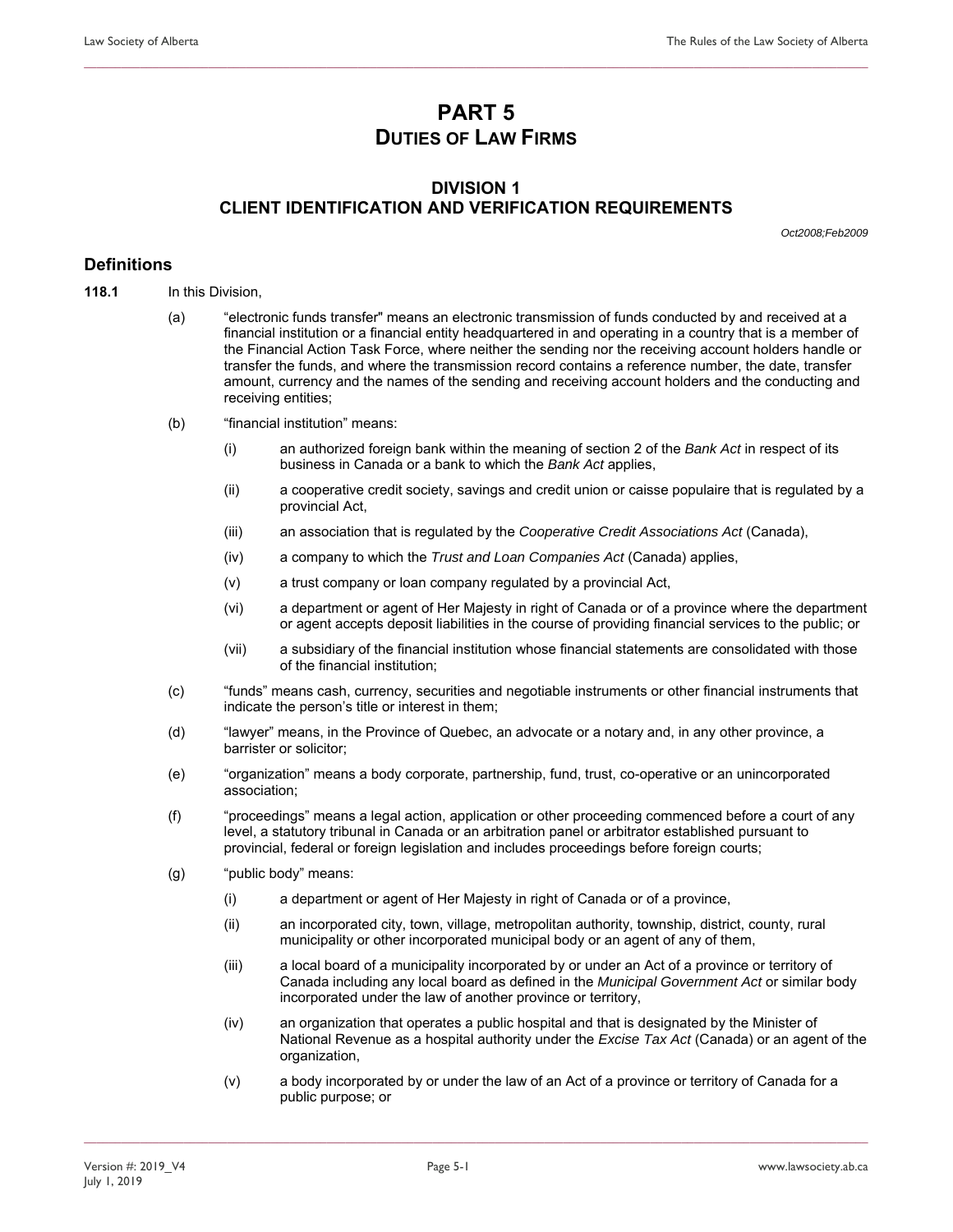(vi) a subsidiary of a public body whose financial statements are consolidated with those of the public body;

**\_\_\_\_\_\_\_\_\_\_\_\_\_\_\_\_\_\_\_\_\_\_\_\_\_\_\_\_\_\_\_\_\_\_\_\_\_\_\_\_\_\_\_\_\_\_\_\_\_\_\_\_\_\_\_\_\_\_\_\_\_\_\_\_\_\_\_\_\_\_\_\_\_\_\_\_\_\_\_\_\_\_\_\_\_\_\_\_\_\_\_\_\_\_\_\_\_\_\_\_\_\_\_\_\_\_\_\_\_\_\_\_\_\_\_\_\_\_\_\_\_\_\_\_\_\_** 

- (h) "reporting issuer" means:
	- (i) a reporting issuer within the meaning of an Act of a province or territory of Canada in respect of the securities law of the province or territory;
	- (ii) a corporation whose shares are traded on a stock exchange designated under section 262 of the Income Tax Act (Canada) and that operates in a country that is a member of the Financial Action Task Force;
	- (iii) a subsidiary of an entity mentioned in clause (i) or (ii) where the financial statements of the subsidiary are consolidated with the financial statements of the entity;
- (i) "securities dealer" means a person or entity that is authorized under provincial legislation to engage in the business of dealing in securities or any other financial instruments or to provide portfolio management or investment advising services.

#### **Client Identity**

- **118.2 (1)** Subject to subsection (3), a lawyer who is retained by a client to provide legal services must comply with the requirements of this Division.
	- **(2)** A lawyer's responsibilities under this Division may be fulfilled by any member, associate or employee of the lawyer's firm, wherever located.
	- **(3)** Sections 118.3 through 118.9 do not apply to:
		- (a) a lawyer when he or she provides legal services or engages in or gives instructions in respect of any of the activities described in section 118.4 on behalf of his or her employer, or
		- (b) a lawyer
			- (i) who is engaged as an agent by the lawyer for a client to provide legal services to the client, or
			- (ii) to whom a matter for the provision of legal services is referred by the lawyer for a client,

when the client's lawyer has complied with sections 118.3 through 118.9, or

- (c) a lawyer providing legal services as part of a duty counsel program sponsored by a non-profit organization, except where the lawyer engages in or gives instructions in respect of receiving, paying or transferring funds, other than an electronic funds transfer.
- **118.3** A lawyer who is retained by a client as described in section 118.2(1) shall obtain and record the following information:
	- (a) the client's full name,
	- (b) the client's business address and business telephone number, if applicable,
	- (c) if the client is an individual, the client's home address and home telephone number,
	- (d) if the client is an organization, other than a financial institution, public body or reporting issuer, the organization's incorporation or business identification number and the place of issue of its incorporation or business identification number, if applicable,
	- (e) if the client is an individual, the client's occupation or occupations,
	- (f) if the client is an organization,
		- (i) other than a financial institution, public body or a reporting issuer, the general nature of the type of business or businesses or activity or activities engaged in by the client, where applicable, and
		- (ii) the name, position and contact information for the individual(s) authorized to provide and giving instructions to the lawyer with respect to the matter for which the lawyer is retained,
	- (g) if the client is acting for or representing a third party, information about the third party as set out in paragraphs (a) to (f) as applicable.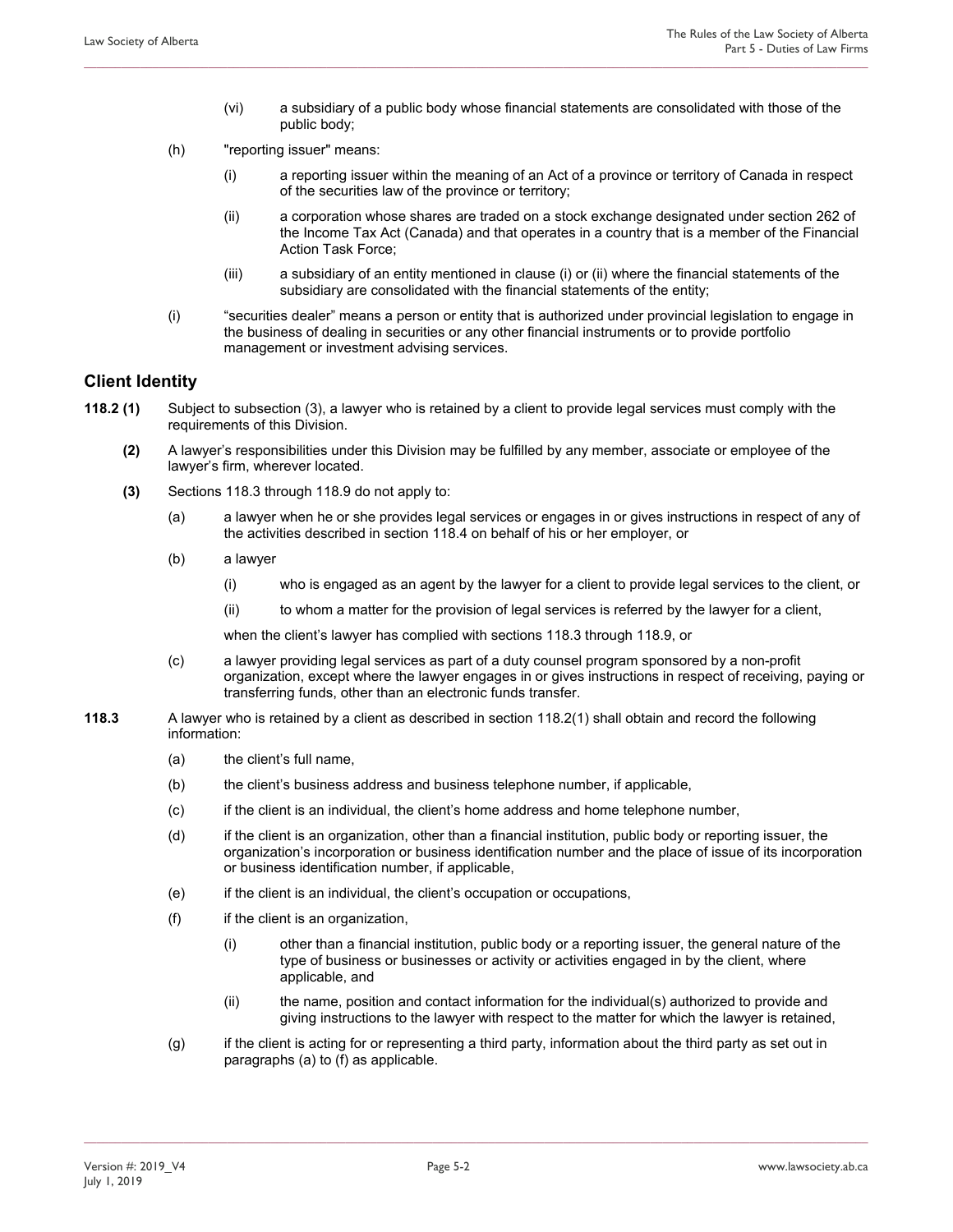### **Client Identity and Verification**

**118.4** Subject to section 118.5, section 118.6 applies where a lawyer, who has been retained by a client to provide legal services, engages in or gives instructions in respect of the receiving, paying or transferring of funds, other than an electronic funds transfer.

**\_\_\_\_\_\_\_\_\_\_\_\_\_\_\_\_\_\_\_\_\_\_\_\_\_\_\_\_\_\_\_\_\_\_\_\_\_\_\_\_\_\_\_\_\_\_\_\_\_\_\_\_\_\_\_\_\_\_\_\_\_\_\_\_\_\_\_\_\_\_\_\_\_\_\_\_\_\_\_\_\_\_\_\_\_\_\_\_\_\_\_\_\_\_\_\_\_\_\_\_\_\_\_\_\_\_\_\_\_\_\_\_\_\_\_\_\_\_\_\_\_\_\_\_\_\_** 

### **Exemptions Re: Certain Funds**

- **118.5 (1)** Section 118.6 does not apply where the client is a financial institution, public body or reporting issuer.
	- **(2)** Section 118.6 does not apply in respect of funds,
		- (a) paid by or to a financial institution, public body or a reporting issuer;
		- (b) received by a lawyer from the trust account of another lawyer;
		- (c) received from a peace officer, law enforcement agency or other public official acting in their official capacity;
		- (d) paid or received pursuant to a court order or to pay a fine or penalty;
		- (e) paid or received as a settlement of any legal or administrative proceedings; or
		- (f) paid or received for professional fees, disbursements, expenses or bail.

### **Client Identity and Verification**

- **118.6 (1)** When a lawyer is engaged in or gives instructions in respect of any of the activities described in section 118.4, including non-face-to-face transactions, the lawyer shall take reasonable steps to verify the identity of the client, including the individual(s) described in section 118.3(f)(ii), and, where appropriate, the third party, using what the lawyer reasonably considers to be reliable, independent source documents, data or information.
	- **(2)** For the purposes of subsection (1), independent source documents may include:
		- (a) if the client or third party is an individual, valid original government issued identification, including a driver's licence, birth certificate, provincial or territorial health insurance card [if such use of the card is not prohibited by the applicable provincial or territorial law], passport or similar record;
		- (b) if the client or third party is an organization such as a corporation or society that is created or registered pursuant to legislative authority, a written confirmation from a government registry as to the existence, name and address of the organization, including the names of its directors, where applicable, such as
			- (i) a certificate of corporate status issued by a public body,
			- (ii) a copy obtained from a public body of a record that the organization is required to file annually under applicable legislation, or
			- (iii) a copy of a similar record obtained from a public body that confirms the organization's existence; and
		- (c) if the client or third party is an organization, other than a corporation or society, that is not registered in any government registry, such as a trust or partnership, a copy of the organization's constating documents, such as a trust or partnership agreement, articles of association, or any other similar record that confirms its existence as an organization.
	- **(3)** When a lawyer is engaged in or gives instructions in respect of any of the activities in section 118.4 for a client or third party that is an organization referred to in subsection (2)(b) or (c), the lawyer shall make reasonable efforts to obtain, and if obtained, record,
		- (a) the name and occupation of all directors of the organization, other than an organization that is a securities dealer, and
		- (b) the name, address and occupation of all persons who own 25 per cent or more of the organization or of the shares of the organization.
	- **(4)** (a) When a lawyer engages in or gives instructions in respect of any of the activities in section 118.4 for a client or third party who is an individual who is not physically present before the lawyer but is present elsewhere in Canada, the lawyer shall verify the client's identity by obtaining an attestation from a commissioner for oaths in Canada, or a guarantor in Canada, that the commissioner or guarantor has seen one of the documents referred to in subsection (2)(a):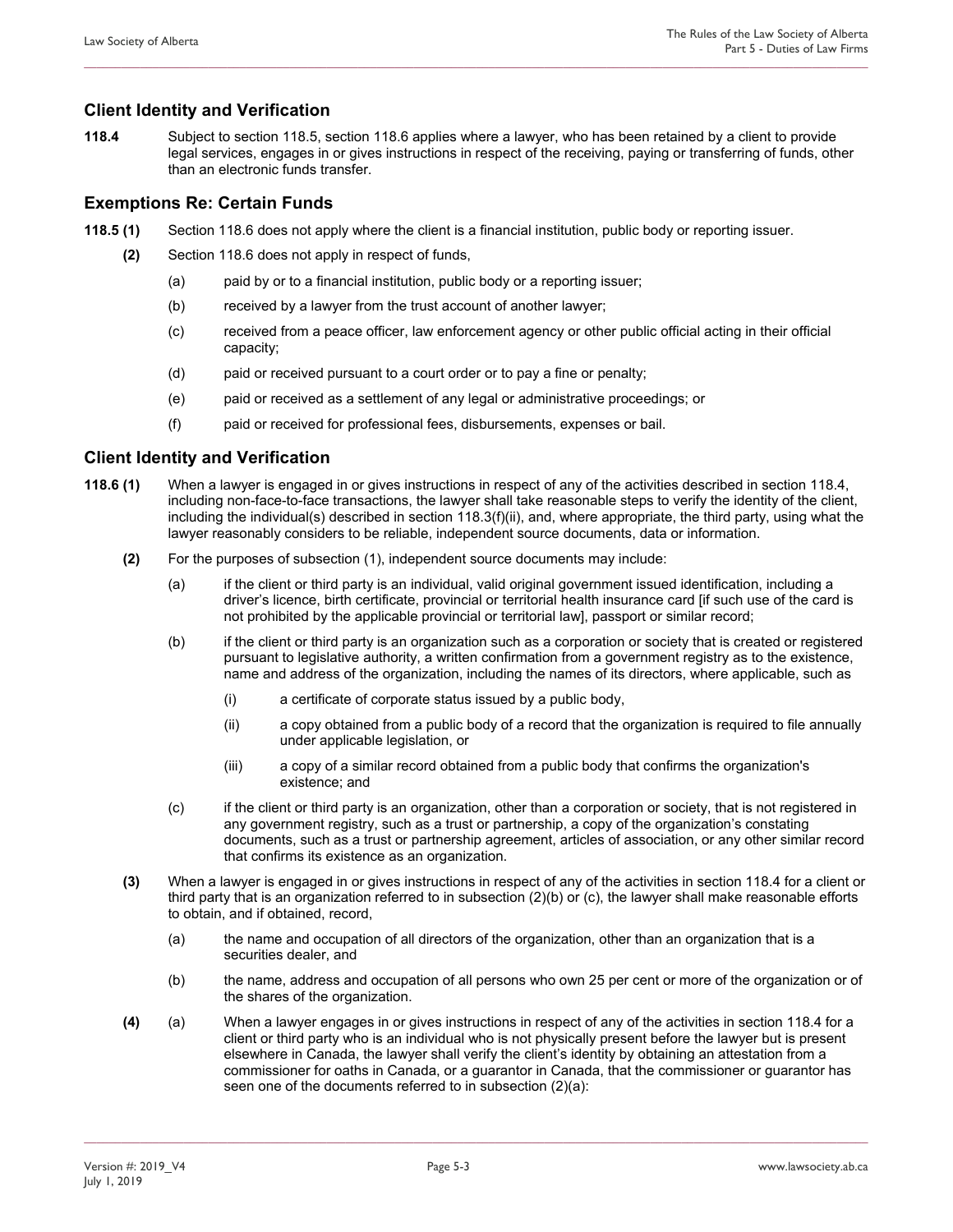- (b) When a lawyer, who engages in or gives instructions in respect of any of the activities in section 118.4 for a client that is an organization, is instructed by an individual described in section 118.3(f)(ii) who is not physically present before the lawyer but is present elsewhere in Canada, the lawyer shall verify the individual's identity by obtaining an attestation from a commissioner for oaths in Canada, or a guarantor in Canada, that the commissioner or guarantor has seen one of the documents referred to in subsection (2)(a).
- **(5)** For the purpose of subsection (4), an attestation shall be produced on a legible photocopy of the document and shall include

- (a) the name, profession and address of the person providing the attestation;
- (b) the signature of the person providing the attestation; and
- (c) the type and number of the identifying document provided by the client, third party or instructing individual(s).
- **(6)** For the purpose of subsection (4), a guarantor must be a person employed in one of the following occupations in Canada:
	- (a) dentist;
	- (b) medical doctor;
	- (c) chiropractor;
	- (d) judge;
	- (e) magistrate;
	- (f) lawyer;
	- (g) notary (in Quebec);
	- (h) notary public;
	- (i) optometrist;
	- (j) pharmacist;
	- (k) professional accountant (APA [Accredited Public Accountant], CA [Chartered Accountant], CGA [Certified General Accountant], CMA [Certified Management Accountant], PA [Public Accountant] or RPA [Registered Public Accountant]);
	- (l) professional engineer (P.Eng. [Professional Engineer, in a province other than Quebec] or Eng. [Engineer, in Quebec]);
	- (m) veterinarian;
	- (n) peace officer;
	- (o) paralegal licensee in Ontario;
	- (p) nurse; or
	- (q) school principal.
- **(7)** A lawyer may, and where an individual client, third party or individual described in section 118.3(f)(ii) is not physically present and is outside of Canada shall, rely on an agent to obtain the information described in subsection (2) to verify the person's identity, which may include, where applicable, an attestation described in this section, provided the lawyer and the agent have an agreement or arrangement in writing for this purpose.
- **(8)** A lawyer who enters into an agreement or arrangement referred to in subsection (7) shall obtain from the agent the information obtained by the agent under that agreement or arrangement.
- **(9)** A lawyer shall verify the identity of an individual, and the individual(s) authorized to provide and giving instructions on behalf of an organization with respect to the matter for which the lawyer is retained, upon engaging in or giving instructions in respect of any of the activities described in section 118.4.
- **(10)** Where a lawyer has verified the identity of an individual, the lawyer is not required to subsequently verify that same identity if the lawyer recognizes that person.

**\_\_\_\_\_\_\_\_\_\_\_\_\_\_\_\_\_\_\_\_\_\_\_\_\_\_\_\_\_\_\_\_\_\_\_\_\_\_\_\_\_\_\_\_\_\_\_\_\_\_\_\_\_\_\_\_\_\_\_\_\_\_\_\_\_\_\_\_\_\_\_\_\_\_\_\_\_\_\_\_\_\_\_\_\_\_\_\_\_\_\_\_\_\_\_\_\_\_\_\_\_\_\_\_\_\_\_\_\_\_\_\_\_\_\_\_\_\_\_\_\_\_\_\_\_\_** 

**(11)** A lawyer shall verify the identity of a client that is an organization within 60 days of engaging in or giving instructions in respect of any of the activities described in section 118.4.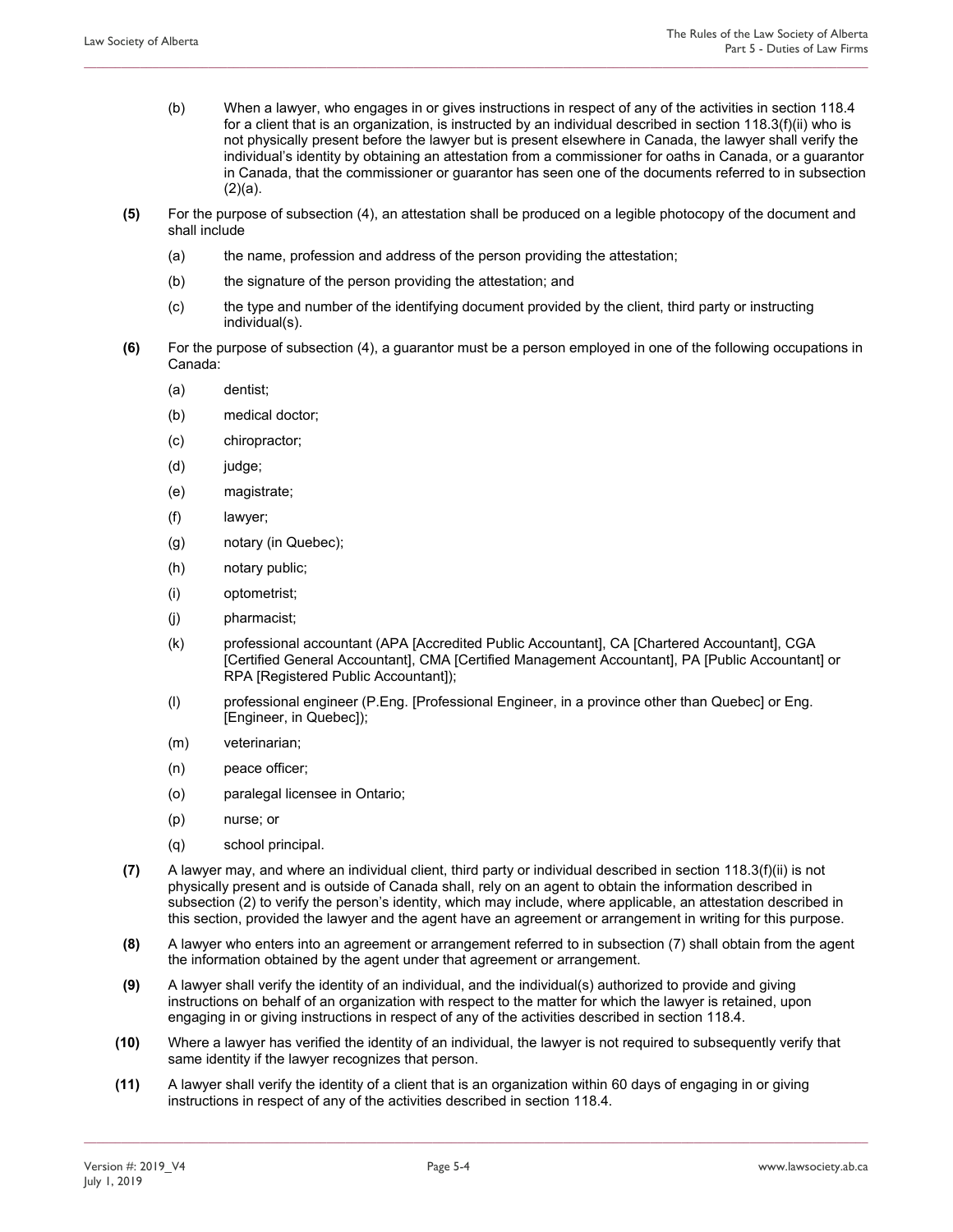**(12)** Where the lawyer has verified the identity of a client that is an organization and obtained information pursuant to section 118.6(3), the lawyer is not required to subsequently verify that identity or obtain that information.

**\_\_\_\_\_\_\_\_\_\_\_\_\_\_\_\_\_\_\_\_\_\_\_\_\_\_\_\_\_\_\_\_\_\_\_\_\_\_\_\_\_\_\_\_\_\_\_\_\_\_\_\_\_\_\_\_\_\_\_\_\_\_\_\_\_\_\_\_\_\_\_\_\_\_\_\_\_\_\_\_\_\_\_\_\_\_\_\_\_\_\_\_\_\_\_\_\_\_\_\_\_\_\_\_\_\_\_\_\_\_\_\_\_\_\_\_\_\_\_\_\_\_\_\_\_\_** 

#### **Record Keeping and Retention**

- **118.7 (1)** A lawyer shall obtain and retain a copy of every document used to verify the identity of any individual or organization for the purposes of section 118.6(1).
	- **(2)** The documents referred to in subsection (1) may be kept in a machine-readable or electronic form, if a paper copy can be readily produced from it.
	- **(3)** A lawyer shall retain a record of the information and any documents obtained for the purposes of sections 118.3 and 118.6(3) and copies of all documents received for the purposes of section 118.6(1) for the longer of
		- (a) the duration of the lawyer and client relationship and for as long as is necessary for the purpose of providing service to the client, and
		- (b) a period of at least six years following completion of the work for which the lawyer was retained.

#### **Application**

**118.8** Sections 118.2 through 118.7 of this Division do not apply to matters in respect of which a lawyer was retained before this Division comes into force but they do apply to all matters for which he or she is retained after that time regardless of whether the client is a new or existing client.

#### **Criminal Activity and Duty to Withdraw**

- **118.9 (1)** If in the course of obtaining the information and taking the steps required in sections 118.3 and 118.6(1) or (3), a lawyer knows or ought to know that he or she is or would be assisting a client in fraud or other illegal conduct, the lawyer must withdraw from representation of the client.
	- **(2)** This section applies to all matters, including new matters for existing clients, for which a lawyer is retained after this Division comes into force.
- **118.10(1)** If while retained by a client, a lawyer knows or ought to know that he or she is or would be assisting the client in fraud or other illegal conduct, the lawyer must withdraw from representation of the client.
	- **(2)** This section applies to all matters for which a lawyer was retained before this Division comes into force and to all matters for which he or she is retained after that time.

*Feb2009*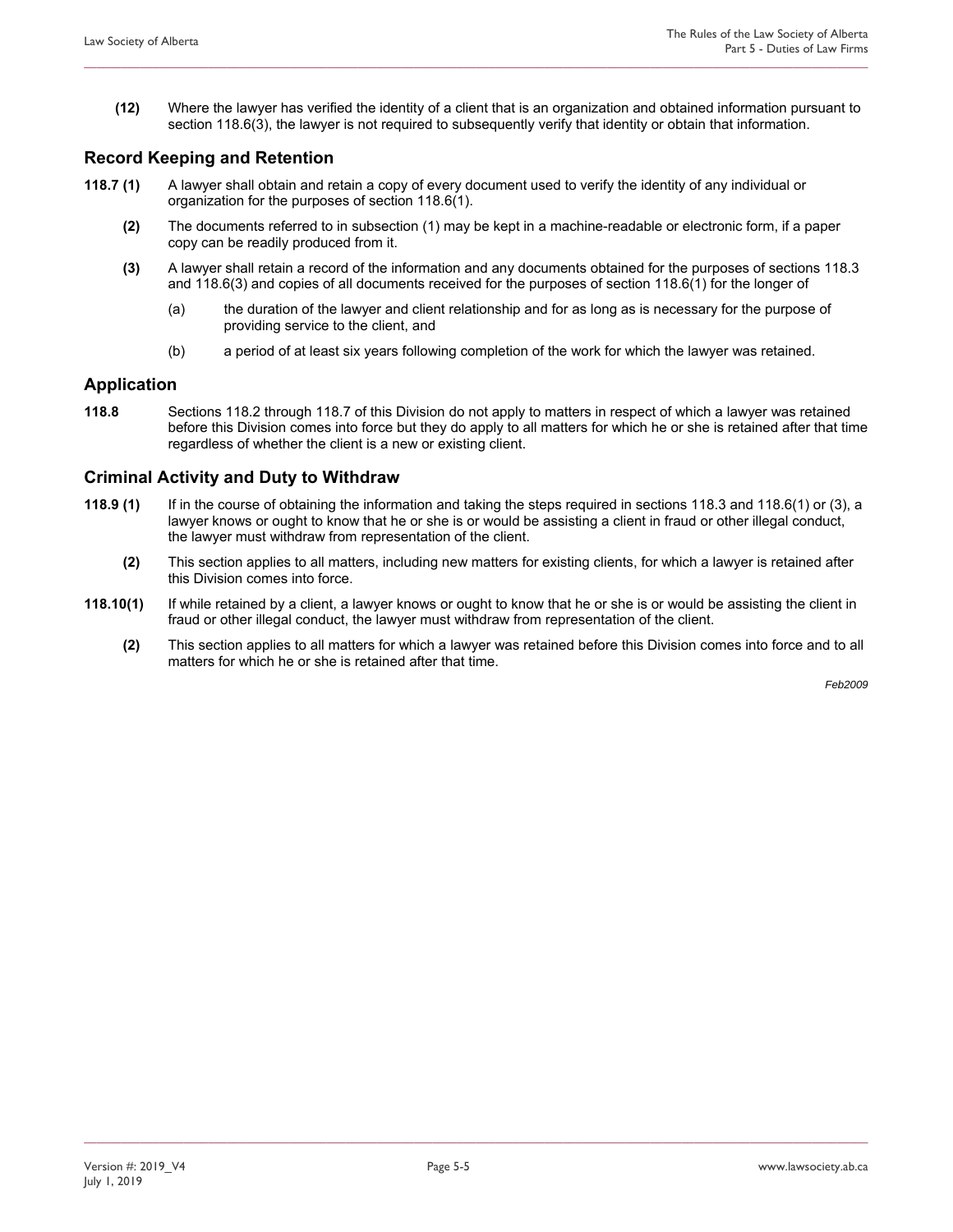| <b>Definitions</b> |     |                                                                                                                                                                                                                                                                                                                                                                                                                                                                                                                                                                     |                                                                                                                                                                                                                      |  |  |  |
|--------------------|-----|---------------------------------------------------------------------------------------------------------------------------------------------------------------------------------------------------------------------------------------------------------------------------------------------------------------------------------------------------------------------------------------------------------------------------------------------------------------------------------------------------------------------------------------------------------------------|----------------------------------------------------------------------------------------------------------------------------------------------------------------------------------------------------------------------|--|--|--|
| 118.1              |     | In this Division,                                                                                                                                                                                                                                                                                                                                                                                                                                                                                                                                                   |                                                                                                                                                                                                                      |  |  |  |
|                    | (a) | "credit union central" means a central cooperative credit society, as defined in section 2 of the<br>Cooperative Credit Associations Act, or a credit union central or a federation of credit unions or caisses<br>populaires that is regulated by a provincial Act other than one enacted by the legislature of Quebec;                                                                                                                                                                                                                                            |                                                                                                                                                                                                                      |  |  |  |
|                    | (b) | "disbursements" means amounts paid or required to be paid to a third party by the lawyer or the<br>lawyer's firm on a client's behalf in connection with the provision of legal services to the client by the<br>lawyer or the lawyer's firm which will be reimbursed by the client;                                                                                                                                                                                                                                                                                |                                                                                                                                                                                                                      |  |  |  |
|                    | (c) | "electronic funds transfer" means an electronic transmission of funds conducted by and received at a<br>financial institution or a financial entity headquartered in and operating in a country that is a member of<br>the Financial Action Task Force, where neither the sending nor the receiving account holders handle or<br>transfer the funds, and where the transmission record contains a reference number, the date, transfer<br>amount, currency and the names of the sending and receiving account holders and the conducting and<br>receiving entities; |                                                                                                                                                                                                                      |  |  |  |
|                    | (d) | "expenses" means costs incurred by a lawyer or law firm in connection with the provision of legal<br>services to a client which will be reimbursed by the client including such items as photocopying, travel,<br>courier, postage and paralegal costs;                                                                                                                                                                                                                                                                                                             |                                                                                                                                                                                                                      |  |  |  |
|                    | (e) | "financial institution" means:                                                                                                                                                                                                                                                                                                                                                                                                                                                                                                                                      |                                                                                                                                                                                                                      |  |  |  |
|                    |     | (i)                                                                                                                                                                                                                                                                                                                                                                                                                                                                                                                                                                 | a bank that is regulated by the Bank Act,                                                                                                                                                                            |  |  |  |
|                    |     | (ii)                                                                                                                                                                                                                                                                                                                                                                                                                                                                                                                                                                | an authorized foreign bank within the meaning of section 2 of the Bank Act in respect of its<br>business in Canada;                                                                                                  |  |  |  |
|                    |     | (iii)                                                                                                                                                                                                                                                                                                                                                                                                                                                                                                                                                               | a cooperative credit society, savings and credit union or caisse populaire that is regulated by a<br>provincial or territorial Act;                                                                                  |  |  |  |
|                    |     | (iv)                                                                                                                                                                                                                                                                                                                                                                                                                                                                                                                                                                | an association that is regulated by the Cooperative Credit Associations Act (Canada);                                                                                                                                |  |  |  |
|                    |     | (v)                                                                                                                                                                                                                                                                                                                                                                                                                                                                                                                                                                 | a financial services cooperative;                                                                                                                                                                                    |  |  |  |
|                    |     | (vi)                                                                                                                                                                                                                                                                                                                                                                                                                                                                                                                                                                | a credit union central;                                                                                                                                                                                              |  |  |  |
|                    |     | (vii)                                                                                                                                                                                                                                                                                                                                                                                                                                                                                                                                                               | a company that is regulated by the Trust and Loan Companies Act (Canada);                                                                                                                                            |  |  |  |
|                    |     | (viii)                                                                                                                                                                                                                                                                                                                                                                                                                                                                                                                                                              | a trust company or loan company that is regulated by a provincial or territorial Act;                                                                                                                                |  |  |  |
|                    |     | (ix)                                                                                                                                                                                                                                                                                                                                                                                                                                                                                                                                                                | a department or an entity that is an agent of Her Majesty in right of Canada or of a province or<br>territory when it accepts deposit liabilities in the course of providing financial services to the<br>public; or |  |  |  |
|                    |     | (x)                                                                                                                                                                                                                                                                                                                                                                                                                                                                                                                                                                 | a subsidiary of the financial institution whose financial statements are consolidated with those<br>of the financial institution.                                                                                    |  |  |  |
|                    | (f) | "financial services cooperative" means a financial services cooperative that is regulated by An Act<br>respecting financial services cooperatives, CQLR, c. C-67.3, or An Act respecting the Mouvement<br>Desjardins, S.Q. 2000, c.77, other than a caisse populaire;                                                                                                                                                                                                                                                                                               |                                                                                                                                                                                                                      |  |  |  |
|                    | (g) | "funds" means cash, currency, securities and negotiable instruments or other financial instruments that<br>indicate the person's title or right to or interest in them;                                                                                                                                                                                                                                                                                                                                                                                             |                                                                                                                                                                                                                      |  |  |  |
|                    | (h) | "lawyer" means, in the Province of Quebec, an advocate or a notary and, in any other province, a<br>barrister or solicitor;                                                                                                                                                                                                                                                                                                                                                                                                                                         |                                                                                                                                                                                                                      |  |  |  |
|                    | (i) | "organization" means a body corporate, partnership, fund, trust, co-operative or an unincorporated<br>association;                                                                                                                                                                                                                                                                                                                                                                                                                                                  |                                                                                                                                                                                                                      |  |  |  |
|                    | (j) | "professional fees" means amounts billed or to be billed to a client for legal services provided or to be<br>provided to the client by the lawyer or the lawyer's firm;                                                                                                                                                                                                                                                                                                                                                                                             |                                                                                                                                                                                                                      |  |  |  |
|                    | (k) |                                                                                                                                                                                                                                                                                                                                                                                                                                                                                                                                                                     | "public body" means:                                                                                                                                                                                                 |  |  |  |
|                    |     | (i)                                                                                                                                                                                                                                                                                                                                                                                                                                                                                                                                                                 | a department or agent of Her Majesty in right of Canada or of a province or territory;                                                                                                                               |  |  |  |
|                    |     | (ii)                                                                                                                                                                                                                                                                                                                                                                                                                                                                                                                                                                | an incorporated city, town, village, metropolitan authority, township, district, county, rural                                                                                                                       |  |  |  |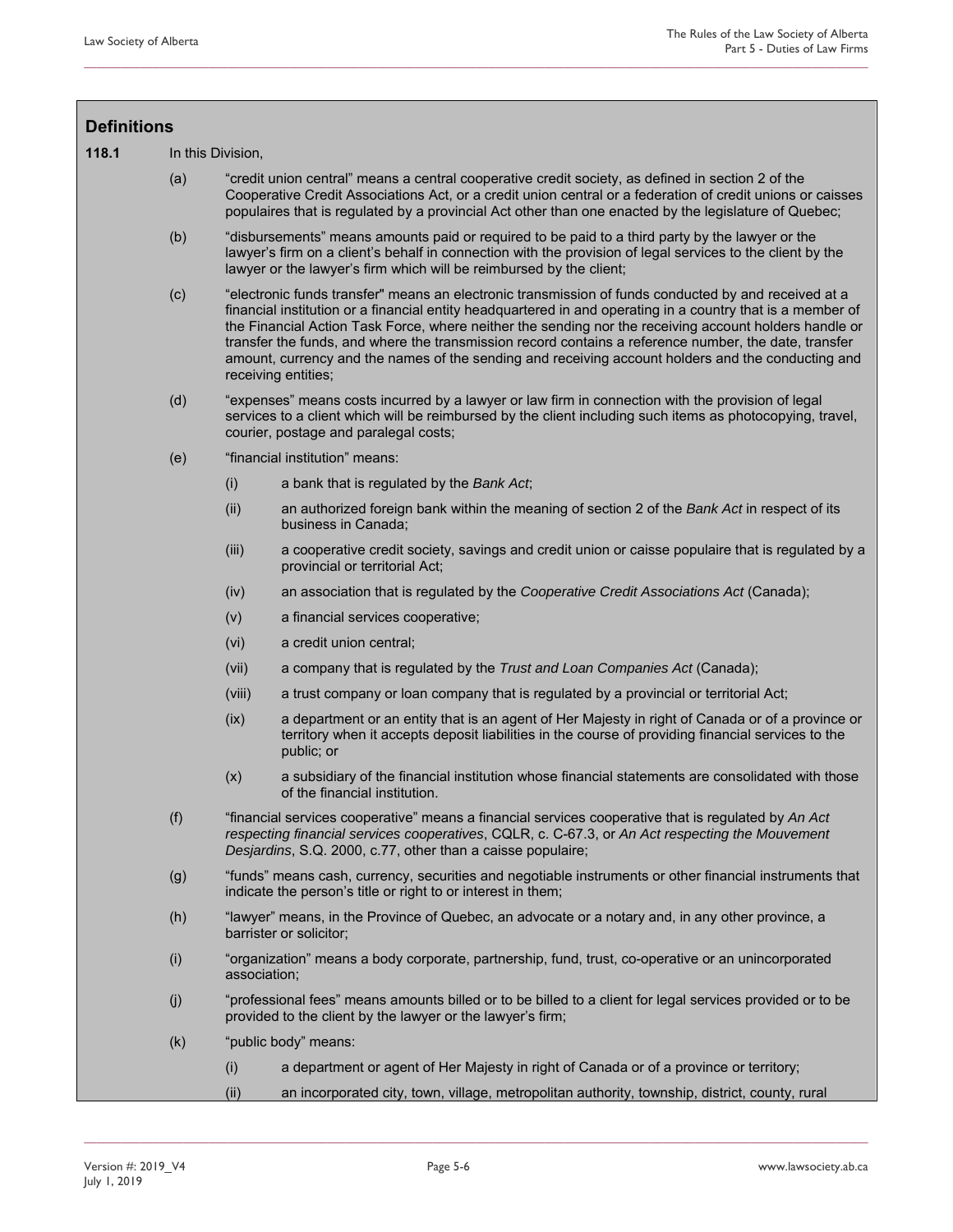municipality or other incorporated municipal body in Canada or an agent in Canada of any of them;

(iii) a local board of a municipality incorporated by or under an Act of a province or territory of Canada including any local board as defined in the *Municipal Government Act* or similar body incorporated under the law of another province or territory;

**\_\_\_\_\_\_\_\_\_\_\_\_\_\_\_\_\_\_\_\_\_\_\_\_\_\_\_\_\_\_\_\_\_\_\_\_\_\_\_\_\_\_\_\_\_\_\_\_\_\_\_\_\_\_\_\_\_\_\_\_\_\_\_\_\_\_\_\_\_\_\_\_\_\_\_\_\_\_\_\_\_\_\_\_\_\_\_\_\_\_\_\_\_\_\_\_\_\_\_\_\_\_\_\_\_\_\_\_\_\_\_\_\_\_\_\_\_\_\_\_\_\_\_\_\_\_** 

- (iv) an organization that operates a public hospital and that is designated by the Minister of National Revenue as a hospital authority under the *Excise Tax Act* (Canada) or an agent of the organization;
- (v) a body incorporated by or under the law of an Act of a province or territory of Canada for a public purpose; or
- (vi) a subsidiary of a public body whose financial statements are consolidated with those of the public body.
- (l) "reporting issuer" means:
	- (i) a reporting issuer within the meaning of an Act of a province or territory of Canada in respect of the securities law of the province or territory;
	- (ii) a corporation whose shares are traded on a stock exchange designated under section 262 of the Income Tax Act (Canada) and that operates in a country that is a member of the Financial Action Task Force;
	- (iii) a subsidiary of an entity mentioned in clause (i) or (ii) where the financial statements of the subsidiary are consolidated with the financial statements of the entity.
- (m) "securities dealer" means persons and entities authorized under provincial or territorial legislation to engage in the business of dealing in securities or any other financial instruments or to provide portfolio management or investment advising services, other than persons who act exclusively on behalf of such an authorized person or entity.

*Coming into force September 30, 2019* 

#### **Requirement to Identify Client**

- **118.2 (1)** Subject to subrule (3), a lawyer who is retained by a client to provide legal services must comply with the requirements of this Division, in keeping with the lawyer's obligation to know their client, understand the client's financial dealings in relation to the retainer with the client and manage any risks arising from the professional business relationship with the client.
	- **(2)** A lawyer's responsibilities under this Division may be fulfilled by any member, associate or employee of the lawyer's firm, wherever located.
	- **(3)** Rules 118.3 through 118.10 do not apply to:
		- (a) a lawyer when he or she provides legal services or engages in or gives instructions in respect of any of the activities described in rule 118.4 on behalf of his or her employer, or
		- (b) a lawyer
			- (i) who is engaged as an agent by the lawyer for a client to provide legal services to the client, or
			- (ii) to whom a matter for the provision of legal services is referred by the lawyer for a client,

when the client's lawyer has complied with rules 118.3 through 118.10, or

(c) a lawyer providing legal services as part of a duty counsel program sponsored by a non-profit organization, except where the lawyer engages in or gives instructions in respect of receiving, paying or transferring funds, other than an electronic funds transfer.

*Coming into force September 30, 2019* 

- **118.3** A lawyer who is retained by a client as described in rule 118.2(1) must obtain and record, with the applicable date, the following information:
	- (a) for individuals:
		- (i) the client's full name,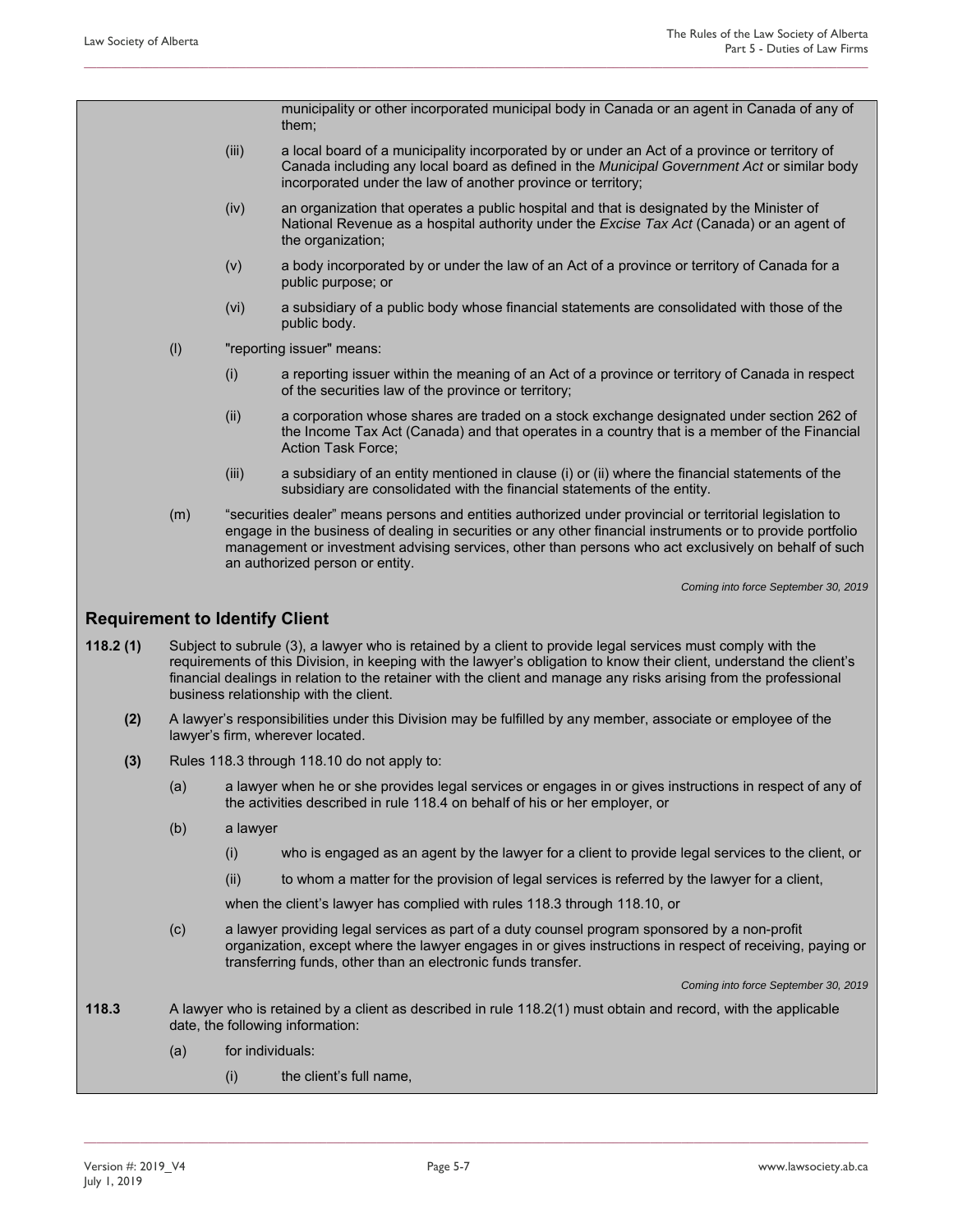- (ii) the client's home address and home telephone number,
- (iii) the client's occupation or occupations, and
- (iv) the address and telephone number of the client's place of work or employment, where applicable;
- (b) for organizations:
	- (i) the client's full name, business address and business telephone number,

- (ii) other than a financial institution, public body or reporting issuer, the organization's incorporation or business identification number and the place of issue of its incorporation or business identification number, if applicable,
- (iii) other than a financial institution, public body or a reporting issuer, the general nature of the type of business or businesses or activity or activities engaged in by the client, where applicable, and
- (iv) the name, position and contact information for the individual authorized to provide and give instructions to the lawyer with respect to the matter for which the lawyer is retained,
- (c) if the client is acting for or representing a third party, information about the third party as set out in paragraphs (a) or (b) as applicable.

*Coming into force September 30, 2019* 

### **Client Identity and Verification**

**118.4** Subject to rule 118.5, rule 118.6 applies where a lawyer, who has been retained by a client to provide legal services, engages in or gives instructions in respect of the receiving, paying or transferring of funds.

*Coming into force September 30, 2019* 

#### **Exemptions Re: Certain Funds**

**118.5 (1)** Rule 118.6 does not apply where the client is a financial institution, public body or reporting issuer.

- **(2)** Rule 118.6 does not apply in respect of funds,
	- (a) paid by or to a financial institution, public body or a reporting issuer;
	- (b) received by a lawyer from the trust account of another lawyer;
	- (c) received from a peace officer, law enforcement agency or other public official acting in their official capacity;
	- (d) paid or received to pay a fine, penalty or bail; or
	- (e) paid or received for professional fees, disbursements or expenses.
- **(3)** Rule 118.6 does not apply to an electronic funds transfer.

*Coming into force September 30, 2019* 

#### **Client Identity and Verification**

- **118.6 (1)** When a lawyer is engaged in or gives instructions in respect of any of the activities described in rule 118.4, the lawyer must:
	- (a) obtain from the client and record, with the applicable date, information about the source of funds described in rule 118.4, and
	- (b) verify the identity of the client, including any individual described in  $118.3(b)(iv)$ , and, where appropriate, the third party using the documents or information described in 118.6(6).
	- **(2)** A lawyer may rely on an agent to obtain the information described in 118.6(6) to verify the identity of an individual client, third party or individual described in 118.3(b)(iv) provided the lawyer and the agent have an agreement or arrangement in writing for this purpose as described in 118.6(4).
	- **(3)** Notwithstanding 118.6(2), where an individual client, third party or individual described in 118.3(b)(iv) is not physically present in Canada, a lawyer must rely on an agent to obtain the information described in 118.6(6) to verify the person's identity, provided the lawyer and the agent have an agreement or arrangement in writing for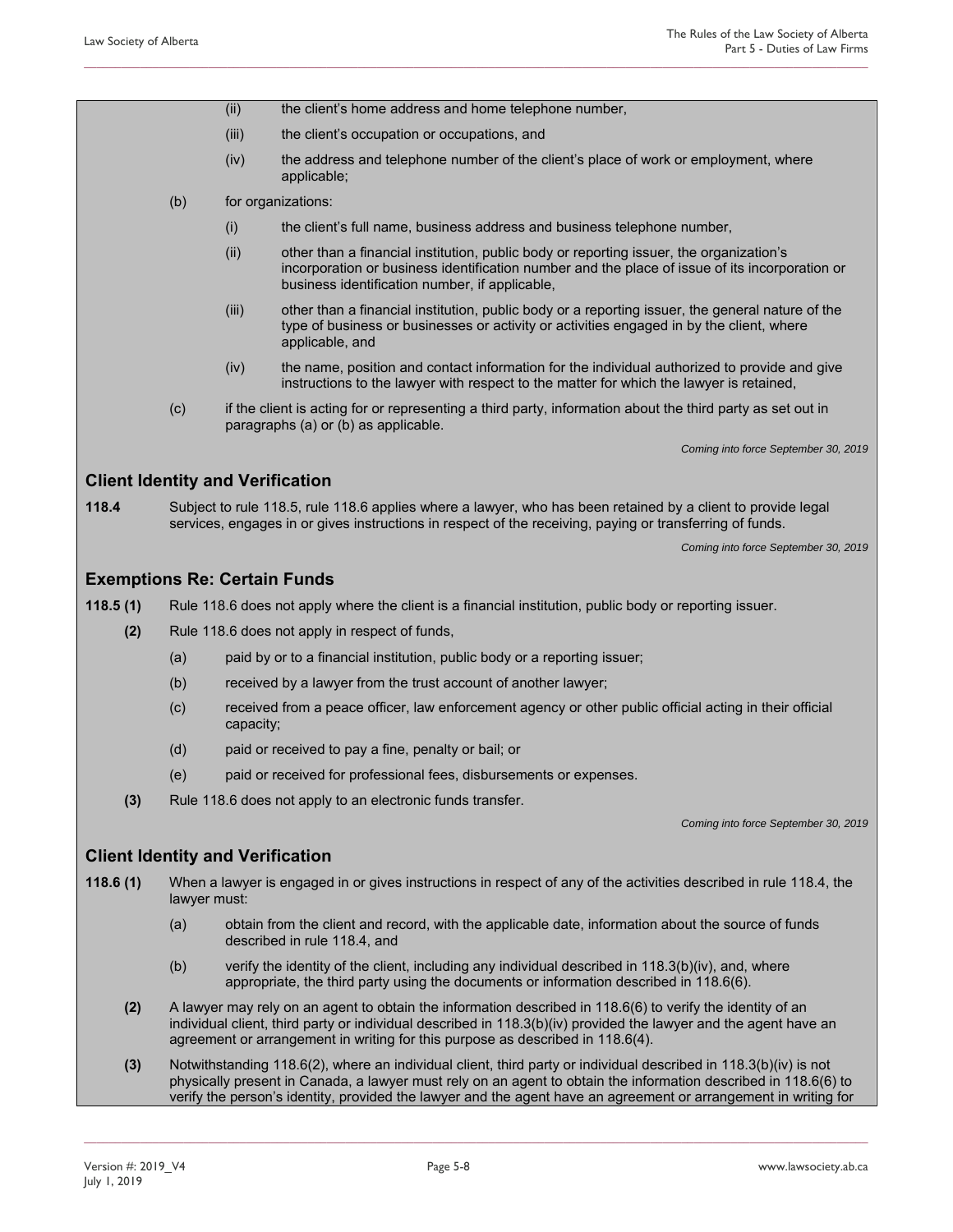the purpose, as described in 118.6(4).

- **(4)** A lawyer who enters into an agreement or arrangement referred to in 118.6(2) or (3) must:
	- (a) obtain from the agent the information obtained by the agent under that agreement or arrangement; and
	- (b) satisfy themselves that the information is valid and current and that the agent verified identity in accordance with 118.6(6).

**\_\_\_\_\_\_\_\_\_\_\_\_\_\_\_\_\_\_\_\_\_\_\_\_\_\_\_\_\_\_\_\_\_\_\_\_\_\_\_\_\_\_\_\_\_\_\_\_\_\_\_\_\_\_\_\_\_\_\_\_\_\_\_\_\_\_\_\_\_\_\_\_\_\_\_\_\_\_\_\_\_\_\_\_\_\_\_\_\_\_\_\_\_\_\_\_\_\_\_\_\_\_\_\_\_\_\_\_\_\_\_\_\_\_\_\_\_\_\_\_\_\_\_\_\_\_** 

- **(5)** A lawyer may rely on the agent's previous verification of an individual client, third party or an individual described in 118.3(b)(iv) if the agent was, at the time they verified the identity:
	- (a) acting in their own capacity, whether or not they were required to verify identity under this rule, or
	- (b) acting as an agent under an agreement or arrangement in writing, entered into with another lawyer who is required to verify identity under this rule, for the purpose of verifying identity under 118.6(6).
- **(6)** For the purposes of 118.6(1)(b), the client's identity must be verified by referring to the following documents, which must be valid, original and current, or the following information, which must be valid and current, and which must not include an electronic image of a document:
	- (a) if the client or third party is an individual:
		- (i) an identification document containing the individual's name and photograph that is issued by the federal government, a provincial or territorial government, or a foreign government, other than a municipal government, that is used in the presence of the individual to verify that the name and photograph are those of the individual;
		- (ii) information that is in the individual's credit file, if that file is located in Canada and has been in existence for at least three years, that is used to verify that the name, address and date of birth in the credit file are those of the individual;
		- (iii) any two of the following with respect to the individual:
			- (A) information from a reliable source that contains the individual's name and address that is used to verify that the name and address are those of the individual,
			- (B) information from a reliable source that contains the individual's name and date of birth that is used to verify that the name and date of birth are those of the individual, or
			- (C) information that contains the individual's name and confirms that they have a deposit account or a credit card or other loan amount with a financial institution that is used to verify that information.
	- (b) For the purposes of 118.6(6)(a)(iii) (A) to (C), the information referred to must be from different sources, and the individual, lawyer, and agent cannot be a source.
	- (c) To verify the identity of an individual who is under 12 years of age, the lawyer must verify the identity of one of their parents or their guardian.
	- (d) To verify the identity of an individual who is at least 12 years of age but not more than 15 years of age, the lawyer may refer to information under  $118.6(6)(a)(iii)(A)$  to (C), that contains the name and address of one of the individual's parents or their guardian and verifies that the address is that of the individual.
	- (e) if the client or third party is an organization such as a corporation or society that is created or registered pursuant to legislative authority, a written confirmation from a government registry as to the existence, name and address of the organization, including the names of its directors, where applicable, such as
		- (i) a certificate of corporate status issued by a public body,
		- (ii) a copy obtained from a public body of a record that the organization is required to file annually under applicable legislation, or
		- (iii) a copy of a similar record obtained from a public body that confirms the organization's existence; and
	- (f) if the client or third party is an organization, other than a corporation or society, that is not registered in any government registry, such as a trust or partnership, a copy of the organization's constating documents, such as a trust or partnership agreement, articles of association, or any other similar record that confirms its existence as an organization.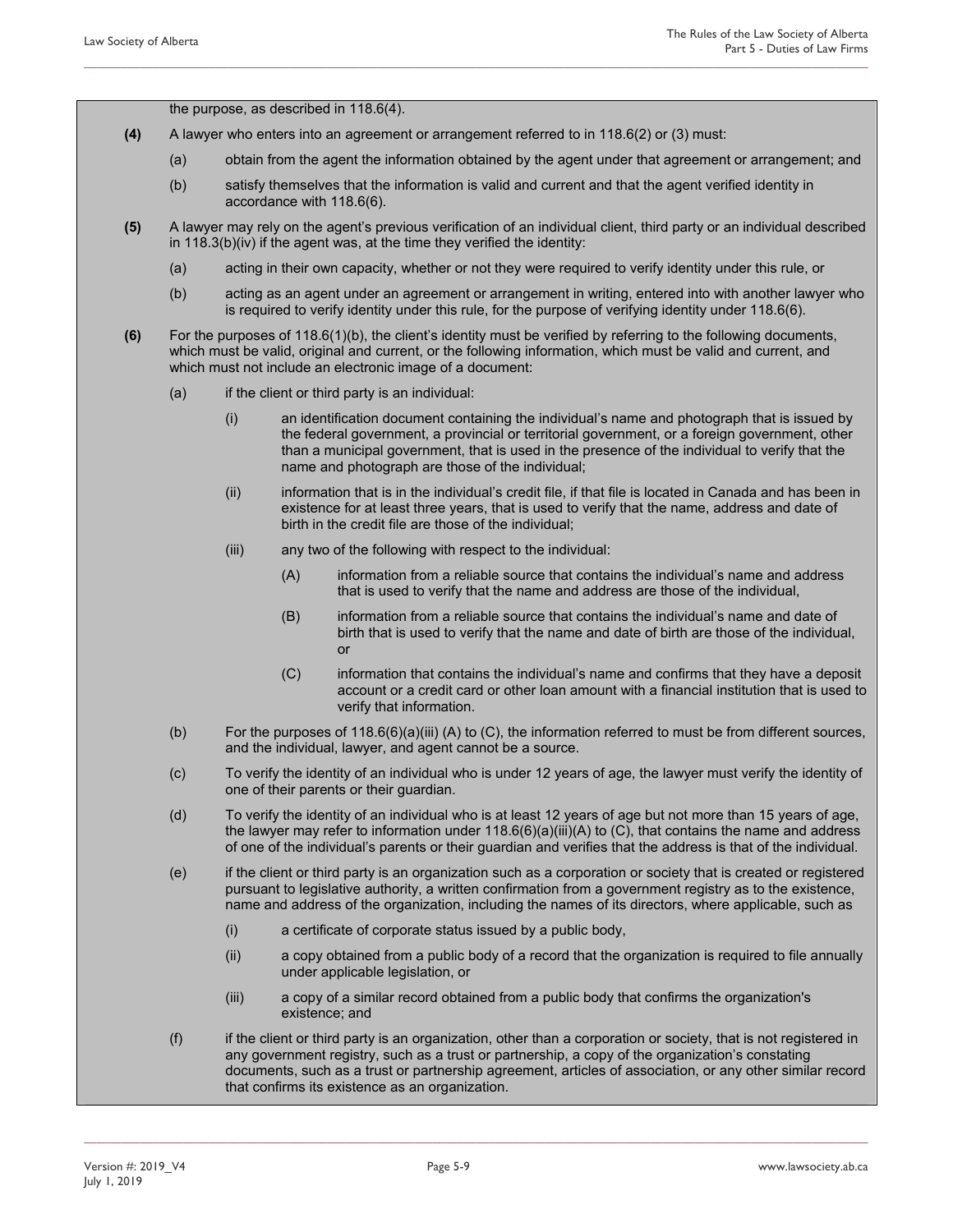**(7)** When a lawyer is engaged in or gives instructions in respect of any of the activities in rule 118.4 for a client or third party that is an organization referred to in 118.6(6)(e) or (f), the lawyer must:

**\_\_\_\_\_\_\_\_\_\_\_\_\_\_\_\_\_\_\_\_\_\_\_\_\_\_\_\_\_\_\_\_\_\_\_\_\_\_\_\_\_\_\_\_\_\_\_\_\_\_\_\_\_\_\_\_\_\_\_\_\_\_\_\_\_\_\_\_\_\_\_\_\_\_\_\_\_\_\_\_\_\_\_\_\_\_\_\_\_\_\_\_\_\_\_\_\_\_\_\_\_\_\_\_\_\_\_\_\_\_\_\_\_\_\_\_\_\_\_\_\_\_\_\_\_\_** 

- (a) obtain and record, with the applicable date, the names of all directors of the organization, other than an organization that is a securities dealer; and
- (b) make reasonable efforts to obtain, and if obtained, record with the applicable date:
	- (i) the names and addresses of all persons who own, directly or indirectly, 25 per cent or more of the organization or of the shares of the organization,
	- (ii) the names and addresses of all trustees and known beneficiaries and settlors of the trust, and
	- (iii) in all cases, information establishing the ownership, control and structure of the organization.
- **(8)** A lawyer must take reasonable measures to confirm the accuracy of the information obtained under 118.6(7).
- **(9)** A lawyer must keep a record, with the applicable date, that sets out:
	- (a) the efforts made under 118.6(7)(b), and
	- (b) the measures taken to confirm the accuracy of the information obtained under 118.6(7).
- **(10)** If a lawyer is not able to obtain the information referred to in 118.6(7) or to confirm the accuracy of that information in accordance with 118.6(8), the lawyer must:
	- (a) take reasonable measures to ascertain the identity of the most senior managing officer of the organization;
	- (b) determine whether
		- (i) the client's information in respect of their activities,
		- (ii) the client's information in respect of the source of the funds described in 118.4, and
		- (iii) the client's instructions in respect of the transaction

 are consistent with the purpose of the retainer and the information obtained about the client as required by this rule;

- (c) assess whether there is a risk that the lawyer may be assisting in or encouraging fraud or other illegal conduct; and
- (d) keep a record, with the applicable date, of the results of the determination and assessment under 118.6(10)(b) and (c).
- **(11)** A lawyer must verify the identity of:
	- (a) a client who is an individual, and
	- (b) the individual authorized to provide and give instructions on behalf of an organization with respect to the matter for which the lawyer is retained,

upon engaging in or giving instructions in respect of any of the activities described in 118.4.

- **(12)** Where a lawyer has verified the identity of an individual, the lawyer is not required to subsequently verify that same identity unless the lawyer has reason to believe the information, or the accuracy of it, has changed.
- **(13)** A lawyer must verify the identity of a client that is an organization upon engaging in or giving instructions in respect of activities described in 118.4, but in any event no later than 30 days thereafter.
- **(14)** Where a lawyer has verified the identity of a client that is an organization and obtained information pursuant to 118.6(7), the lawyer is not required to subsequently verify that identity or obtain that information, unless the lawyer has reason to believe the information, or the accuracy of it, has changed.

*Coming into force September 30, 2019* 

#### **Record Keeping and Retention**

- **118.7 (1)** A lawyer must obtain and retain a copy of every document used to verify the identity of any individual or organization for the purposes of 118.6(1).
	- **(2)** The documents referred to in 118.6(1) may be kept in a machine-readable or electronic form, if a paper copy can be readily produced from it.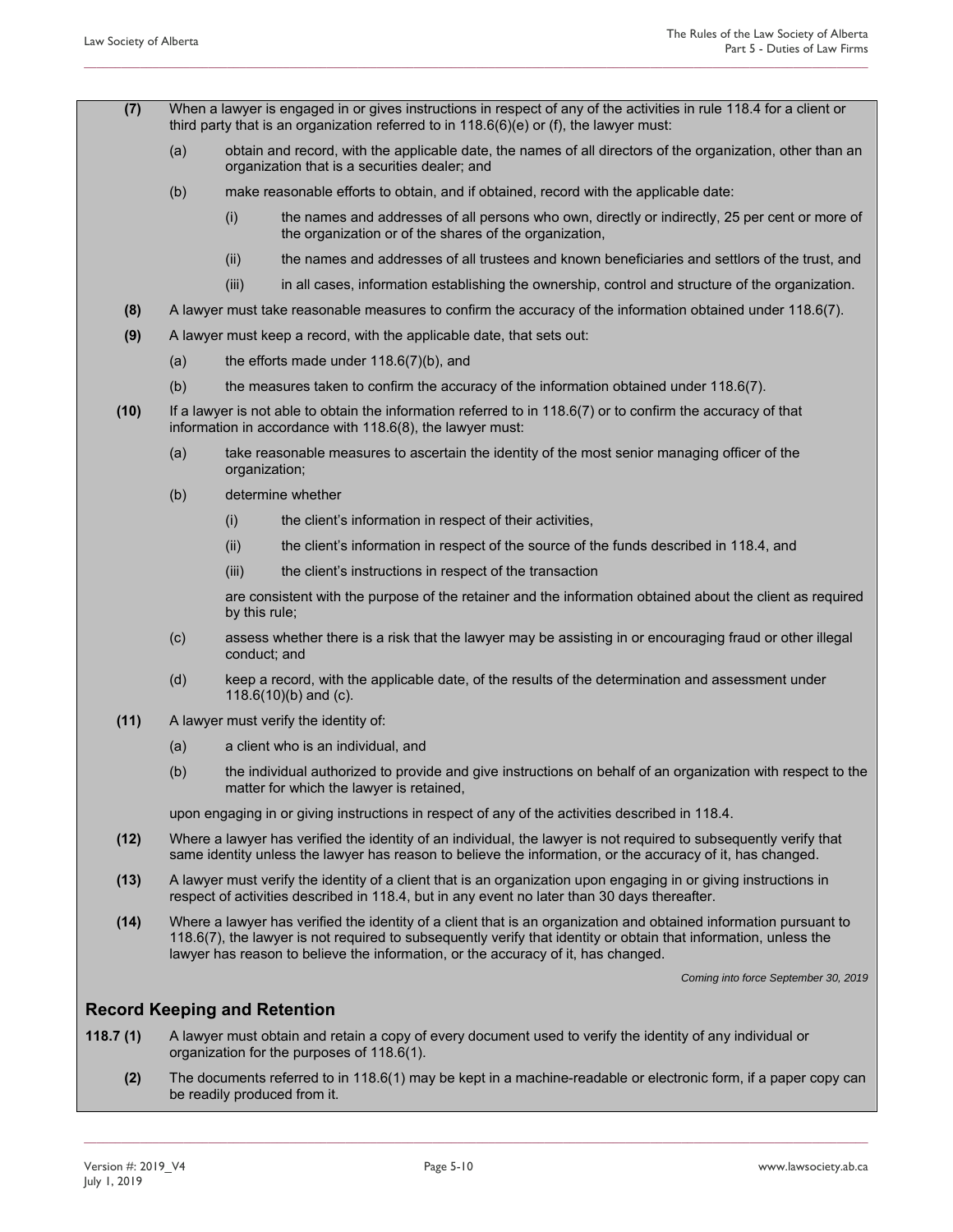**(3)** A lawyer must retain a record of the information, with the applicable date, and any documents obtained for the purposes of 118.3 118.6(7) and 118.10(2) and copies of all documents received for the purposes of 118.6(1) for the longer of

**\_\_\_\_\_\_\_\_\_\_\_\_\_\_\_\_\_\_\_\_\_\_\_\_\_\_\_\_\_\_\_\_\_\_\_\_\_\_\_\_\_\_\_\_\_\_\_\_\_\_\_\_\_\_\_\_\_\_\_\_\_\_\_\_\_\_\_\_\_\_\_\_\_\_\_\_\_\_\_\_\_\_\_\_\_\_\_\_\_\_\_\_\_\_\_\_\_\_\_\_\_\_\_\_\_\_\_\_\_\_\_\_\_\_\_\_\_\_\_\_\_\_\_\_\_\_** 

- (a) the duration of the lawyer and client relationship and for as long as is necessary for the purpose of providing service to the client, and
- (b) a period of at least six years following completion of the work for which the lawyer was retained.

*Coming into force September 30, 2019* 

#### **Application**

**118.8** Rules 118.2 through 118.7 of this Division do not apply to matters in respect of which a lawyer was retained before this Division comes into force but they do apply to all matters for which the lawyer is retained after that time, regardless of whether the client is a new or existing client.

*Coming into force September 30, 2019* 

#### **Criminal Activity, Monitoring and Duty to Withdraw**

- **118.9 (1)** If in the course of obtaining the information and taking the steps required in rules 118.3 and 118.6(1) , (7) or (10), a lawyer knows or ought to know that he or she is or would be assisting a client in fraud or other illegal conduct, the lawyer must withdraw from representation of the client.
	- **(2)** This rule applies to all matters, including new matters for existing clients, for which a lawyer is retained after this Division comes into force.

*Coming into force September 30, 2019* 

- **118.10(1)** During a retainer with a client in which the lawyer is engaged in or gives instructions in respect of any of the activities described in 118.4, the lawyer must:
	- (a) monitor on a periodic basis the professional business relationship with the client for the purposes of determining whether:
		- (i) the client's information in respect of their activities,
		- (ii) the client's information in respect of the source of the funds described in 118.4, and
		- (iii) the client's instructions in respect of transactions

are consistent with the purpose of the retainer and the information obtained about the client as required by these rules;

- (b) monitor on a periodic basis the professional business relationship with the client for the purposes of assessing whether there is a risk that the lawyer may be assisting in or encouraging fraud or other illegal conduct.
- **(2)** During a retainer with a client in which the lawyer is engaged in or gives instructions in respect of any of the activities described in 118.4, the lawyer must keep a record, with the applicable date, of the measures taken and the information obtained with respect to the requirements of 118.10(1)(a).

*Coming into force September 30, 2019* 

- **118.11(1)** If while retained by a client, including when taking the steps required in 118.10, a lawyer knows or ought to know that the lawyer is or would be assisting the client in fraud or other illegal conduct, the lawyer must withdraw from representation of the client.
	- **(2)** This rule applies to all matters for which a lawyer was retained before this Division comes into force and to all matters for which the lawyer is retained after that time.

*Coming into force September 30, 2019;Feb2009*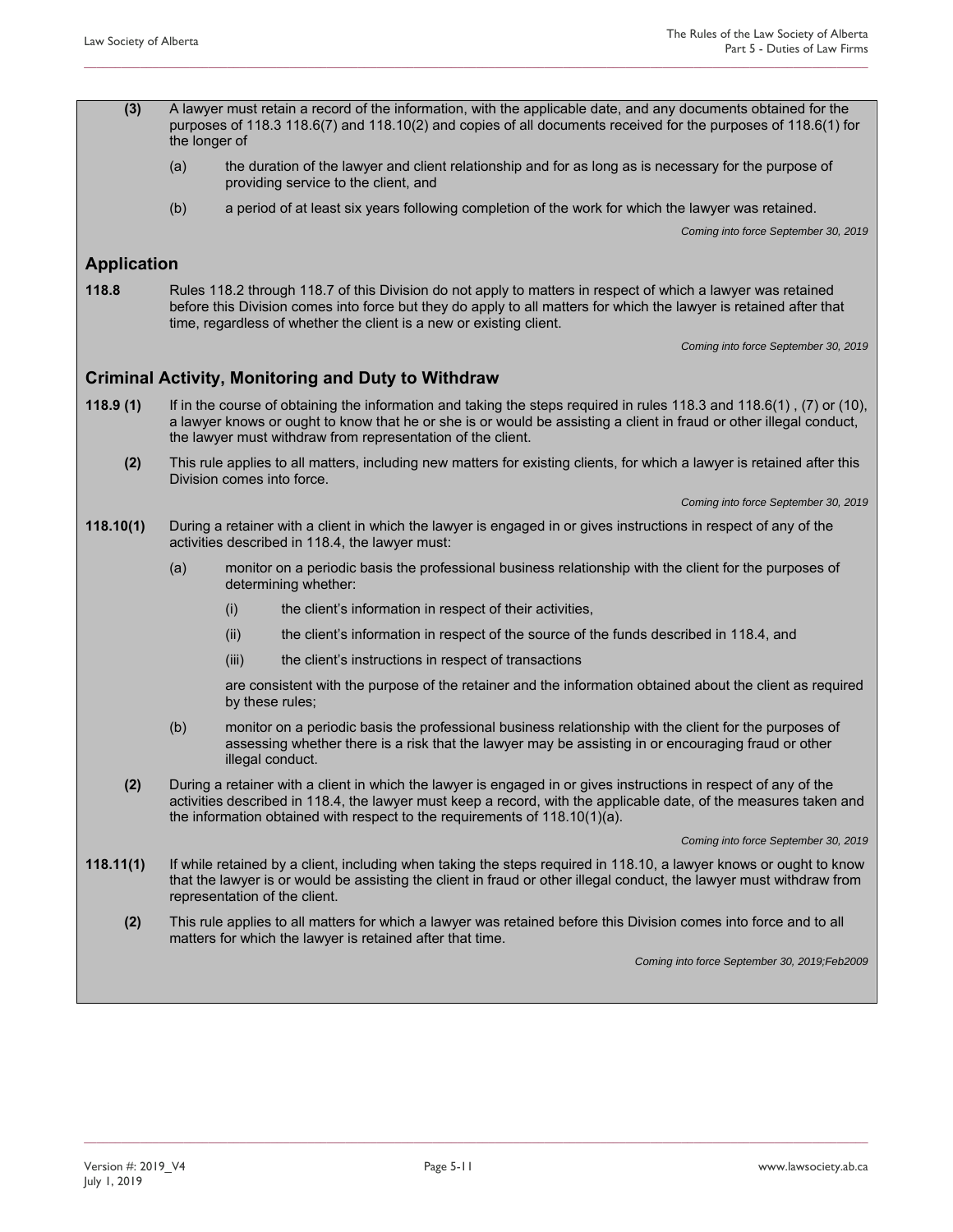### **DIVISION 2 INTERPRETATION AND AUTHORITY**

**\_\_\_\_\_\_\_\_\_\_\_\_\_\_\_\_\_\_\_\_\_\_\_\_\_\_\_\_\_\_\_\_\_\_\_\_\_\_\_\_\_\_\_\_\_\_\_\_\_\_\_\_\_\_\_\_\_\_\_\_\_\_\_\_\_\_\_\_\_\_\_\_\_\_\_\_\_\_\_\_\_\_\_\_\_\_\_\_\_\_\_\_\_\_\_\_\_\_\_\_\_\_\_\_\_\_\_\_\_\_\_\_\_\_\_\_\_\_\_\_\_\_\_\_\_\_** 

#### **Interpretation**

**119 (1)** In this Part,

- (a) **"Accountant"** means a public accounting firm as defined in the *Chartered Professional Accountants Act* (Alberta);
- (b) **"Accountant's Report"** means the annual report prepared by the law firm's accountant in accordance with subrule 119.30(4);
- (c) **"Approved depository"** means a branch in Alberta of
	- (i) a chartered bank or trust company that is a member of the Canada Deposit Insurance Corporation,
	- (ii) a Credit Union or Caisse Populaire that is a member of the Credit Union Deposit Guarantee Corporation, and
	- (iii) a treasury branch established under the *Alberta Treasury Branches Act*;

and in respect of a law firm practising law from an office in the City of Lloydminster, includes a trust account in

- (iv) a branch of a Canadian chartered bank located in the portion of the City of Lloydminster within Saskatchewan,
- (v) a branch of a Credit Union or Caisse Populaire located in the portion of the City of Lloydminster within Saskatchewan, that is a member of the Credit Union Deposit Guarantee Corporation, and
- (vi) a branch of a corporation located in the portion of the City of Lloydminster within Saskatchewan, if that corporation is registered as a loan corporation or trust corporation under the *Loan and Trust Corporations Act* (Alberta);
- (d) **"Auditor"** means a person designated by the Society to investigate, inspect, audit or review the records of the law firm or lawyer;
- (e) **"Client"** in relation to a law firm, includes a person or group of persons from whom or on whose behalf money is held by the law firm, if the money was received by the law firm in the course of its law practice and in relation to the provision by the law firm of legal services;
- (f) **"Disbursement"** means an amount paid by a law firm on behalf of a client of the law firm;
- (g) **"Designated Filing Date"** means the fiscal year end date of December 31;
- (h) **"Due Date"** means March 31;
- (i) **"Electronic Data Upload"** means the annual report prepared by the law firm in accordance with subrule 119.30(5) or (6);
- (j) **"Executive Director"** includes the Manager, Trust Safety, and any other person designated by the Executive Director to perform any of the duties assigned to the Executive Director;
- (k) **"General account"** means an account, other than a trust account, maintained by a law firm in connection with the firm's law practice;
- (l) **"Late Filing Fee"** means the late filing fee; cumulative late filing fee; and any additional fee that must be paid by a law firm to the Society for failure to file the required reports by the Due Date;
- (m) **"Law Firm Self-Report"** means the annual report prepared by the law firm in accordance with subrule 119.30(3);
- (n) **"Lawyer"** means an active member of the Law Society;
- (o) **"Lawyer's law firm"** in relation to a particular lawyer, means the law firm with which the lawyer practises, whether as an owner or an associate of the firm;
- (o) **"Lawyer's law firm"** in relation to a particular lawyer, means the law firm with which the lawyer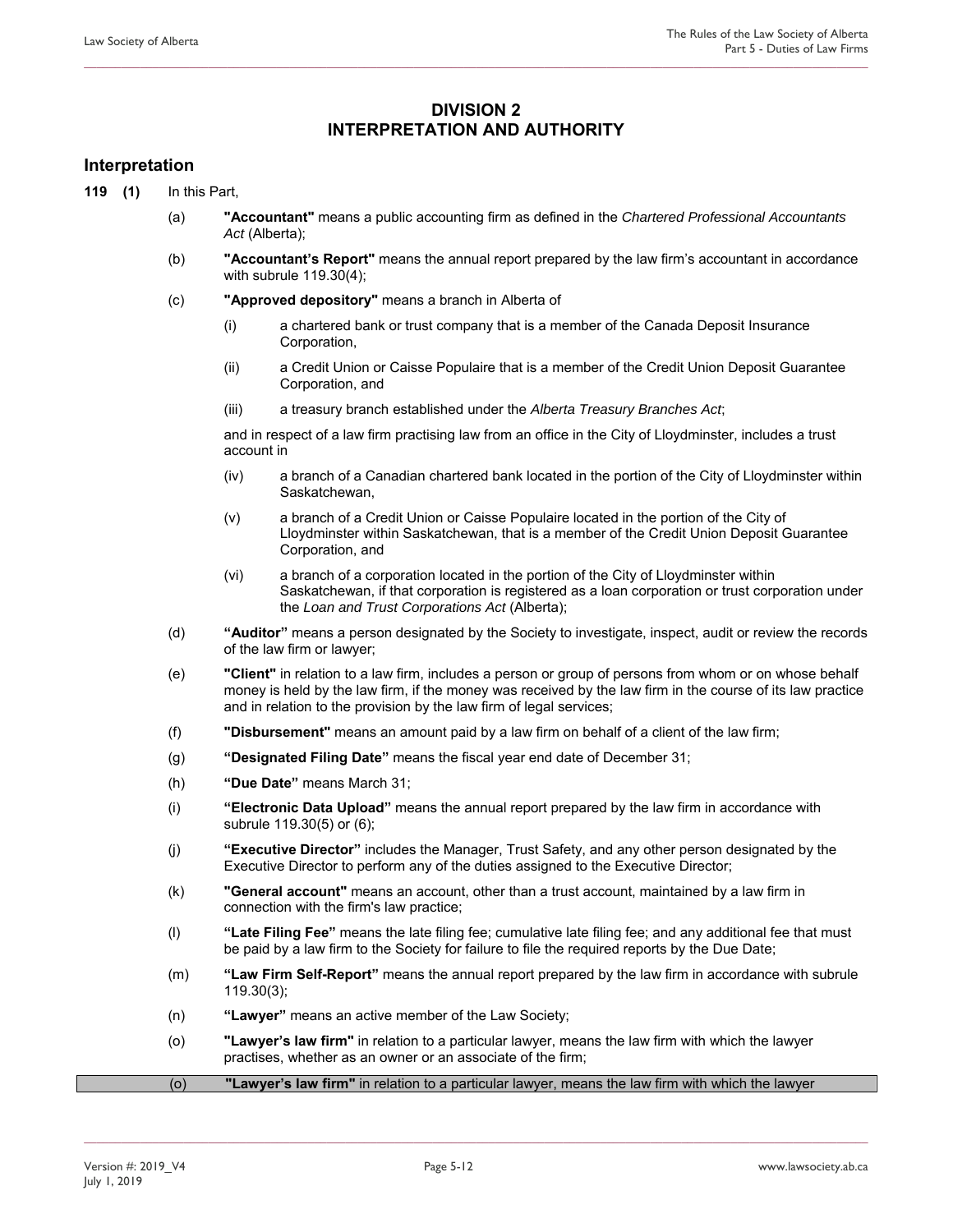|     | practises, whether as an owner, an associate or an employee of the firm;                                                                                                                                                    |
|-----|-----------------------------------------------------------------------------------------------------------------------------------------------------------------------------------------------------------------------------|
|     | Coming into force TBD                                                                                                                                                                                                       |
| (p) | "Money" includes any negotiable instrument;                                                                                                                                                                                 |
| (p) | "Money" means a negotiable instrument and includes cash, cheques, drafts, credit card transactions,<br>post office orders, express and bank money orders, and electronic transfer of deposits at financial<br>institutions; |
|     | Coming into force September 30, 2019                                                                                                                                                                                        |

- (q) **"Pooled trust account"** means an interest-bearing trust account required to be maintained for one or more clients at an approved depository pursuant to section 126(1) of the Act and designated as a trust account in the name of the law firm;
- (r) **"Prescribed financial records"** means records required to be maintained in accordance with rules 119.36, 119.37, 119.39 and 119.40;
- (s) **"Responsible Lawyer"** means a lawyer designated as a Responsible Lawyer under Rule 119.4;
- (t) **"Separate interest-bearing account"** means
	- (i) trust money deposited with an approved depository in an interest-bearing form either for a fixed period or in a separate account, or
	- (ii) a Treasury Bill purchased with trust money through an approved depository,

where the trust money or Treasury Bill is deposited or purchased on behalf of a specified client pursuant to an arrangement referred to in section 126(3) of the Act;

- (u) **"Trust account"** means a pooled trust account or a separate interest-bearing account;
- (v) **"Trust money"** means
	- (i) money entrusted to or received by a lawyer in the lawyer's capacity as a barrister and solicitor in connection with the lawyer's practice in Alberta and the provision by the lawyer of legal services, and that belongs in whole or in part to a client of the law firm or is received on a client's behalf or to the direction or order of a client, or
	- (ii) money received by a lawyer as a general retainer, subject to subclause (iv), or on account of fees for services not yet rendered or on account of disbursements not yet made,

but does not include

- (iii) money received on account of the law firm's fees or disbursements respecting services already performed and for which a written billing has been rendered and delivered or for which a written billing is rendered and forwarded forthwith after receipt of the money, or
- (iv) money received as a general retainer where the client has signed a written acknowledgment, to be retained by the law firm in accordance with rule 119.37(1)(f) that
	- (A) the money is non-refundable and belongs to the law firm immediately upon receipt,
	- (B) the law firm is not obliged either to account for the money or render services with respect to the money, and
	- (C) services may never be rendered in respect of the money;
- (w) **"Trust property"** means any property of value that belongs to a client or is received on a client's behalf, other than trust money that can be negotiated or transferred by a lawyer or law firm.

*Nov2010;Jun2017* 

#### **Required Approvals for Lawyers and Law Firms**

- **119.1** A law firm shall, before commencing the carrying on of its law practice in Alberta, obtain and at all times thereafter maintain, the following approvals:
	- (a) designation of a responsible lawyer; and
	- (b) authorization to maintain a trust account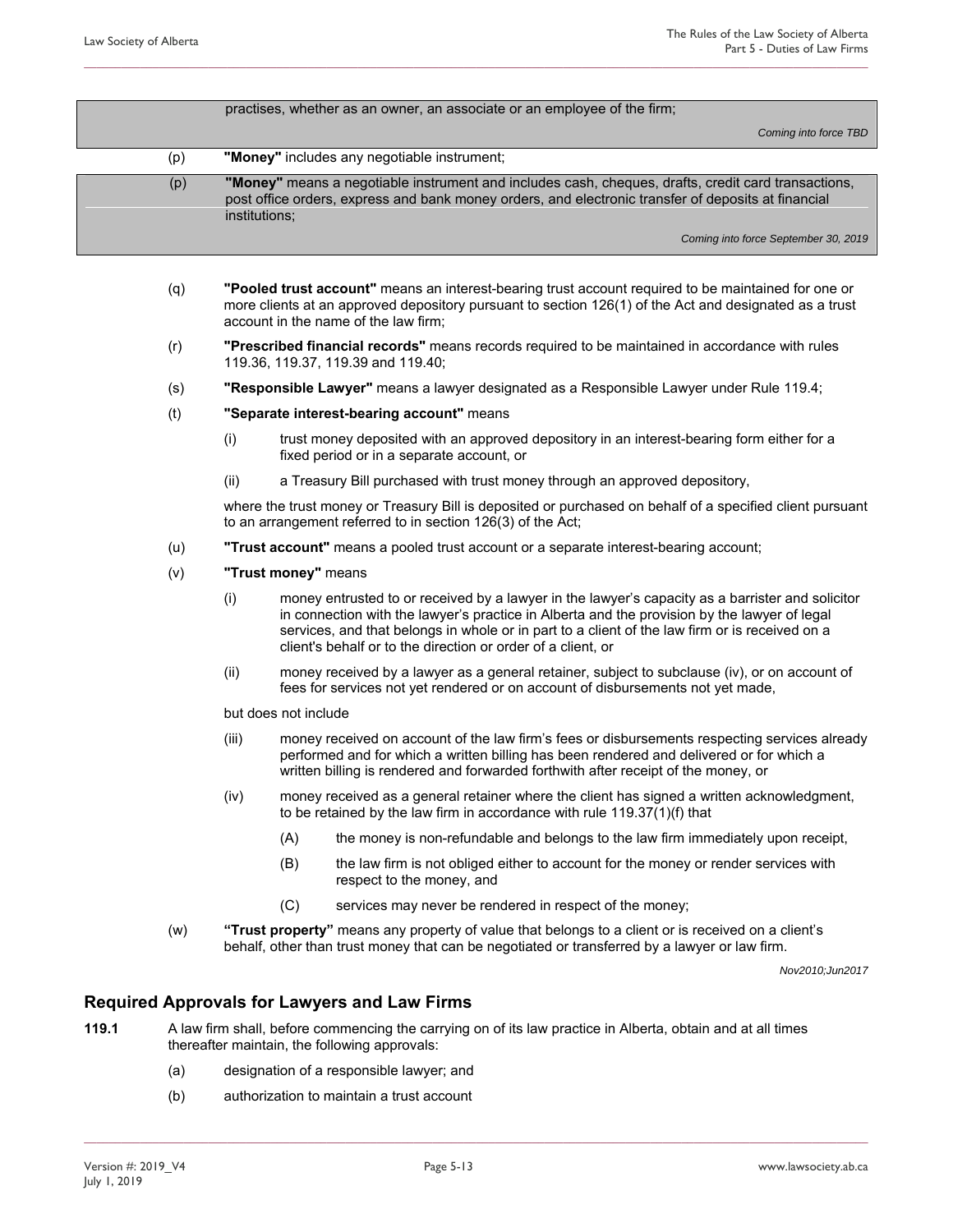unless specifically exempted from these requirements by the Executive Director.

#### *Nov2010*

**119.1.1** A lawyer who has obtained an exemption from the professional liability indemnity assessment levy under rule 148(1)(b) or (c) may operate a trust account, provided that

**\_\_\_\_\_\_\_\_\_\_\_\_\_\_\_\_\_\_\_\_\_\_\_\_\_\_\_\_\_\_\_\_\_\_\_\_\_\_\_\_\_\_\_\_\_\_\_\_\_\_\_\_\_\_\_\_\_\_\_\_\_\_\_\_\_\_\_\_\_\_\_\_\_\_\_\_\_\_\_\_\_\_\_\_\_\_\_\_\_\_\_\_\_\_\_\_\_\_\_\_\_\_\_\_\_\_\_\_\_\_\_\_\_\_\_\_\_\_\_\_\_\_\_\_\_\_** 

- (a) all trust money deposited into that trust account is disbursed for the benefit of the person who employs or contracts with that lawyer, and
- (b) the lawyer otherwise complies with the rules set out in this Part as if the lawyer were the sole owner of a law firm, and shall be deemed as such for the purposes of this Part.

*Dec2013;Jul2019* 

- **119.2** Subject to rule 119.1.1, only a lawyer practicing with a law firm approved to operate a trust account is permitted to receive trust money, unless a specific alternate arrangement is approved by the Executive Director or Manager, Trust Safety, where
	- (a) a lawyer approved as a responsible lawyer is permitted to receive trust money that will be held in the trust account of a law firm approved to operate a trust account where he or she is not practicing; or
	- (b) a law firm approved to operate a trust account is permitted to hold trust money received by a lawyer approved as a responsible lawyer, who is not practicing with that law firm.

*Nov2010;Dec2013;Jun2016* 

### **DIVISION 3 APPROVAL OF RESPONSIBLE LAWYER AND TRUST ACCOUNT**

### **QUALIFYING AS A RESPONSIBLE LAWYER**

#### **Accountability as Responsible Lawyer**

- **119.3 (1)** The responsible lawyer is accountable for
	- (a) the controls in relation to and the operation of all law firm trust accounts and general accounts,
	- (b) the accuracy of all reporting and filing requirements of the law firm,
	- (c) ensuring all reporting and filing requirements of the law firm are met,
	- (d) ensuring all payment requirements of the law firm are met, and
	- (e) any of subrule (1)(a), (b), (c) or (d) that have been delegated to another person.
	- **(2)** A lawyer shall not serve as responsible lawyer with more than one law firm unless authorized to do so by the Executive Director.
	- **(3)** A lawyer may apply to the Executive Director to be designated as an alternate responsible lawyer.
	- **(4)** There must be only one person acting as responsible lawyer for a law firm at any one time unless specifically exempted from this requirement by the Executive Director.

*Nov2010;Apr2012;Jun2017* 

#### **Responsible Lawyer**

- **119.4** To be or continue to be designated as a responsible lawyer a lawyer must
	- (a) be an active member of the Society,
	- (b) be covered by the professional liability indemnity program or have an exemption under rule 148(1)(b) or (c),
	- (c) be covered by the misappropriation indemnity program,
	- (d) reside in Canada,
	- (e) make an application for approval as a responsible lawyer to the Executive Director, and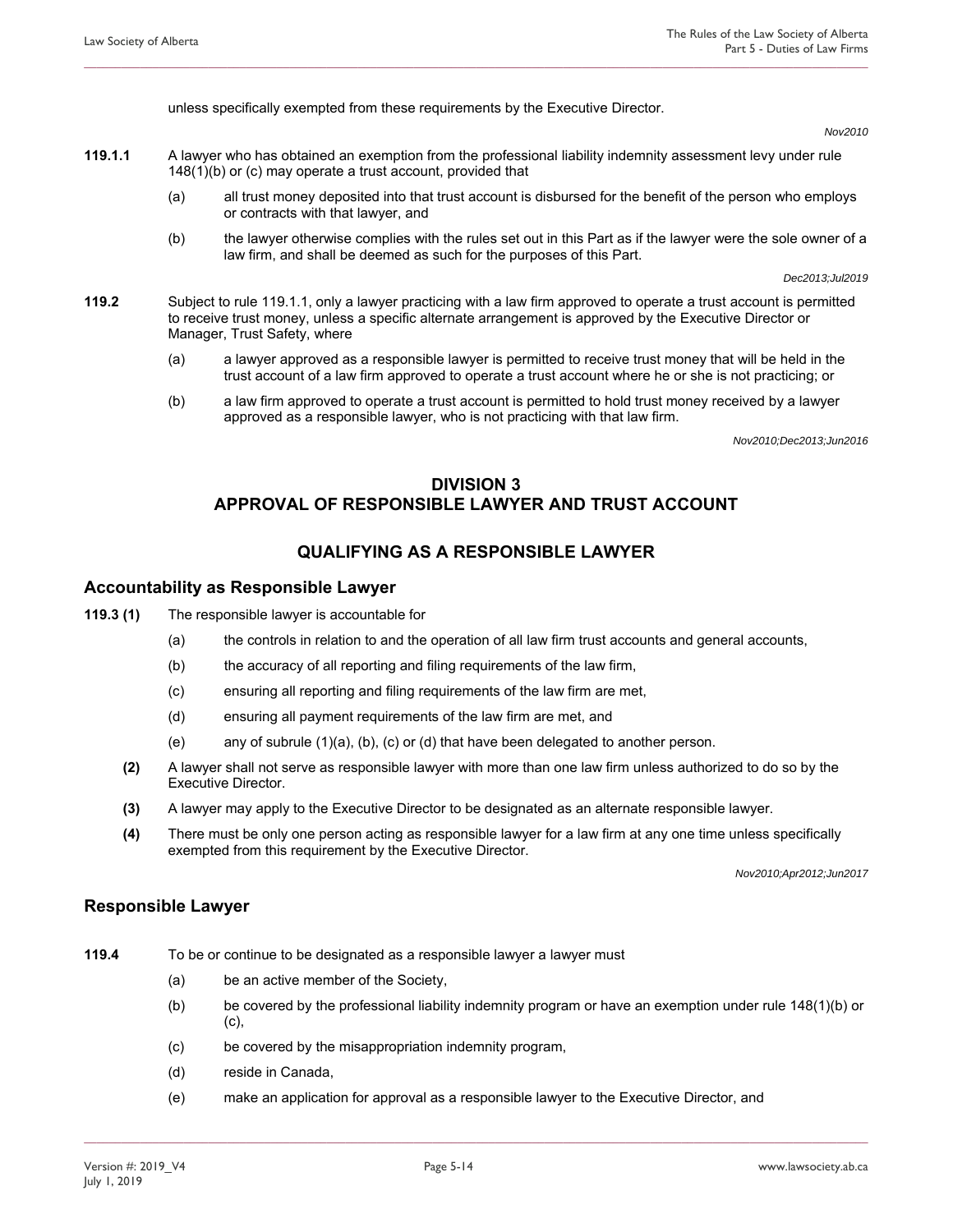(f) fulfill all conditions required for the approval as a responsible lawyer.

*Nov2010;Dec2013;Jun2014;Jul2019* 

#### **Review of Application for Responsible Lawyer**

**119.5 (1)** An application to be designated as a responsible lawyer or as alternate responsible lawyer must be submitted to the Executive Director or Manager, Trust Safety in the form and prescribed filing method designated by the Executive Director.

**\_\_\_\_\_\_\_\_\_\_\_\_\_\_\_\_\_\_\_\_\_\_\_\_\_\_\_\_\_\_\_\_\_\_\_\_\_\_\_\_\_\_\_\_\_\_\_\_\_\_\_\_\_\_\_\_\_\_\_\_\_\_\_\_\_\_\_\_\_\_\_\_\_\_\_\_\_\_\_\_\_\_\_\_\_\_\_\_\_\_\_\_\_\_\_\_\_\_\_\_\_\_\_\_\_\_\_\_\_\_\_\_\_\_\_\_\_\_\_\_\_\_\_\_\_\_** 

- **(2)** In the course of a review under this rule the Executive Director or Manager, Trust Safety may
	- (a) approve the application with or without conditions,
	- (b) deny the application, and/or
	- (c) require the applicant to answer any inquiries or to furnish any records that the Executive Director or Manager, Trust Safety considers relevant for the purpose of the review.
- **(3)** The Executive Director or Manager, Trust Safety shall provide the applicant with a copy of the written decision.
- **(4)** A decision of the Manager, Trust Safety is deemed to be a decision of the Executive Director and any conditions must be fully complied with by the applicant.
- **(5)** If the applicant does not accept the decision of the Executive Director, the applicant may appeal the decision to the Trust Safety Committee.

*Nov2010;Sep2014;Jun2016* 

**119.6** Repealed June 2016.

*Nov2010;Jun2016* 

#### **Revocation and Resignation of Responsible Lawyer**

- **119.7 (1)** If a responsible lawyer is unable or unwilling to discharge the duties of a responsible lawyer, he or she shall, a minimum of 14 days before the date he or she intends to cease to be responsible lawyer;
	- (a) advise the Society of
		- (i) the intention to cease to be the responsible lawyer, and
		- (ii) the effective date of the responsible lawyer's departure (the "responsible lawyer departure date");
	- (b) ensure the preparation of a final Law Firm Self-Report;
	- (c) comply with any outstanding audit requirements;
	- (d) ensure a replacement responsible lawyer by confirming
		- (i) the necessary application has been filed with the Society, and
		- (ii) the necessary steps have been taken to enable the transfer of the responsible lawyer designation to another qualified member of the law firm.
	- **(2)** The law firm must file a final Law Firm Self-Report within 14 days of the responsible lawyer departure date.
	- **(3)** A replacement responsible lawyer assumes the responsibilities of and is accountable as the responsible lawyer effective the date upon which the Executive Director or Manager, Trust Safety provides approval of the arrangement.
	- **(4)** If the responsible lawyer fails to comply with subrule (1), the Executive Director or Manager, Trust Safety shall send notice to all members of the responsible lawyer's law firm advising that the law firm is required to have a responsible lawyer and must comply with subrule (1) by a given date, and notice that failure to comply may result in the revocation of approval to operate a trust account.
	- **(5)** If, at any time, the Executive Director or Manager, Trust Safety is of the opinion a responsible lawyer does not continue to be suitable to fulfill their duties, the Executive Director or Manager, Trust Safety shall do any of the following:

- (a) attach conditions to the responsible lawyer approval; or
- (b) revoke the responsible lawyer's status as a responsible lawyer.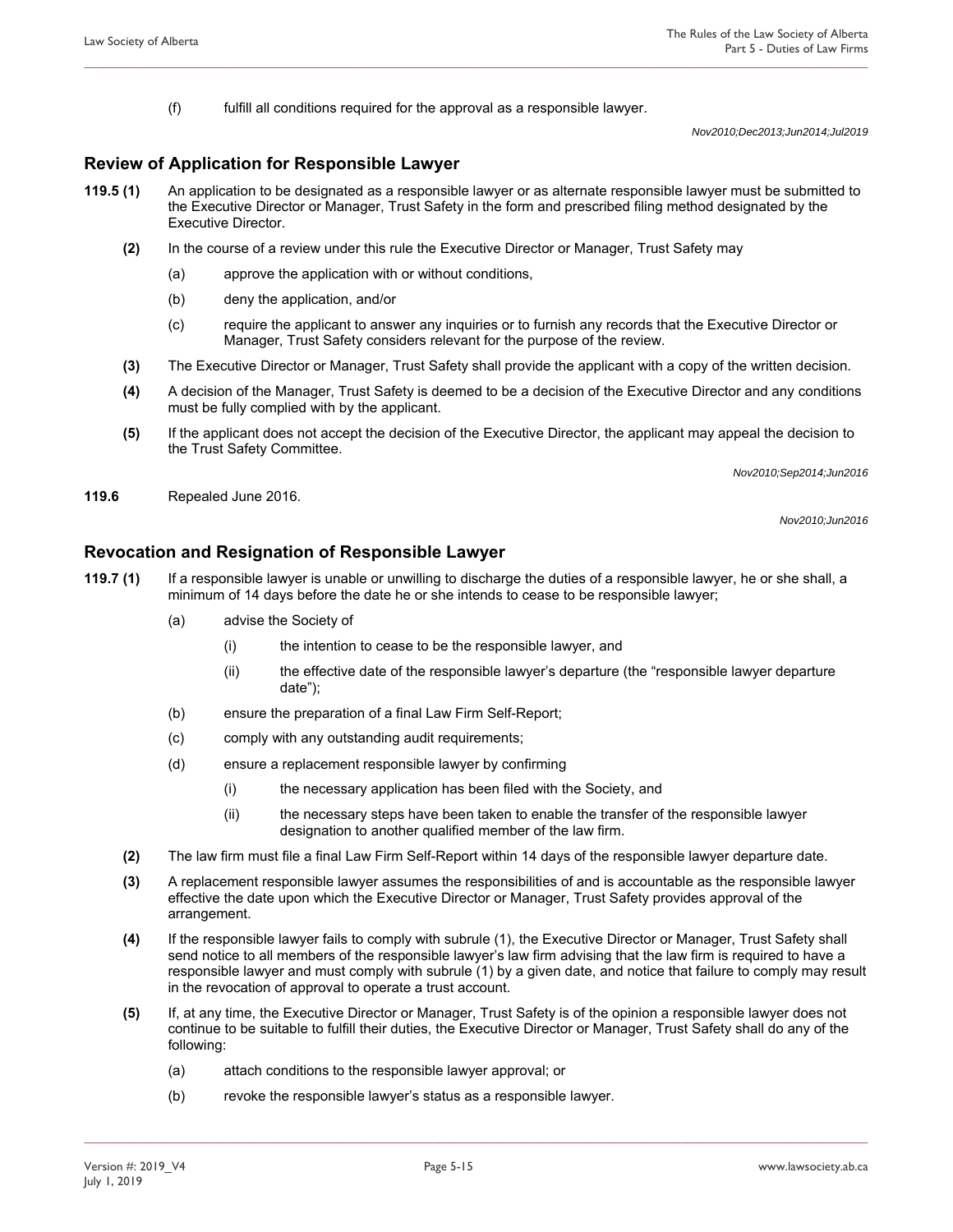*Nov2010;Jun2016* 

## **QUALIFYING FOR A TRUST ACCOUNT**

### **Qualifying for a Trust Account**

- **119.8 (1)** Every law firm shall obtain approval from the Society before opening a trust account, and thereafter keep current the approval to maintain and operate a trust account.
	- **(2)** To satisfy the requirements in subrule (1) a law firm must
		- (a) have at least one lawyer who is an active member of the Society and is resident in Canada,
		- (b) carry on business in Canada,
		- (c) include a lawyer who has been designated a responsible lawyer pursuant to rule 119.4, and
		- (d) use a Society approved accounting program unless specifically exempted from this requirement by the Executive Director or Manager, Trust Safety.

*Nov2010'Jun2016* 

### **Review of Application for Trust Account**

- **119.9 (1)** An application for approval to open, operate and maintain a trust account must be submitted to the Manager, Trust Safety by the responsible lawyer of a law firm and must be in the form and prescribed filing method designated by the Executive Director.
	- **(2)** After review, the Executive Director or Manager, Trust Safety may
		- (a) request that the applicant provide further information or documentation,
		- (b) approve the application, with or without conditions,
		- (c) deny the application, and
		- (d) require the applicant to pay all or part of the costs incurred in any examination, review, audit or completion of the law firm's financial records or investigation in relation to the applicant's law firm.
	- **(3)** The Executive Director or Manager, Trust Safety shall provide the applicant with a copy of the written decision.
	- **(4)** A decision of the Manager, Trust Safety is deemed to be a decision of the Executive Director and any conditions must be fully complied with by the applicant.
	- **(5)** If the applicant does not accept the decision of the Executive Director or Manager, Trust Safety, the applicant may appeal the decision to the Trust Safety Committee.

*Nov2010;Sep2014;Jun2016* 

### **Term of Trust Account Approval**

- **119.10 (1)** Approval to open, operate and maintain a trust account may be revoked if a law firm does not have an approved responsible lawyer unless timely and adequate steps have been taken to comply with the requirements of rule 119.7.
	- **(2)** If, at any time the Executive Director or Manager, Trust Safety
		- (a) has received a notice pursuant to rule 119.34, or
		- (b) is of the opinion a law firm or responsible lawyer is failing to
			- (i) comply with these rules, and/or
			- (ii) actively assess and/or respond to risks to trust accounts,

then the Executive Director or Manager, Trust Safety shall do any of the following:

- (c) attach conditions to the approval to open, operate and maintain a trust account; or
- (d) revoke the approval to open, operate and maintain a trust account..

*Nov2010;Jun2016*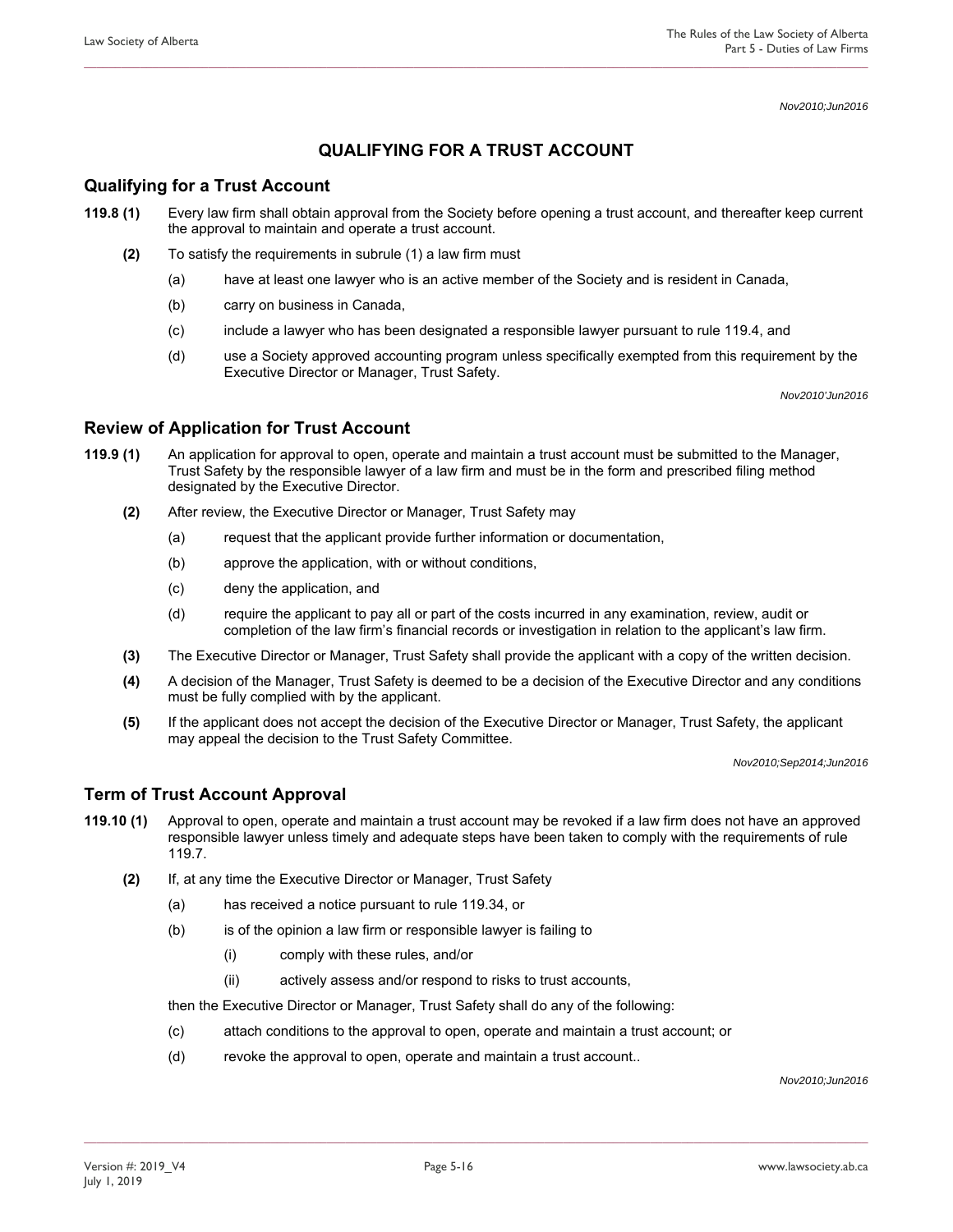### **TRUST SAFETY COMMITTEE DECISIONS**

**\_\_\_\_\_\_\_\_\_\_\_\_\_\_\_\_\_\_\_\_\_\_\_\_\_\_\_\_\_\_\_\_\_\_\_\_\_\_\_\_\_\_\_\_\_\_\_\_\_\_\_\_\_\_\_\_\_\_\_\_\_\_\_\_\_\_\_\_\_\_\_\_\_\_\_\_\_\_\_\_\_\_\_\_\_\_\_\_\_\_\_\_\_\_\_\_\_\_\_\_\_\_\_\_\_\_\_\_\_\_\_\_\_\_\_\_\_\_\_\_\_\_\_\_\_\_** 

### **Trust Safety Committee**

- **119.11 (1)** The Trust Safety Committee is established.
	- **(2)** The Trust Safety Committee shall consider any matters under Part 5 of the Rules and take such action it considers necessary.

*Nov2010* 

### **Jurisdiction of the Trust Safety Committee**

- **119.12 (1)** The Trust Safety Committee may conduct appeals from decisions under rules 119.5, 119.7(5), 119.9, 119.10(2)(c) or (d), 119.34 and 119.35.
	- **(2)** The Trust Safety Committee may sit in panels of 3 members appointed by the Chair or Vice-Chair.
	- **(3)** All 3 members of a panel of the Trust Safety Committee constitute a quorum at a meeting of the panel.

*Nov2010;Jun2016* 

### **Appeal of Decisions of the Executive Director or Manager Trust Safety**

- **119.13 (1)** An applicant may appeal a decision of the Executive Director or Manager, Trust Safety, under rules 119.5, 119.7(5), 119.9, 119.10(2)(c) or (d), 119.34 and 119.35 to the Trust Safety Committee.
	- **(2)** Notice of intention to appeal must be provided in writing to the Executive Director no more than 14 days after notice of the Executive Director or Manager, Trust Safety's decision is provided to the applicant.
	- **(3)** Appeals to the Trust Safety Committee will be dealt with as appeals based on the record and the Committee shall be entitled to review and consider the written decision of the Executive Director or Manager, Trust Safety as part of the materials before it.
	- **(4)** Upon determining an appeal, the Trust Safety Committee may
		- (a) uphold the original decision to approve or deny an application, without modification,
		- (b) uphold the original decision to approve an application but add, remove or amend conditions,
		- (c) reverse the original decision to approve an application, or
		- (d) reverse the original decision to deny an application and determine any conditions for approval.
	- **(5)** The Trust Safety Committee shall have the discretion to order the applicant to pay the costs of the appeal, in whole or in part, regardless of the outcome of the application (including where the application is withdrawn). Unless a date for payment of costs is specified, the costs shall be payable immediately.

*Nov2010;Jun2016* 

**119.14** Repealed June 2016.

*Nov2010;Jun2016* 

#### **Panel Process**

- **119.15 (1)** To commence a hearing under this part the Executive Director shall serve the applicant with a Letter of Appointment of the panel and notice of the materials to be provided to the panel to decide the matter.
	- **(2)** The Trust Safety Committee panel shall make its decision on a matter on the basis of
		- (a) the materials that were before the Executive Director or Manager, Trust Safety, and
		- (b) the written reasons for the decision of the Executive Director or the Manager, Trust Safety.
	- **(3)** In making its decision on a matter, the Trust Safety Committee panel may also consider either or both of the following
		- (a) any additional materials that may be requested by the panel from the applicant or the Society; and
		- (b) any additional materials provided to the panel by the applicant or the Society.
	- **(4)** The panel hearing the matter shall determine the process to be followed in accordance with the Act, the Rules, the principles of natural justice and the circumstances of the matter. In the event the panel requests oral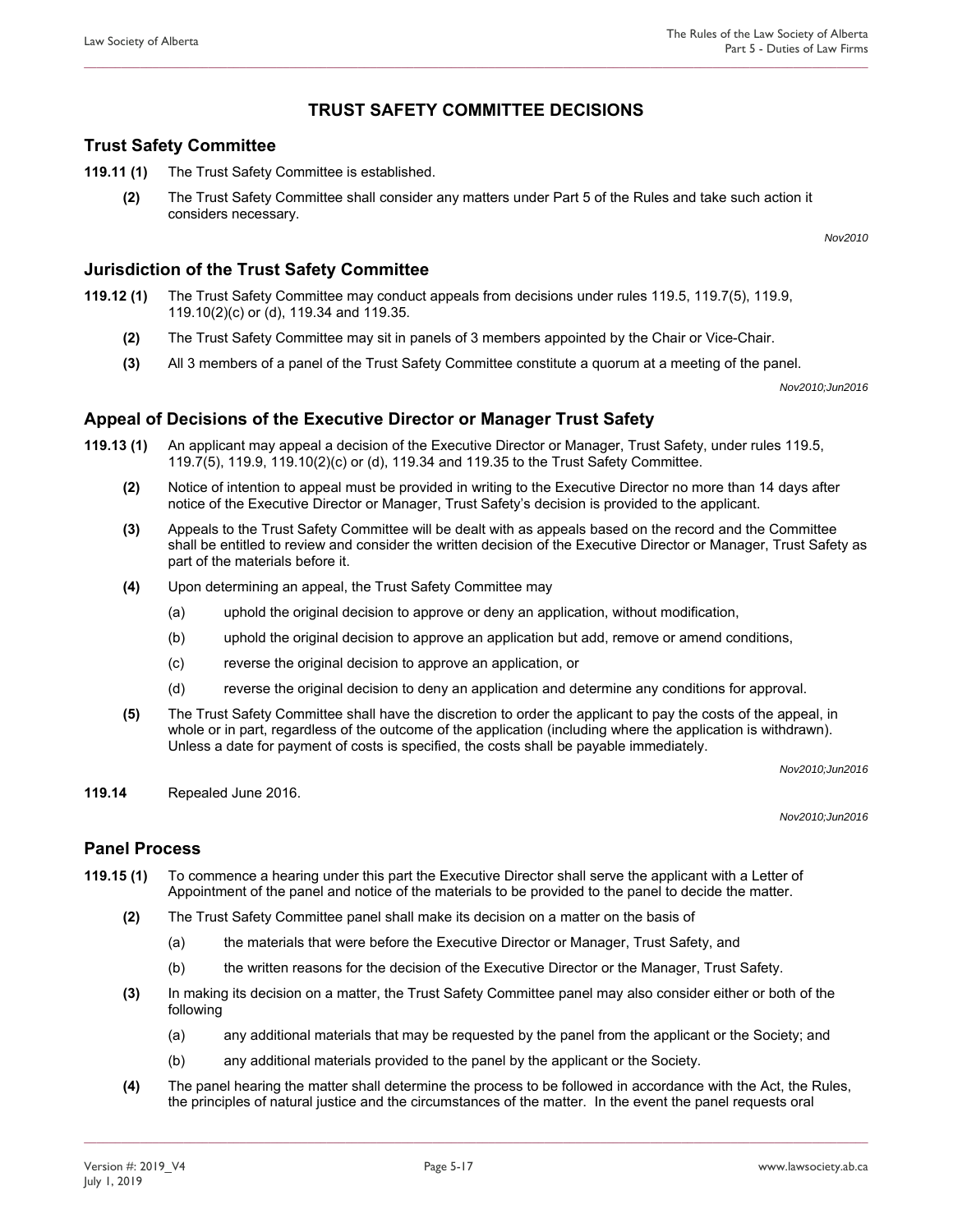submissions, the panel shall comply with rule 98 as to persons present at a hearing, exhibits and records of the Society.

**(5)** The panel shall provide a written decision and written reasons for its decision to the Executive Director.

**\_\_\_\_\_\_\_\_\_\_\_\_\_\_\_\_\_\_\_\_\_\_\_\_\_\_\_\_\_\_\_\_\_\_\_\_\_\_\_\_\_\_\_\_\_\_\_\_\_\_\_\_\_\_\_\_\_\_\_\_\_\_\_\_\_\_\_\_\_\_\_\_\_\_\_\_\_\_\_\_\_\_\_\_\_\_\_\_\_\_\_\_\_\_\_\_\_\_\_\_\_\_\_\_\_\_\_\_\_\_\_\_\_\_\_\_\_\_\_\_\_\_\_\_\_\_** 

- **(6)** On receipt of the written decision and reasons, the Executive Director shall provide a copy of the written decision and reasons to the applicant.
- **(7)** The decision of the panel shall be final.

*Nov2010;Jun2016;Sep2016* 

### **DIVISION 4 FINANCIAL RECORDS AND MANDATORY PROCEDURAL CONTROLS**

#### **ACCOUNT OPERATION REQUIREMENTS**

#### **Pooled Trust Accounts and General Accounts**

- **119.16 (1)** Every law firm shall maintain
	- (a) at least one pooled trust account in the name of the law firm, and
	- (b) at least one general bank account in the name of the law firm

unless specifically exempted from any of these requirements by the Executive Director.

- **(2)** Every trust account must be maintained with an approved depository in the name of the law firm and designated as a trust account.
- **(3)** Every law firm shall instruct each approved depository with which it maintains a pooled trust account to remit the interest earned on the bank account to the Alberta Law Foundation at least semi-annually in each year.
- **(4)** Every law firm shall maintain the bank accounts referred to in subrule (1) in the province of Alberta.

*Nov2010* 

### **TRUST TRANSACTIONS**

### **Prohibition on Use of Trust Accounts**

**119.17** The use of a trust account is prohibited where no legal services are provided in relation to the trust money in the trust account.

*Nov2010* 

- **119.17(1)** A lawyer must pay into and withdraw from, or permit the payment into or withdrawal from, a trust account only trust money that is directly related to legal services that the lawyer or the lawyer's law firm is providing.
	- **(2)** A lawyer must pay out trust money held in a trust account as soon as practicable upon completion of the legal services to which the trust money relates.

*Coming into force September 30, 2019;Nov2010*

#### **A lawyer or law firm must not benefit from trust money in a trust account**

**119.17.1 (1)** A lawyer or law firm must not

- (a) receive, or
- (b) permit that any other person, other than the client for whose benefit the funds are held or the Alberta Law Foundation, receive,

a benefit in any way calculated or determined as a consequence of depositing or maintaining funds in a trust account.

**(2)** Subrule (1) does not apply to an adjustment of trust account fees charged by the deposit taking institution.

**\_\_\_\_\_\_\_\_\_\_\_\_\_\_\_\_\_\_\_\_\_\_\_\_\_\_\_\_\_\_\_\_\_\_\_\_\_\_\_\_\_\_\_\_\_\_\_\_\_\_\_\_\_\_\_\_\_\_\_\_\_\_\_\_\_\_\_\_\_\_\_\_\_\_\_\_\_\_\_\_\_\_\_\_\_\_\_\_\_\_\_\_\_\_\_\_\_\_\_\_\_\_\_\_\_\_\_\_\_\_\_\_\_\_\_\_\_\_\_\_\_\_\_\_\_\_** 

*Apr2012*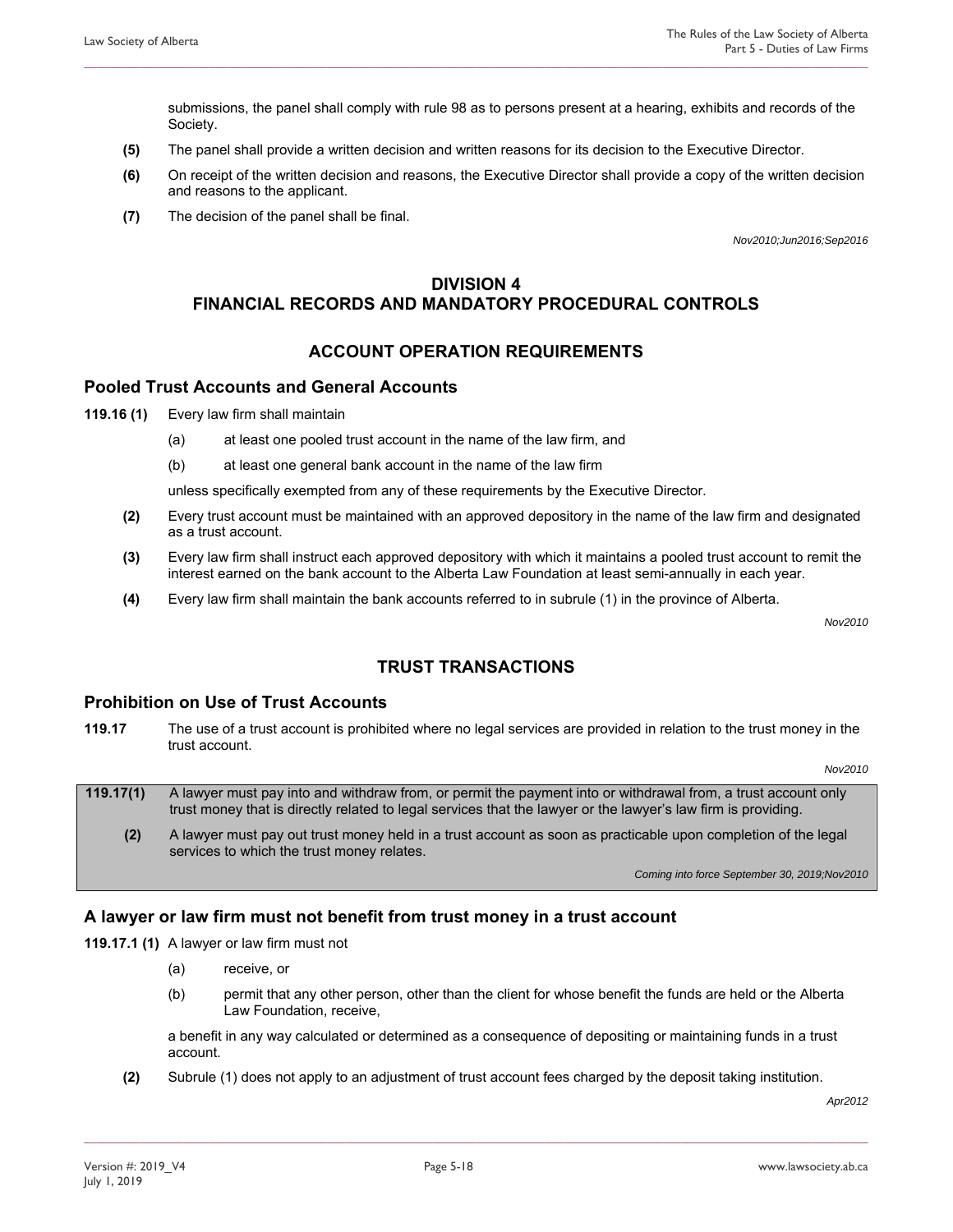### **Conditions Upon Which Money is Held in Trust**

- **119.18 (1)** Only a law firm with an approved trust account may hold trust money.
	- **(2)** When receiving trust money, a lawyer shall, whenever it is reasonably practicable to do so, obtain the following, in writing:

**\_\_\_\_\_\_\_\_\_\_\_\_\_\_\_\_\_\_\_\_\_\_\_\_\_\_\_\_\_\_\_\_\_\_\_\_\_\_\_\_\_\_\_\_\_\_\_\_\_\_\_\_\_\_\_\_\_\_\_\_\_\_\_\_\_\_\_\_\_\_\_\_\_\_\_\_\_\_\_\_\_\_\_\_\_\_\_\_\_\_\_\_\_\_\_\_\_\_\_\_\_\_\_\_\_\_\_\_\_\_\_\_\_\_\_\_\_\_\_\_\_\_\_\_\_\_** 

- (a) confirmation that the money is to be held in trust;
- (b) any conditions upon which the money is to be held in trust;
- (c) any instructions directing that the money be paid to a person other than the client.

*Nov2010* 

#### **Receiving Trust Money**

- **119.19 (1)** Every law firm that receives trust money shall deposit the money into a pooled trust account of the law firm on or before the next banking day.
	- **(2)** Trust money may not be withdrawn from a pooled trust account of a law firm or transferred to any other account until subrule (1) has been completed.
	- **(3)** When trust money deposited by a law firm in a pooled trust account pursuant to subrule (1) consists of a credit card slip, the law firm shall pay or transfer from its general account to the operating trust account an amount equal to any discount deducted from the total amount of the credit card slip concurrently with the deposit.
	- **(4)** A trust account of a law firm must be used only for the deposit and retention of trust money received by the law firm and not as a general account by or for the law firm, except as follows:
		- (a) money belonging to the law firm may be paid into a trust account of the firm with respect to an isolated transaction if the money is paid out expeditiously;
		- (b) money paid to the law firm which belongs in part to the law firm and in part to another person must be paid into a trust account where it is impractical to split the payment;
		- (c) money withdrawn from a trust account by mistake or accident or in contravention of these rules must be replaced forthwith;
		- (d) the law firm may maintain not more than \$500 of the firm's own money in each of the firm's pooled trust accounts.
	- **(5)** A lawyer or law firm is permitted to handle its own legal transactions through a trust account as long as the money is handled in the normal course of a legal file and the money is paid out expeditiously when the matter is concluded.

*Nov2010* 

### **Separate Interest-Bearing Accounts**

- **119.20 (1)** A law firm may, after first depositing trust money into a pooled trust account, transfer trust money into a separate interest-bearing account, subject to the following:
	- (a) the separate interest-bearing account must be opened in the name of the law firm in trust for the client and the name of the bank account shall include a reference to the specific client;
	- (b) the separate interest-bearing account must be recorded in the law firm trust records.
	- **(2)** Where interest is earned on a separate interest-bearing account held for a client, the amount of the interest must be credited to the client's trust ledger account when the law firm is informed of the amount of the interest earned, but, in any event, not later than the next monthly bank reconciliation of the separate interest-bearing account required to be made pursuant to rule 119.36(4)(d)(i).
	- **(3)** Money may be transferred by a law firm
		- (a) from a pooled trust account of the law firm to a separate interest-bearing account maintained by the firm in the same branch of the approved depository, or
		- (b) from a separate interest-bearing account maintained by the law firm to a pooled trust account maintained by the firm in the same branch of the approved depository,

**\_\_\_\_\_\_\_\_\_\_\_\_\_\_\_\_\_\_\_\_\_\_\_\_\_\_\_\_\_\_\_\_\_\_\_\_\_\_\_\_\_\_\_\_\_\_\_\_\_\_\_\_\_\_\_\_\_\_\_\_\_\_\_\_\_\_\_\_\_\_\_\_\_\_\_\_\_\_\_\_\_\_\_\_\_\_\_\_\_\_\_\_\_\_\_\_\_\_\_\_\_\_\_\_\_\_\_\_\_\_\_\_\_\_\_\_\_\_\_\_\_\_\_\_\_\_** 

by a document signed in compliance with rule 119.22(2) and showing the amount and date of the transfer, the pooled trust account or separate interest-bearing account involved and sufficient information to identify the client.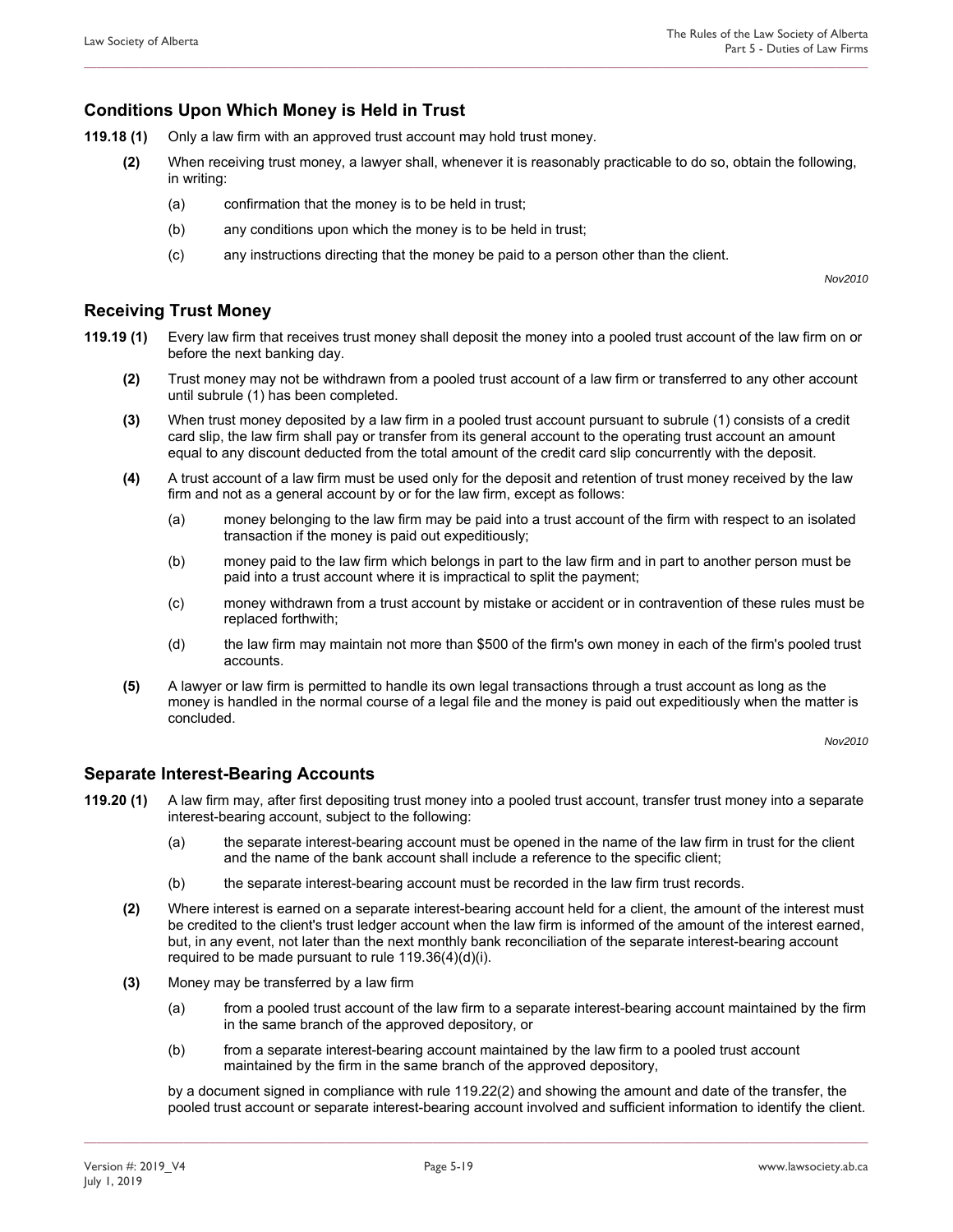**(4)** Withdrawals from a separate interest-bearing account must be returned to a pooled trust account before being disbursed.

**\_\_\_\_\_\_\_\_\_\_\_\_\_\_\_\_\_\_\_\_\_\_\_\_\_\_\_\_\_\_\_\_\_\_\_\_\_\_\_\_\_\_\_\_\_\_\_\_\_\_\_\_\_\_\_\_\_\_\_\_\_\_\_\_\_\_\_\_\_\_\_\_\_\_\_\_\_\_\_\_\_\_\_\_\_\_\_\_\_\_\_\_\_\_\_\_\_\_\_\_\_\_\_\_\_\_\_\_\_\_\_\_\_\_\_\_\_\_\_\_\_\_\_\_\_\_** 

*Nov2010;Nov2012* 

#### **Certification of Funds Prior to Signing Trust Withdrawals and Transfers**

- **119.21 (1)** All withdrawals and transfers from a trust account must be signed by a lawyer of the law firm, unless otherwise authorized in writing by the Executive Director.
	- **(2)** A signature by the lawyer pursuant to subrule (1) is deemed to certify that
		- (a) the trust accounting records are current to the date of the signature,
		- (b) the withdrawal of money is properly required for payment for the legal matter for which the law firm was retained by the client,
		- (c) the money is not subject to trust conditions or restricted for another purpose,
		- (d) the lawyer has the explicit or implicit authority of the client to make the withdrawal, pursuant to rule 119.18(2),
		- (e) the client has sufficient money in the trust account to cover the withdrawal, and
		- (f) the trust bank account has sufficient funds to permit the withdrawal to be completed.
	- **(3)** Money must not be withdrawn from a trust account unless
		- (a) the money is properly required for
			- (i) a payment to the client for whom the money is held, or
			- (ii) a payment to any other person but only if the law firm does so pursuant to the authorization of the client for whom the money is held,
		- (b) the money is properly required for payment of a billing for fees or disbursements, but only if the withdrawal is made in compliance with subrule (2),
		- (c) the money is being transferred directly into another trust account of the law firm,
		- (d) the money has by inadvertence been paid into a trust account in contravention of these rules,
		- (e) money paid to the law firm has been deposited in a trust account because the payment to the law firm belonged in part to the law firm and in part to another, or
		- (f) the money is paid pursuant to a court order.
	- **(4)** Money may be withdrawn from a trust account of a law firm pursuant to subrule (3)(b), if not held for a designated purpose, only in accordance with the following conditions:
		- (a) money may be paid from the trust account to the law firm to reimburse the firm for a disbursement made by it if the law firm has prepared a billing respecting the disbursement and either delivers the billing to the client before the withdrawal or forwards the billing to the client concurrently with the withdrawal;
		- (b) money may be paid from the trust account to the law firm to pay for the law firm's fees for services if the law firm has prepared a billing for the services, the billing relates to services actually provided and is not based on an estimate of the services, and the firm either delivers the billing to the client before the withdrawal or forwards the billing to the client concurrently with the withdrawal.
	- **(5)** When money in a law firm's trust account becomes payable to the firm, subject to subrules (3) and (4), the money must be withdrawn no later than 1 month after the law firm is entitled to the funds.

*Nov2010* 

#### **Trust Withdrawals by Cheque**

- **119.22 (1)** Except as provided in rules 119.23, 119.42, and 119.46, trust money must be withdrawn by consecutively numbered cheques which, at the time the cheque is signed by the lawyer shall
	- (a) clearly indicate that it is a cheque drawn on a trust account,
	- (b) not be made payable to cash or bearer except where required to return cash to a person under rule 119.38(5)(d),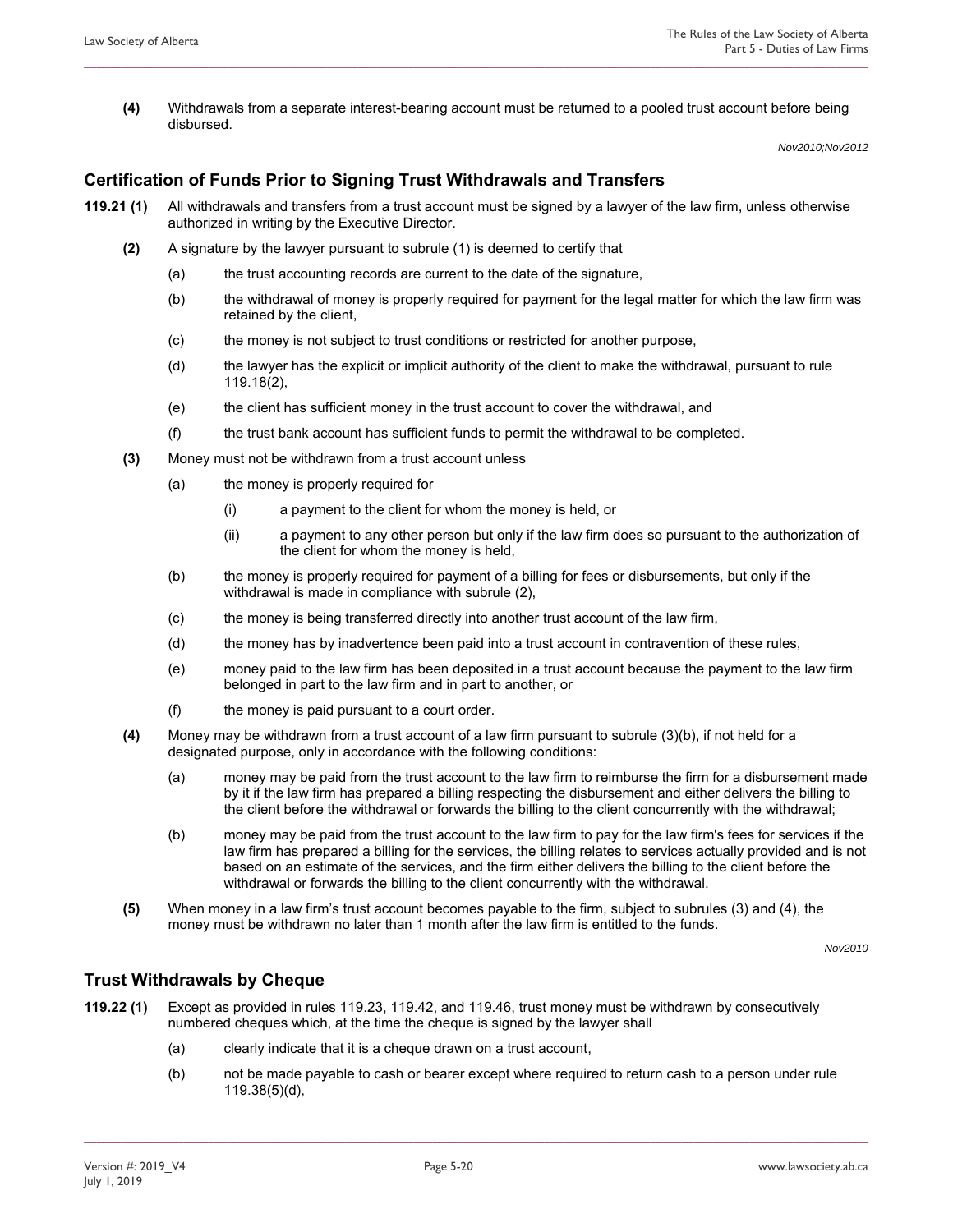- (c) be made payable to the ultimate recipient,
- (d) if the payee is a financial institution, provide a reason for payment in the memo field of the cheque,

- (e) be dated, but not post-dated, and
- (f) be fully completed as to the payee and amount before being signed.
- **(2)** A cheque referred to in subrule (1) or a transfer made pursuant to rule 119.20(3) must bear the signature or counter-signature of a lawyer authorized by that law firm to sign it, except that, in special circumstances, the Executive Director, on application and with or without conditions, may authorize
	- (a) the withdrawal of money from a trust account by cheques signed by one or more persons who are not lawyers, or
	- (b) transfers of money pursuant to rule 119.20(3) by documents signed by one or more persons who are not lawyers.

*Nov2010;Nov2012* 

### **Trust Withdrawals Greater than \$25 million**

**119.23** A law firm may electronically transfer an amount greater than \$25 000 000 provided the firm meets all requirements set forth under rule 119.42.

*Nov2010;Nov2012* 

### **Additional Obligations Related to Trust Money**

- **119.24 (1)** A law firm shall at all times maintain money on deposit in the law firm's trust account or accounts in an aggregate amount sufficient to meet all obligations with respect to money held in trust for the firm's clients.
	- **(2)** If a lawyer becomes aware of a deficiency in a client's ledger account, the lawyer is required to immediately notify the law firm's responsible lawyer of the deficiency and of any relevant information regarding the reason for the deficiency.
	- **(3)** If a responsible lawyer becomes aware of a deficiency in a client's ledger account, the responsible lawyer is required to immediately notify the Executive Director of the deficiency in the form and prescribed filing method designated by the Executive Director and provide any relevant information regarding the reason for the deficiency if
		- (a) the law firm does not correct the deficiency within 7 days of the time the shortage arose, or
		- (b) the deficiency is an amount greater than \$2500, regardless of when the deficiency is corrected.
	- **(4)** Subject to subrule (5), a trust account may not be closed until the law firm's obligations in relation to the money in the account are discharged by doing one or more of the following:
		- (a) distributing the money to the persons entitled to it;
		- (b) making written arrangements for the transfer of the money to a trust account of another law firm and the assumption by that other law firm of the trust obligations applicable to that money;
		- (c) transferring the money to another trust account of the same law firm;
		- (d) paying the money to the Society in accordance with section 117 of the Act;
		- (e) paying the money into court pursuant to a court order.
	- **(5)** A trust account of a law firm may be closed before the law firm's obligations in relation to the money in the account are discharged if the trust account is transferred to a lawyer who is appointed under the Act as the custodian of the law firm's practice.
	- **(6)** A lawyer shall, on being requested to do so by a client, provide to the client any information sought by the client with respect to
		- (a) the balance of trust money held for the client at the time of the request or at any previous time and how the balance is or was calculated, or
		- (b) any transactions relating to trust money held for the client.
	- **(7)** A law firm is required to immediately report to the Executive Director any theft of money by any person from the law firm's trust accounts or general accounts.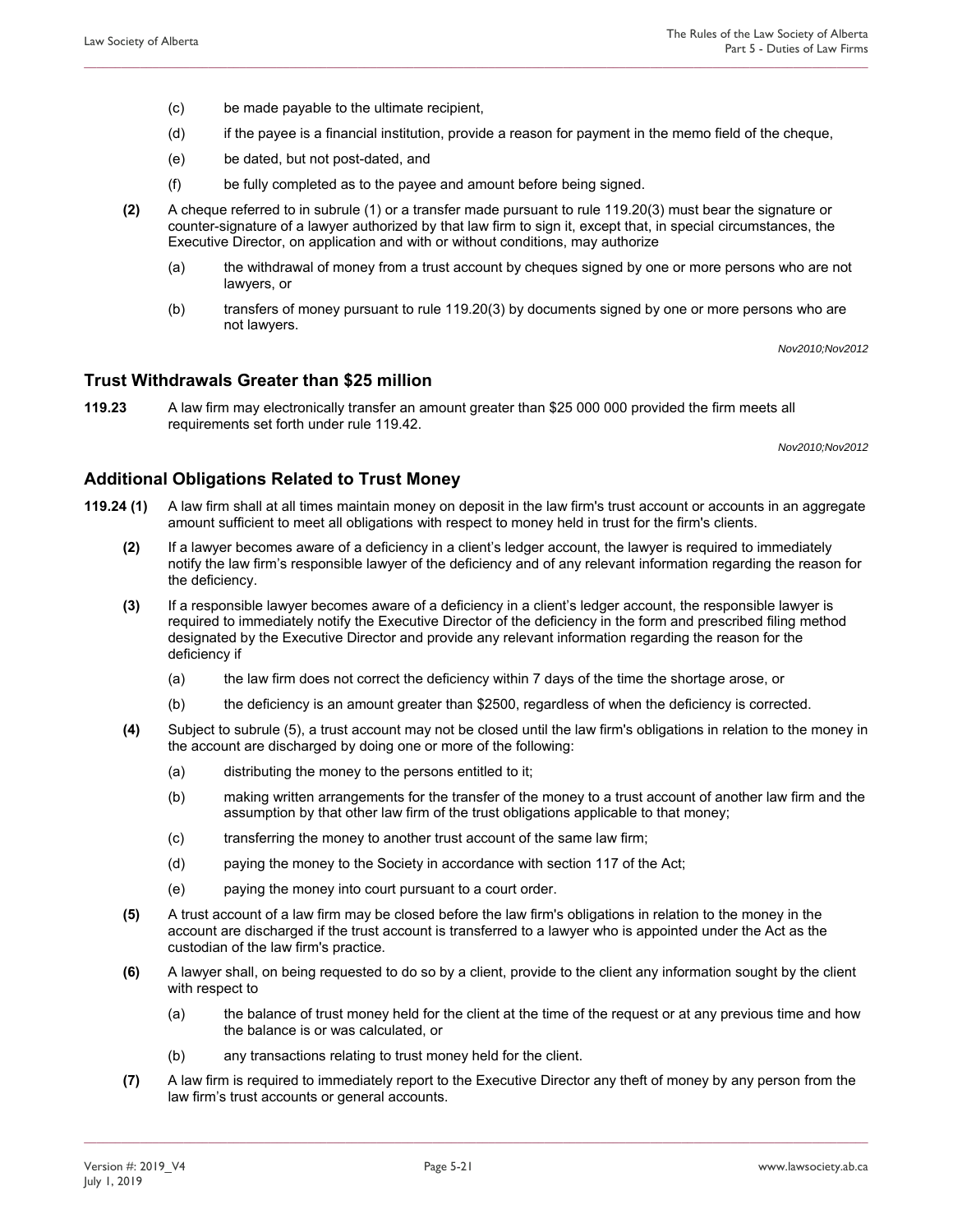*Nov2010;Sep2014* 

#### **Transfers between Client Ledgers**

**119.25** Trust money may be transferred between client files but only pursuant to a transfer document signed by a lawyer showing the date of transfer, source file, destination file and amount.

**\_\_\_\_\_\_\_\_\_\_\_\_\_\_\_\_\_\_\_\_\_\_\_\_\_\_\_\_\_\_\_\_\_\_\_\_\_\_\_\_\_\_\_\_\_\_\_\_\_\_\_\_\_\_\_\_\_\_\_\_\_\_\_\_\_\_\_\_\_\_\_\_\_\_\_\_\_\_\_\_\_\_\_\_\_\_\_\_\_\_\_\_\_\_\_\_\_\_\_\_\_\_\_\_\_\_\_\_\_\_\_\_\_\_\_\_\_\_\_\_\_\_\_\_\_\_** 

*Nov2010* 

### **SPECIALIZED CIRCUMSTANCES**

#### **Lawyers Acting in a Representative Capacity**

**119.26 (1)**

- (a) A lawyer is acting in a representative capacity if the lawyer is
	- (i) the personal representative, executor or administrator, or one of the personal representatives, executors or administrators, of the estate of a deceased person,
	- (ii) a trustee, or one of the trustees, of a trust under an appointment made pursuant to a trust instrument creating the trust,
	- (iii) a trustee, or one of the trustees, of the property of another person under an appointment by a court,
	- (iv) a *de facto* trustee, or
	- (v) an attorney, or one of the attorneys, of a person under a power of attorney, whether general or special, enduring or otherwise.
- (b) "Estate" means the estate or property in respect of which a lawyer acts in a representative capacity.
- **(2)** Rule 119.19(1) does not apply to trust money received by a lawyer acting in a representative capacity and money so received need not be paid into a trust account of the lawyer's law firm or recorded in the prescribed financial records of the lawyer's law firm
	- (a) if the total trust money held at one time in a representative capacity or the total combined receipts and disbursements made in a representative capacity in any one reporting year does not exceed \$20 000; or
	- (b) if the lawyer
		- (i) notifies the Manager, Trust Safety, in writing, that the lawyer is acting in a representative capacity, within 14 days of the lawyer commencing to so act, and
		- (ii) files with the Manager, Trust Safety, an undertaking to submit, on demand
			- (A) particulars relating to the lawyer's appointment or assumption of a representative capacity and a list of the beneficiaries of the estate or trust together with their last known address, and
			- (B) to the extent that a lawyer is lawfully able, the books, records, accounts and documentation of the estate or trust in a form sufficient to accommodate an examination, review, audit or investigation ordered by the Executive Director and to co-operate with the Society's auditor or investigator in the conduct of any examination, review, audit or investigation so ordered.

*Nov2010* 

| 119.26(1) | A lawyer is acting in a representative capacity if the lawyer is |                                                                                                                                                                       |  |  |
|-----------|------------------------------------------------------------------|-----------------------------------------------------------------------------------------------------------------------------------------------------------------------|--|--|
|           | (a)                                                              | the personal representative, executor or administrator, or one of the personal representatives,<br>executors or administrators, of the estate of a deceased person,   |  |  |
|           | (b)                                                              | a trustee, or one of the trustees, of a trust under an appointment made pursuant to a trust instrument<br>creating the trust,                                         |  |  |
|           | (c)                                                              | a trustee that holds property in trust for third parties until the occurrence of a condition or event that is<br>specified in an agreement between the third parties, |  |  |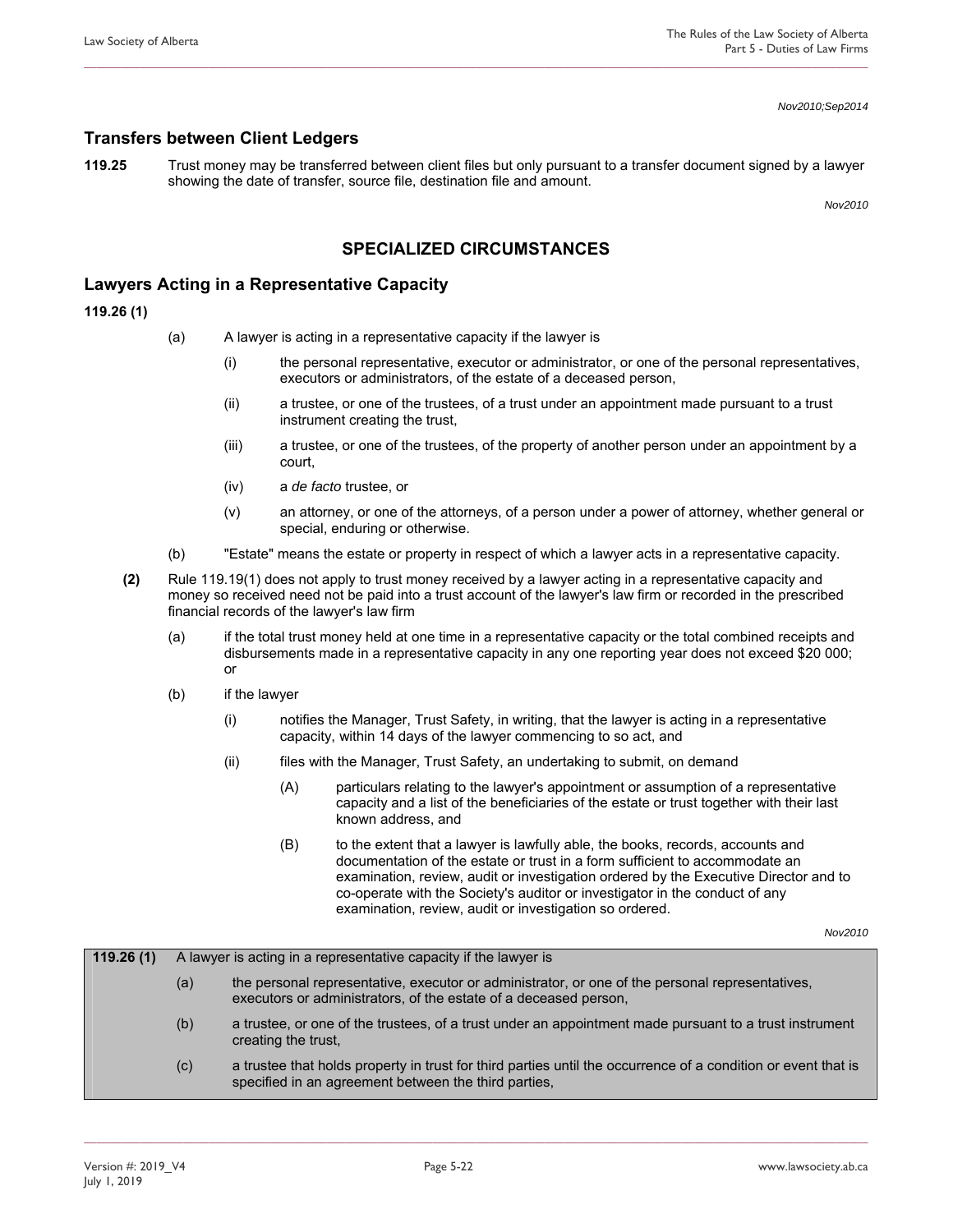- (d) a trustee, or one of the trustees, of the property of another person under an appointment by a court, or
- (e) an attorney, or one of the attorneys, of a person under a power of attorney, whether general or special, enduring or otherwise.
- **(2)** Rule 119.19(1) does not apply to money received by a lawyer acting in a representative capacity.

- **(3)** When a lawyer receives money in a representative capacity, the money must not be paid into a trust account of the lawyer's law firm but must be paid into a separate trustee account that has been established by the lawyer for that purpose.
- **(4)** The lawyer must
	- (a) notify the Manager, Trust Safety, in writing, that the lawyer is acting in a representative capacity, within 14 days of receiving the money;
	- (b) submit particulars relating to the lawyer's appointment and a list of the beneficiaries of the estate or trust, together with their last known addresses; and
	- (c) file with the Manager, Trust Safety, an undertaking to submit, on demand, the books, records, accounts and documentation of the estate or trust in a form sufficient to accommodate an examination, review, audit or investigation ordered by the Executive Director and to co-operate with the Society's auditor or investigator in the conduct of any examination, review, audit or investigation that may be ordered.

*Coming into force September 30, 2019;Nov2010* 

#### **Undisbursable Trust Money**

- **119.27 (1)** An application to the Executive Director under section 117(1)(a) of the Act must be submitted using the prescribed filing method on
	- (a) a short form application as designated by the Executive Director, if the subject amount is under \$50, or
	- (b) a long form application as designated by the Executive Director, if the subject amount is \$50 or more.
	- **(2)** A claim made under section 117(5) of the Act must be in a form designated by the Executive Director.
	- **(3)** A claim made under section 117(5) of the Act must be adjudicated by
		- (a) the Executive Director, if the claim does not exceed \$2500, or
		- (b) the Trust Safety Committee, in any other case.
	- **(4)** The Executive Director or the Trust Safety Committee may, for the purpose of coming to its decision respecting a claim
		- (a) request of the claimant any further information and documents related to the claim that the Executive Director or the Trust Safety Committee reasonably requires,
		- (b) make or authorize any enquiries or investigations as it considers necessary, and
		- (c) rely wholly or partly on the information and documents received by it.
	- **(5)** The Executive Director or the Trust Safety Committee shall, on considering a claim,
		- (a) approve the claim, with or without conditions, or
		- (b) reject the claim.
	- **(6)** The Executive Director shall report his/her decisions to the Trust Safety Committee in accordance with the directions of the Trust Safety Committee.

*Nov2010;Sep2014* 

#### **Obligations Related to Clients' Property**

- **119.28** If a law firm receives trust property, it shall
	- (a) promptly notify the client of its receipt of the trust property, unless the responsible lawyer is satisfied that the client is already aware of the receipt of the trust property by the law firm,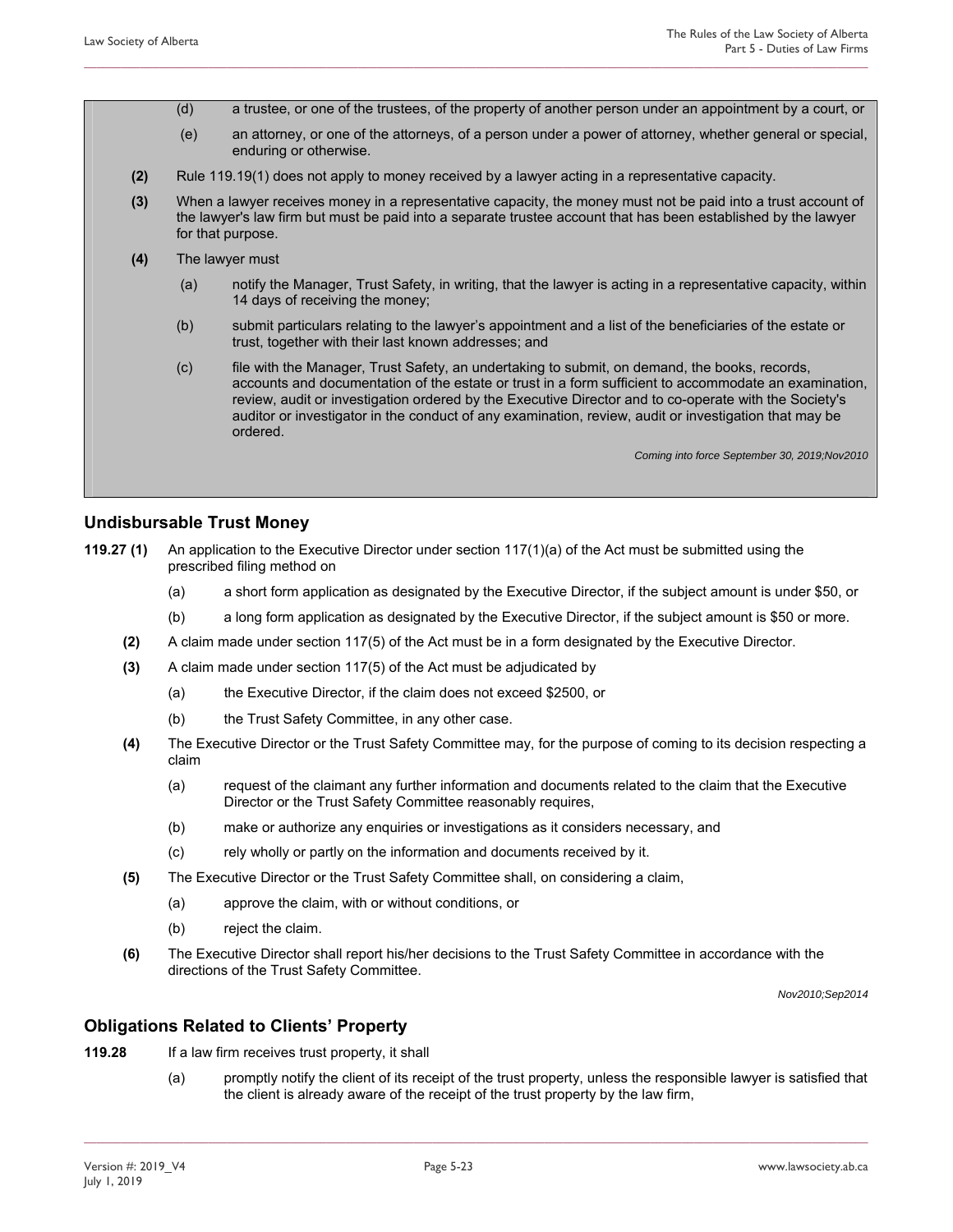(b) if the trust property does not on its face contain any identification of the client, immediately label or otherwise identify the trust property as property of the client,

**\_\_\_\_\_\_\_\_\_\_\_\_\_\_\_\_\_\_\_\_\_\_\_\_\_\_\_\_\_\_\_\_\_\_\_\_\_\_\_\_\_\_\_\_\_\_\_\_\_\_\_\_\_\_\_\_\_\_\_\_\_\_\_\_\_\_\_\_\_\_\_\_\_\_\_\_\_\_\_\_\_\_\_\_\_\_\_\_\_\_\_\_\_\_\_\_\_\_\_\_\_\_\_\_\_\_\_\_\_\_\_\_\_\_\_\_\_\_\_\_\_\_\_\_\_\_** 

- (c) maintain adequate records of the trust property,
- (d) keep the trust property safe and secure and in such a manner that it cannot be examined by persons not entitled to do so, and
- (e) provide to the client any information sought by the client with respect to the trust property.

*Nov2010* 

#### **Custodianships**

**119.29** Where a lawyer's property or legal business comes under the administration of a custodian, the rules in this Part or any provisions of them, may be suspended by the chair or vice-chair of the Conduct Committee, so that the administration by the custodian is governed by the provisions of the Act, any guidelines adopted by the Benchers with respect to custodianships, and any court order.

*Nov2010* 

### **DIVISION 5 REPORTING AND AUDIT REQUIREMENTS**

### **REPORTING REQUIREMENTS**

#### **Reporting Requirements**

- **119.30 (1)** A law firm shall, within 4 months of being approved to operate a trust account, retain an accountant to complete a Start Up Report and provide a copy to the Executive Director.
	- **(2)** The Start Up Report must be in the form and the prescribed filing method approved by the Executive Director.
	- **(3)** A law firm shall annually
		- (a) by the Due Date, provide to the Executive Director a completed Law Firm Self-Report using the form and prescribed filing method approved by the Executive Director,
		- (b) furnish a copy of every Law Firm Self-Report to the law firm's accountant,
		- (c) retain as part of the law firm's prescribed financial records a copy of every Law Firm Self-Report furnished under subparagraph (a), and
		- (d) grant a written authorization to the Society to obtain law firm bank account information directly from the law firm's financial institution.
	- **(4)** A law firm, if approved to operate a trust account, shall annually, by the Due Date,
		- (a) have the law firm's prescribed financial records reviewed by an accountant, and
		- (b) cause an Accountant's Report, in the form and the prescribed filing method approved by the Executive Director, to be completed by an accountant and filed with the Executive Director by the accountant responsible for the review.
	- **(5)** A law firm is not required to comply with subrule (4) if
		- (a) the law firm uses approved accounting software, and
		- (b) annually, the law firm submits the law firm's trust account(s) data electronically, as an Electronic Data Upload, to the Executive Director by the Due Date.
	- **(6)** The Executive Director may require a law firm to
		- (a) annually submit to the Executive Director by the Due Date the law firm's trust account(s) data electronically, as an Electronic Data Upload, as an alternate to or in addition to an Accountant's Report under subrule (4), and
		- (b) provide an Electronic Data Upload or Accountant's Report monthly or quarterly.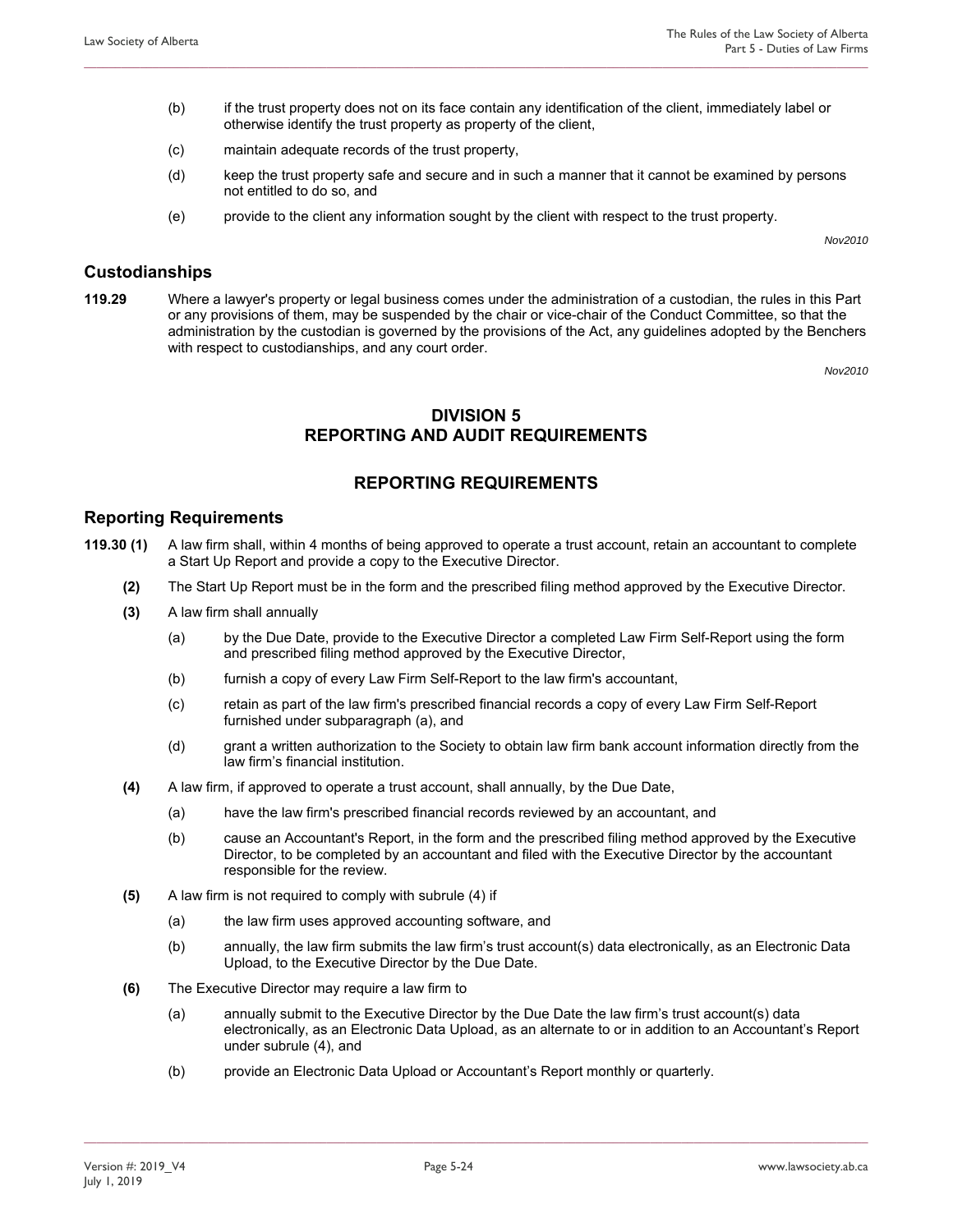**(7)** A lawyer or law firm may not refuse to produce or make available any records or other property in compliance with the firm's obligations under this Part on the grounds of solicitor and client privilege.

**\_\_\_\_\_\_\_\_\_\_\_\_\_\_\_\_\_\_\_\_\_\_\_\_\_\_\_\_\_\_\_\_\_\_\_\_\_\_\_\_\_\_\_\_\_\_\_\_\_\_\_\_\_\_\_\_\_\_\_\_\_\_\_\_\_\_\_\_\_\_\_\_\_\_\_\_\_\_\_\_\_\_\_\_\_\_\_\_\_\_\_\_\_\_\_\_\_\_\_\_\_\_\_\_\_\_\_\_\_\_\_\_\_\_\_\_\_\_\_\_\_\_\_\_\_\_** 

- **(8)** The disclosure of privileged information to the Society is not a waiver of privilege for any other purpose.
- **(9)** The Society shall not disclose or use any privileged information received under this Part for any purpose other than the administration of the trust safety program or as authorized by the Act, including proceedings under Part 3 of the Act.
- **(10)** The duty of a law firm to comply with subrules (3), (4), (5) and (6), as applicable, ceases only when
	- (a) the law firm's trust accounts and prescribed financial records are closed, and
	- (b) the final Law Firm Self-Report and either the final Accountant's Report or final Electronic Data Upload are provided in accordance with subrule (12).
- **(11)** A law firm that terminates its practice shall file with the Executive Director written notice of
	- (a) termination of the law firm practice before or forthwith after the date on which the firm's prescribed financial records are closed, and
	- (b) the effective date of the law firm's termination of practice, which becomes the law firm's new designated filing date.
- **(12)** A law firm that provides notice to the Executive Director in accordance with subrule (11) shall comply with subrules  $(3)$ ,  $(4)$ ,  $(5)$  and  $(6)$ , as applicable.
- **(13)** A law firm shall comply with subrules (1) (12), unless specifically exempted from the requirement to do so by the Executive Director.
- **(14)** A law firm that does not file the Law Firm Self-Report and either an Accountant's Report or Electronic Data Upload by the Due Date each year shall be levied the Late Filing Fee in accordance with the Late Filing Fee schedule.
- **(15)** If a law firm fails to
	- (a) annually file a Law Firm Self-Report,
	- (b) annually file either an Accountant's Report or Electronic Data Upload, and
	- (c) pay any Late Filing Fee

the Responsible Lawyer shall stand automatically suspended as of July 1.

**(16)** Rule 165.1 shall apply to any suspension under subrule (15).

*Nov2010;Nov2012;Jun2014;Sep2014;Jun2017;Sep2018* 

### **AUDIT REQUIREMENTS**

#### **Notices to the Executive Director**

- **119.31 (1)** A law firm shall file with the Executive Director written notice of
	- (a) any change in the law firm name or the designated filing date, before or immediately after the change is made, and
	- (b) a lawyer becoming or ceasing to be an owner or associate of a law firm, before or immediately after the event occurs.

*Nov2010* 

### **CDIC Compliance**

**119.32** A law firm that maintains a trust account at a depository that is insured by the Canada Deposit Insurance Corporation shall comply with the reporting and disclosure obligations as set forth in the *Canada Deposit Insurance Corporation Act*.

*Nov2010*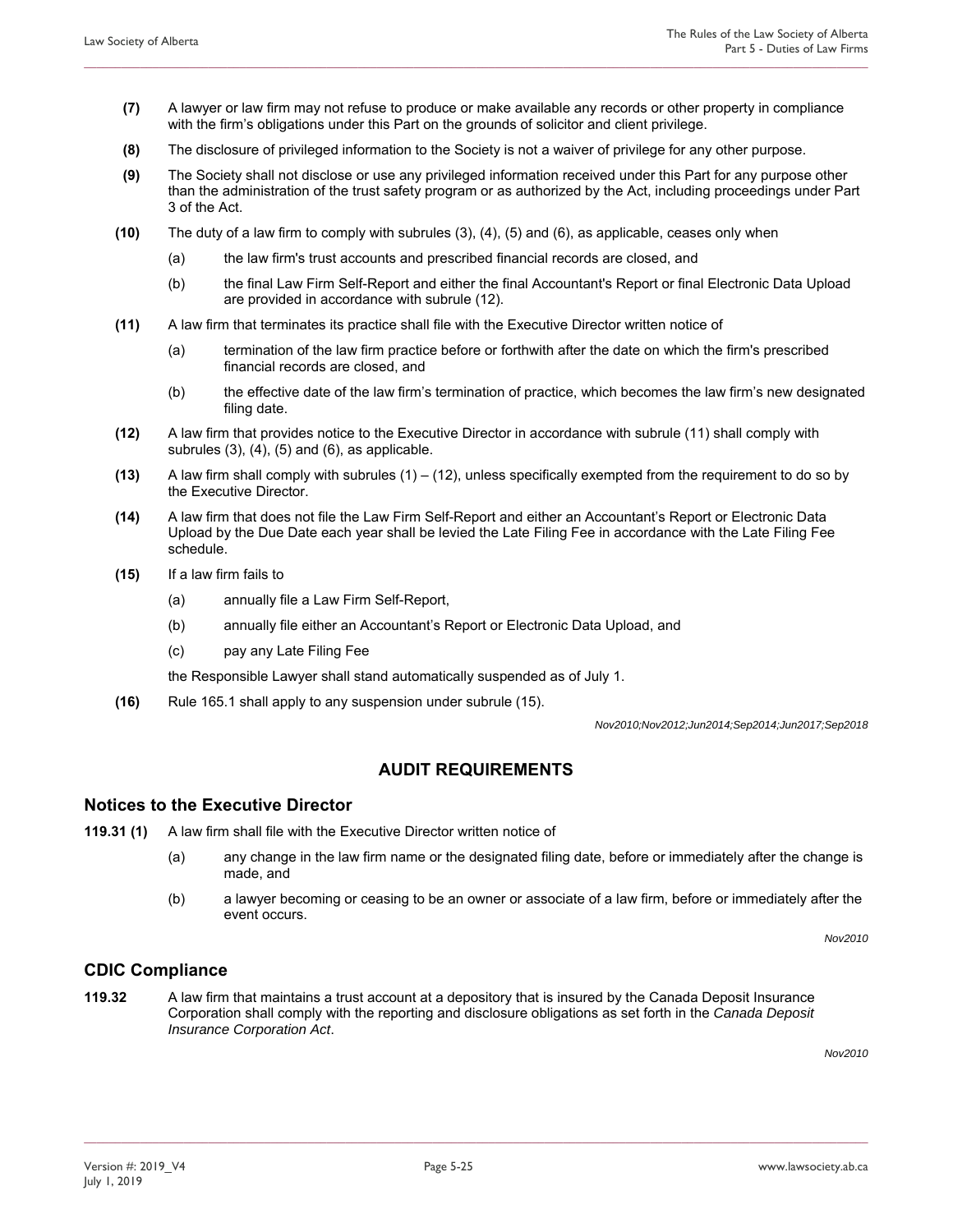### **Examination, Review, Audit or Investigation of Financial Records**

- **119.33 (1)** For purposes of this rule, "law firm" means
	- (i) a law firm as defined in Rule 2,
	- (ii) two or more lawyers practising law in the same premises, who expressly or impliedly hold themselves out to be practising law together and indicate a commonality of practice,
	- (iii) two or more lawyers practising law in the same premises who indicate that their practices are independent, or
	- (iv) a lawyer and a law firm practicing independently but participating in a specific alternate arrangement approved under Rule 119.2.
	- **(2)** The Benchers may direct that a person designated by the Benchers examine, review, audit, investigate or complete the financial records and other records of any lawyer or law firm that in any way relate to a lawyer's or the firm's practice of law for the purpose of ascertaining and advising as to whether the provisions of the Act and the Rules have been and are being complied with by a lawyer or law firm.

**\_\_\_\_\_\_\_\_\_\_\_\_\_\_\_\_\_\_\_\_\_\_\_\_\_\_\_\_\_\_\_\_\_\_\_\_\_\_\_\_\_\_\_\_\_\_\_\_\_\_\_\_\_\_\_\_\_\_\_\_\_\_\_\_\_\_\_\_\_\_\_\_\_\_\_\_\_\_\_\_\_\_\_\_\_\_\_\_\_\_\_\_\_\_\_\_\_\_\_\_\_\_\_\_\_\_\_\_\_\_\_\_\_\_\_\_\_\_\_\_\_\_\_\_\_\_** 

- **(3)** The powers conferred on the Benchers by subrule (2) may also be exercised by
	- (a) the President of the Society,
	- (b) the President-Elect of the Society,
	- (c) the chair of the Conduct Committee,
	- (d) the chair of the Trust Safety Committee,
	- (e) the Executive Director, or
	- (f) the Manager, Trust Safety.
- **(4)** Where a person conducts an examination, review, audit or investigation under this rule
	- (a) a lawyer shall produce all records and supporting documentation, including client files that that person may require for the examination, review, audit or investigation,
	- (b) the examination, review, audit or investigation must, where practicable, be held in the office of the lawyer or law firm whose financial records and other records are the subject of the examination, review, audit or investigation, or must be held in the Society's offices, and
	- (c) a law firm shall, upon demand, grant written authorization to the Society to obtain law firm bank account information directly from the law firm's banking institution.
- **(5)** The person conducting an examination, review, audit or investigation under this rule shall provide a report to the Executive Director with a copy to any of the lawyer, the responsible lawyer and the law firm, advising whether the provisions of the Act and the Rules have been and are being complied with, giving full particulars of any breach of those provisions and of any attempt to remedy any breach.
- **(6)** A lawyer or law firm may not refuse to give evidence, answer inquiries or produce or make available any records or other property in compliance with the firm's obligations under this Part on the grounds of solicitor and client privilege.
- **(7)** The disclosure of privileged information to the Society is not a waiver of privilege for any other purpose.
- **(8)** The Society shall not disclose or use any privileged information received under this Part for any purpose other than the administration of the trust safety program or as authorized by the Act, including proceedings under Part 3 of the Act.

*Apr2019;Nov2010'Sep2014;Sep2018* 

### **Notice of Bankruptcy Proceedings or Writ of Execution**

**119.34 (1)** A lawyer, student-at-law, or applicant for admission or re-admission, shall immediately notify the law firm's responsible lawyer and the Manager, Trust Safety, and a visiting lawyer shall notify the Manager, Trust Safety, in writing, of:

**\_\_\_\_\_\_\_\_\_\_\_\_\_\_\_\_\_\_\_\_\_\_\_\_\_\_\_\_\_\_\_\_\_\_\_\_\_\_\_\_\_\_\_\_\_\_\_\_\_\_\_\_\_\_\_\_\_\_\_\_\_\_\_\_\_\_\_\_\_\_\_\_\_\_\_\_\_\_\_\_\_\_\_\_\_\_\_\_\_\_\_\_\_\_\_\_\_\_\_\_\_\_\_\_\_\_\_\_\_\_\_\_\_\_\_\_\_\_\_\_\_\_\_\_\_\_** 

(a) service on the lawyer or a member of the law firm of a petition under the *Bankruptcy and Insolvency Act* for a receiving order in respect of the property of the lawyer or law firm;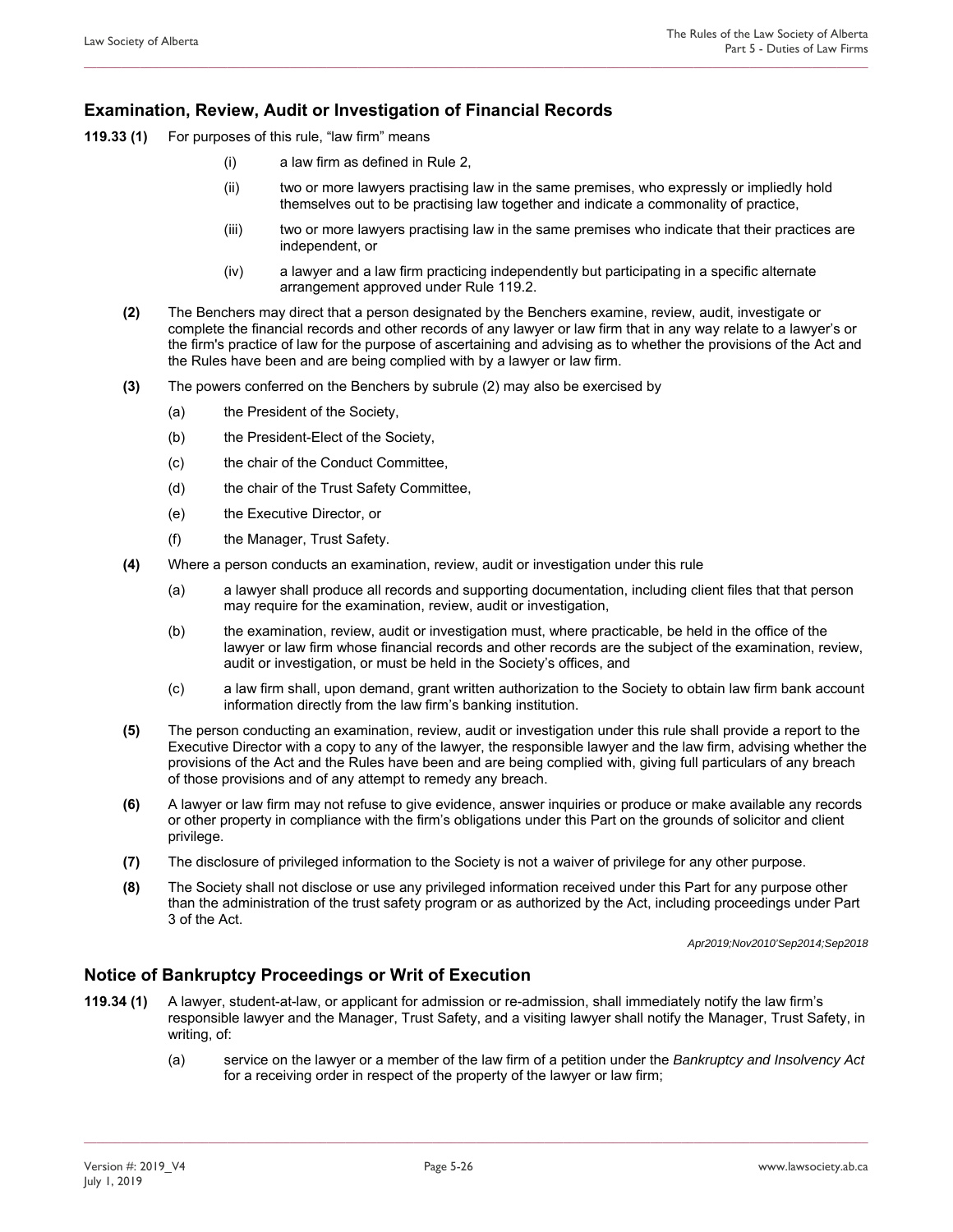- (b) the making by the lawyer or the law firm of an assignment pursuant to the *Bankruptcy and Insolvency Act*;
- (c) the filing by the lawyer or the law firm under section 50.4 of the *Bankruptcy and Insolvency Act* of a notice of intention to make a proposal under that Act;

- (d) the lodging of a proposal in respect of the lawyer or law firm pursuant to the *Bankruptcy and Insolvency Act*; or
- (e) the issuance of a writ of enforcement against the lawyer or law firm.
- **(2)** A notice under subrule (1) shall include a full explanation of the circumstances of the matter and must be accompanied by copies of all materials relating to proceedings taken in that matter.
- **(3)** On receiving a notice referred to in subrule (1) or on learning of any of the matters referred to in subrule (1), the Executive Director or Manager, Trust Safety may reassess the person's eligibility to act or continue to act as responsible lawyer.
- **(4)** On receiving a notice referred to in subrule (1) or on learning of any of the matters referred to in subrule (1), the Executive Director or Manager, Trust Safety may do any of the following:
	- (a) give notice of the referral to the responsible lawyer of the law firm concerned; or
	- (b) reconsider the trust account approval of the law firm.
- **(5)** A decision under this rule made by the Executive Director or the Manager, Trust Safety may be appealed to the Trust Safety Committee.

*Nov2010;Jun2016* 

### **DIVISION 6 RECORDS RETENTION AND BANKING TRANSACTIONS**

### **RECORDS RETENTION**

### **Location of Prescribed Financial Records**

**119.35** A law firm shall maintain all its prescribed financial records at its offices in Alberta unless exempted by the Executive Director.

*Nov2010* 

#### **Prescribed Financial Records**

- **119.36 (1)** A law firm shall record in its financial records, in a legible form, in ink or other permanent form, all financial transactions related to its practice of law.
	- **(2)** A law firm shall keep current the recorded financial transactions in subrule (1).
	- **(3)** Every law firm shall maintain financial records that:
		- (a) record, on a double entry basis, all money received and paid out in connection with the law firm's practice of law within Alberta; and
		- (b) show and distinguish
			- (i) all receipts and payments of money by the law firm,
			- (ii) the balances of money held by the law firm, and
			- (iii) on the face of the bank statement, whether the account is a general account or a trust account.
	- **(4)** The financial records for trust money shall consist of at least the following:
		- (a) a chronological trust journal of all trust receipts and trust withdrawals, and all transfers between individual client ledgers showing the following details;

- (i) the date of receipt or date of withdrawal,
- (ii) the source of the trust money received or the name of the payee to whom the trust payment or withdrawal is made,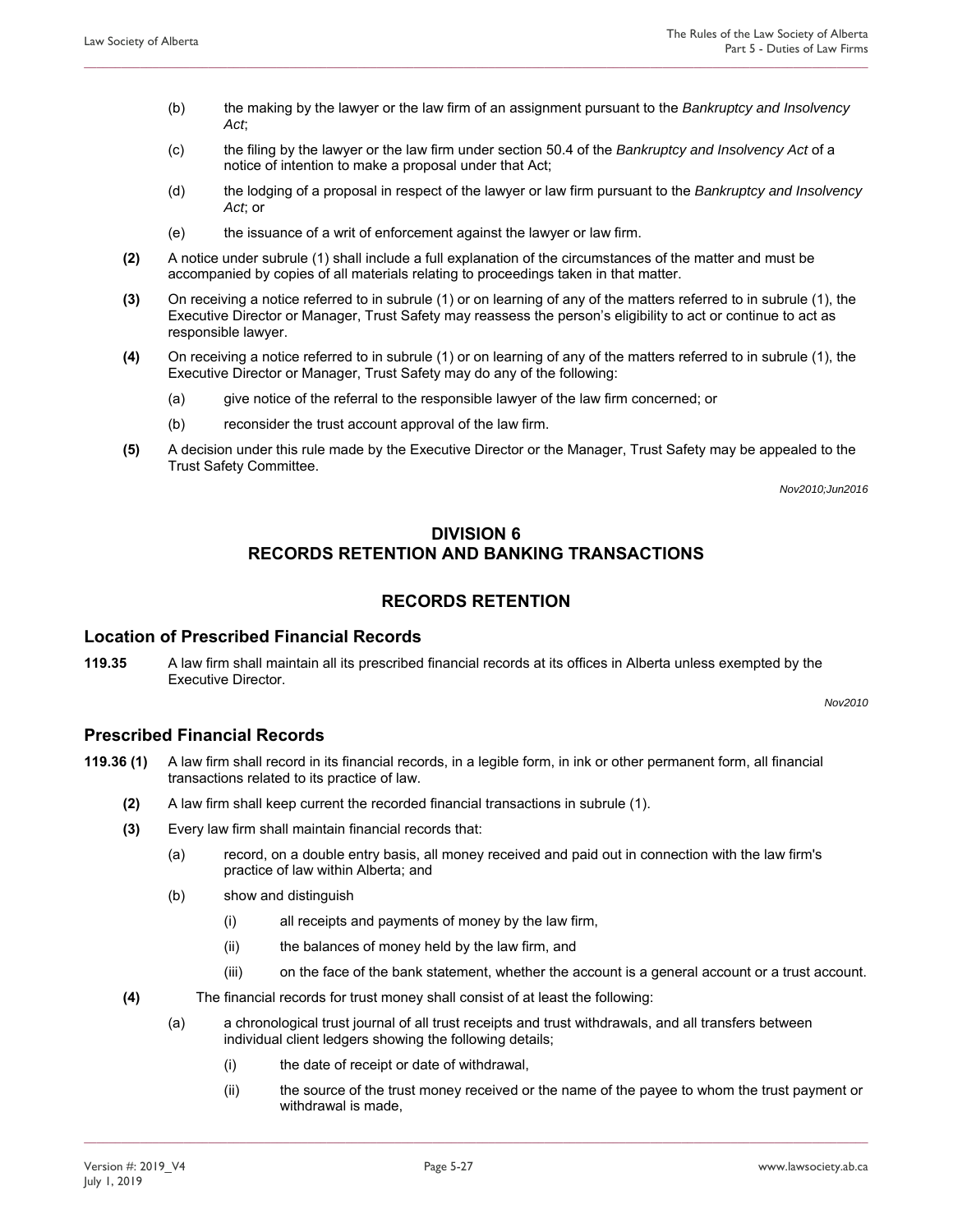- (iii) the form in which the money is received,
- (iv) the client name and/or file number,
- (v) in the case of transfers between individual client ledgers, the client name and file number for both the source and destination of the trust money between client files,
- (vi) the receipt or cheque number,
- (vii) the amount of the receipt, withdrawal or transfer, and
- (viii) a running balance of the total amount in trust;
- (b) a trust ledger consisting of separate trust ledger accounts for each client matter in respect of every client from whom the law firm has received trust money or on whose behalf or at whose direction or order the law firm has received trust money, with each trust ledger account showing;

- (i) the name, matter description and file number of the client,
- (ii) all receipts and withdrawals, in chronological order with the dates of receipt and withdrawal and indicating the source of the money or the payee, the receipt or cheque number, if applicable, and a description of the nature of the receipt or withdrawal, and
- (iii) the running balance of the amount remaining in the account;
- (c) a journal showing all transfers of money between trust ledger accounts or a chronological file of copies of all documents by which transfers of money between trust ledger accounts were effected;
- (d) a comparison prepared within 1 month of the last day of each month, between the total of the trust accounts of the law firm and the total of all unexpended trust balances as per the trust ledger accounts, together with the reasons for and steps taken to correct any differences, supported by
	- (i) a detailed bank reconciliation including the disclosure of the balance per bank account, deposits in transit, outstanding cheques itemized by date, cheque number, payee and amount and any other items necessary for the reconciliation which would be fully detailed and explained, and
	- (ii) a detailed listing made monthly by trust account showing the unexpended balance of money in each trust ledger account;
- (e) a general journal showing;
	- (i) the date of receipt or date of withdrawal,
	- (ii) the source of the general money received or the name of the payee to whom the general payment or withdrawal is made,
	- (iii) the form in which the money is received,
	- (iv) the client name and file number, if applicable,
	- (v) the receipt or cheque number,
	- (vi) the amount of the receipt, withdrawal or transfer, and
	- (vii) a running balance of the total amount in the general account;
- (f) a separate billing journal showing all fees and charges to clients, the dates of the statements of account for those fees and charges and the names of the clients;
- (g) a chronological fees and disbursements receivable ledger to record the law firm-client position for each client, showing statements of account rendered, payments on account and a continual running balance owing;
- (h) bank statements or passbooks, negotiated cheques, printed digital images of negotiated cheques, transfers between accounts and detailed duplicate deposit slips for all trust accounts and general accounts, bank advices, credit card slips, interac slips invoices and such parts of client files that are necessary to support the financial transactions;
- (i) a central record of all non-monetary client trust property received from and returned to the client by the law firm.
- **(5)** A law firm using a computerized accounting system shall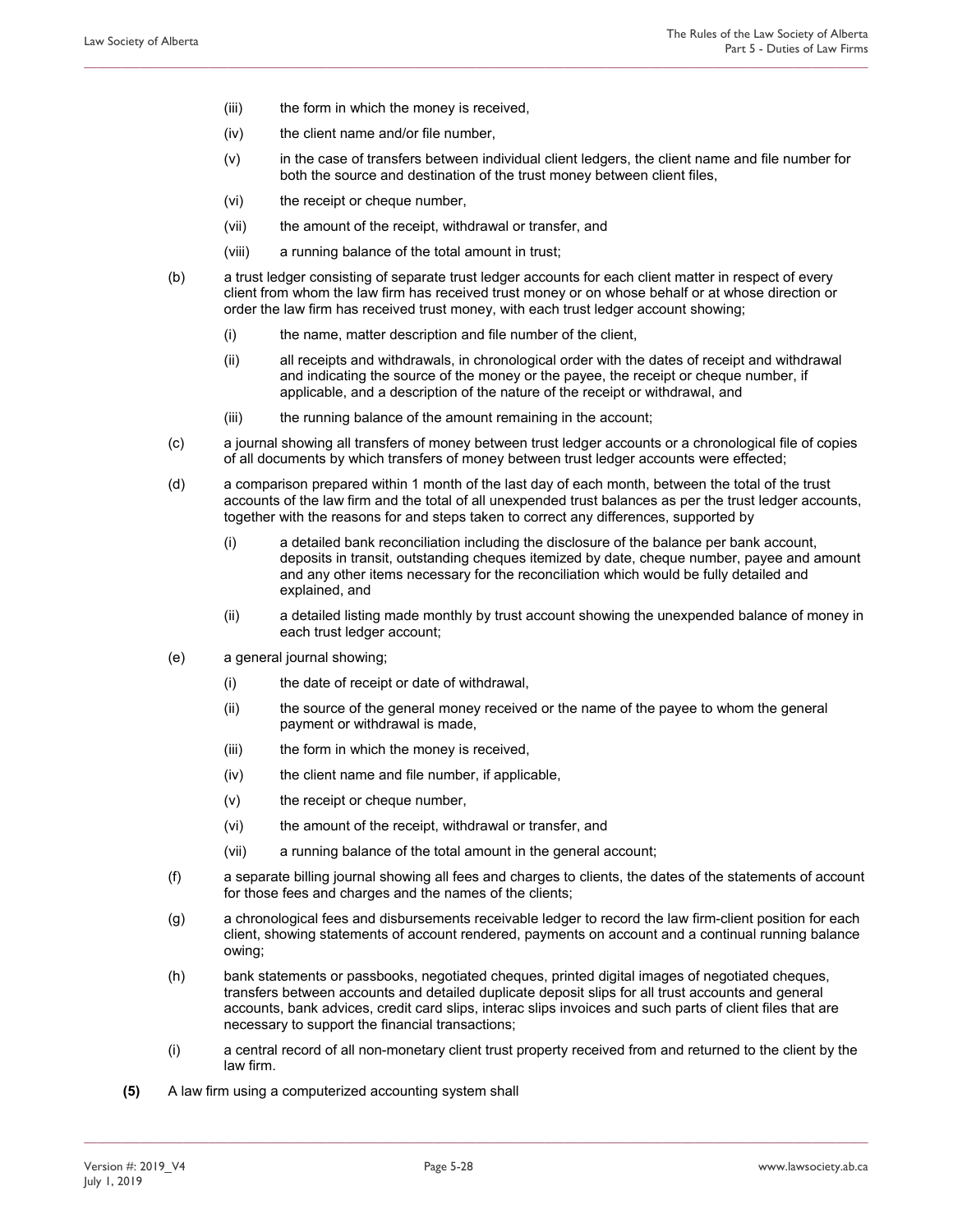(a) maintain an electronic backup of the accounting records in a safe and secure location,

**\_\_\_\_\_\_\_\_\_\_\_\_\_\_\_\_\_\_\_\_\_\_\_\_\_\_\_\_\_\_\_\_\_\_\_\_\_\_\_\_\_\_\_\_\_\_\_\_\_\_\_\_\_\_\_\_\_\_\_\_\_\_\_\_\_\_\_\_\_\_\_\_\_\_\_\_\_\_\_\_\_\_\_\_\_\_\_\_\_\_\_\_\_\_\_\_\_\_\_\_\_\_\_\_\_\_\_\_\_\_\_\_\_\_\_\_\_\_\_\_\_\_\_\_\_\_** 

- (b) on a monthly basis,
	- (i) print all trust records, with the exception of client trust ledger cards provided they can be printed upon demand,
	- (ii) print all general records, with the exception of the accounts receivable ledger cards provided they can be printed upon demand,
	- (iii) update the electronic backup of all accounting records, and
- (c) at the conclusion of every matter, print the client trust ledger card and accounts receivable ledger card for that matter and store it in a central file maintained for closed ledgers.

*Nov2010* 

### **Client Files**

- **119.37 (1)** Except as otherwise authorized by the Executive Director, a law firm shall:
	- (a) maintain its financial records in a safe and secure location;
	- (b) maintain its most recent 2 years of financial records at its principal place of practice in Alberta;
	- (c) upon completion and closing of a client file, place a copy of the client trust ledger card on the client file;
	- (d) retain its trust ledger accounts referred to in rule 119.36(4)(b) and (c) for at least the 10-year period following the fiscal year of the law firm in which the trust ledger account was closed;
	- (e) retain all other financial records referred to in rule 119.36, for at least the 10-year period following the fiscal year of the law firm in which the records came into existence;
	- (f) retain such parts of the files of the law firm, relating to the affairs of clients or former clients of the law firm, as are necessary to support the prescribed financial records for at least the 10-year period following the fiscal year of the law firm in which the file was closed.
	- **(2)** A law firm must not give up possession of any financial records and client files of the law firm relating to the affairs of clients or former clients of the law firm to a person other than a lawyer, unless the law firm retains or makes a copy of such parts of the file as are necessary to support the prescribed financial records, which copy must be deemed to be an original for the purposes of the Act and the Rules.

*Nov2010* 

### **Cash Transactions - Additional Obligations**

- **119.38 (1)** For the purposes of this rule:
	- (a) **"cash"** means coins referred to in section 7 of the *Currency Act*, notes issued by the Bank of Canada pursuant to the *Bank of Canada Act* that are intended for circulation in Canada and coins or bank notes of countries other than Canada;
	- (b) **"funds"** means cash, currency, securities and negotiable instruments or other financial instruments that indicate the person's title or interest in them;
	- (c) **"public body"** means
		- (i) a department or agent of Her Majesty in right of Canada or of a province,
		- (ii) an incorporated city, town, village, metropolitan authority, township, district, county, rural municipality or other incorporated municipal body or an agent of any of them, or
		- (iii) an organization that operates a public hospital and that is designated by the Minister of National Revenue as a hospital under the *Excise Tax Act* or an agent of the organization.
	- **(2)** A lawyer shall not receive or accept from a person, cash in an aggregate amount of \$7500 or more Canadian dollars in respect of any one client matter or transaction.
	- **(3)** For the purposes of this rule, when a lawyer receives or accepts from a person cash in a foreign currency the lawyer must be deemed to have received or accepted the cash converted into Canadian dollars at

**\_\_\_\_\_\_\_\_\_\_\_\_\_\_\_\_\_\_\_\_\_\_\_\_\_\_\_\_\_\_\_\_\_\_\_\_\_\_\_\_\_\_\_\_\_\_\_\_\_\_\_\_\_\_\_\_\_\_\_\_\_\_\_\_\_\_\_\_\_\_\_\_\_\_\_\_\_\_\_\_\_\_\_\_\_\_\_\_\_\_\_\_\_\_\_\_\_\_\_\_\_\_\_\_\_\_\_\_\_\_\_\_\_\_\_\_\_\_\_\_\_\_\_\_\_\_** 

(a) the official conversion rate of the Bank of Canada for the foreign currency as published in the Bank of Canada's Daily Noon Rates that is in effect at the time the lawyer receives or accepts the cash, or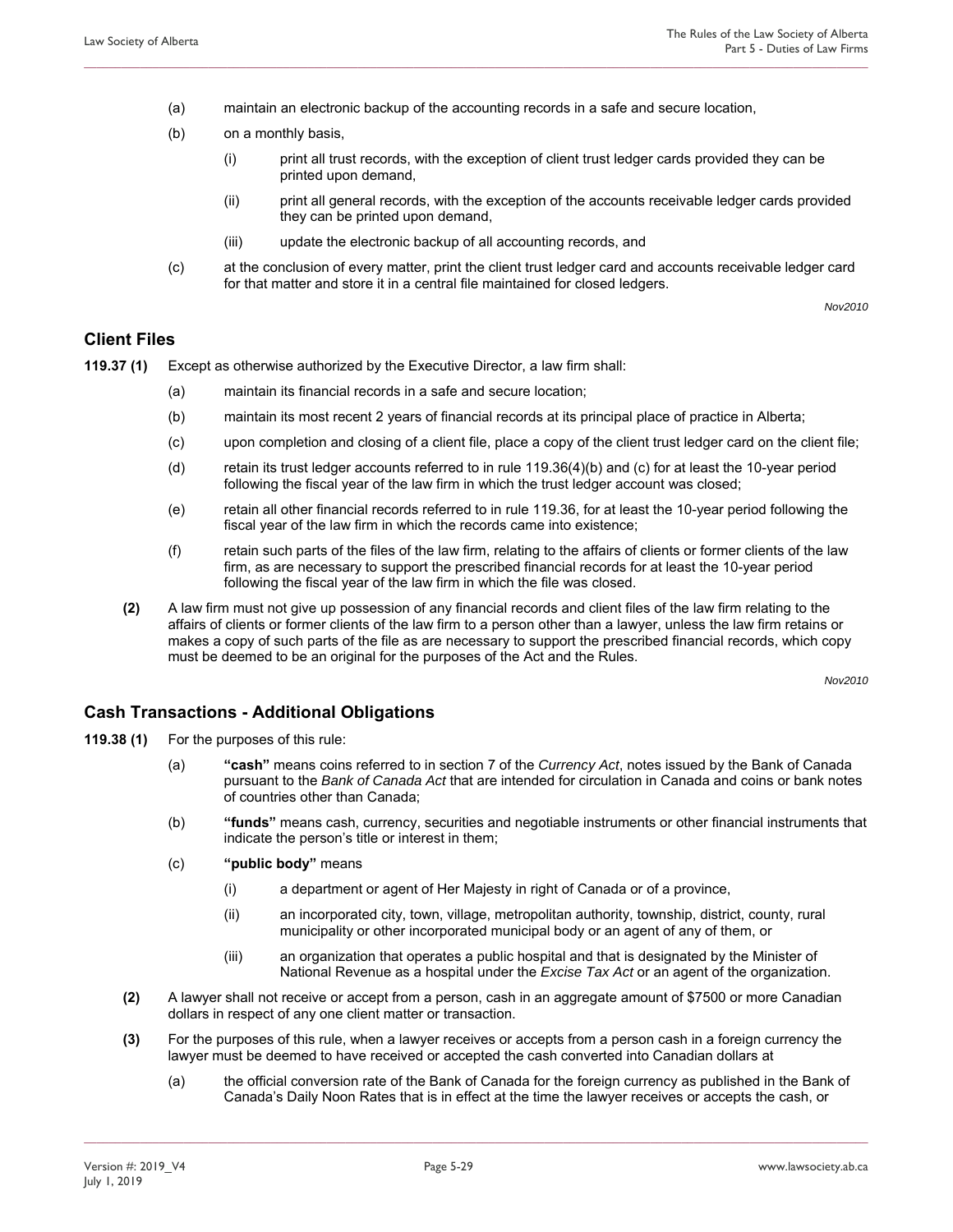- (b) if the day on which the lawyer receives or accepts cash is a holiday, the official conversion rate of the Bank of Canada in effect on the most recent business day preceding the day on which the lawyer receives or accepts the cash.
- **(4)** Subrule (2) applies when a lawyer engages on behalf of a client or gives instructions on behalf of a client in respect of the following activities:

- (a) receiving or paying funds;
- (b) purchasing or selling securities, real properties or business assets or entities;
- (c) transferring funds by any means.
- **(5)** Despite subrule (4), subrule (2) does not apply when the lawyer receives cash
	- (a) from a financial institution or public body,
	- (b) from a peace officer, law enforcement agency or other agent of the Crown (acting in his or her official capacity),
	- (c) pursuant to a court order, or to pay a fine or penalty, or
	- (d) in an amount of \$7500 or more for professional fees, disbursements, expenses or bail, provided that any refund greater than \$1000 out of such receipts is also made in cash and a receipt signed by the person receiving the cash is obtained by the lawyer.

*Nov2010* 

| 119.38(1) | For the purposes of this rule: |  |
|-----------|--------------------------------|--|
|-----------|--------------------------------|--|

- (a) **"cash"** means coins referred to in section 7 of the *Currency Act*, notes issued by the Bank of Canada pursuant to the *Bank of Canada Act* that are intended for circulation in Canada and coins or bank notes of countries other than Canada;
- (b) **"disbursements"** means amounts paid or required to be paid to a third party by the lawyer or the lawyer's firm on a client's behalf in connection with the provision of legal services to the client by the lawyer or the lawyer's firm which will be reimbursed by the client;
- (c) **"expenses"** means costs incurred by a lawyer or law firm in connection with the provision of legal services to a client which will be reimbursed by the client including such items as photocopying, travel, courier, postage, and paralegal costs;
- (d) **"financial institution"** means
	- (i) a bank that is regulated by the *Bank Act*,
	- (ii) an authorized foreign bank within the meaning of section 2 of the *Bank Act* in respect of its business in Canada,
	- (iii) cooperative credit society, savings and credit union or caisse populaire that is regulated by a provincial or territorial Act,
	- (iv) an association that is regulated by the *Cooperative Credit Associations Act* (Canada),
	- (v) a financial services cooperative,
	- (vi) a credit union central,
	- (vii) a company that is regulated by the *Trust and Loan Companies Act* (Canada),
	- (viii) a trust company or loan company that is regulated by a provincial or territorial Act,
	- (ix) a department or an entity that is an agent of Her Majesty in right of Canada or of a province or territory when it accepts deposit liabilities in the course of providing financial services to the public, or
	- (x) a subsidiary of the financial institution whose financial statements are consolidated with those of the financial institution.
- (e) **"financial services cooperative"** means a financial services cooperative that is regulated by *An Act respecting financial services cooperatives*, CQLR, c. C-67.3, or *An Act respecting the Mouvement Desjardins*, S.Q. 2000, c.77, other than a caisse populaire.
- (f) **"funds"** means cash, currency, securities and negotiable instruments or other financial instruments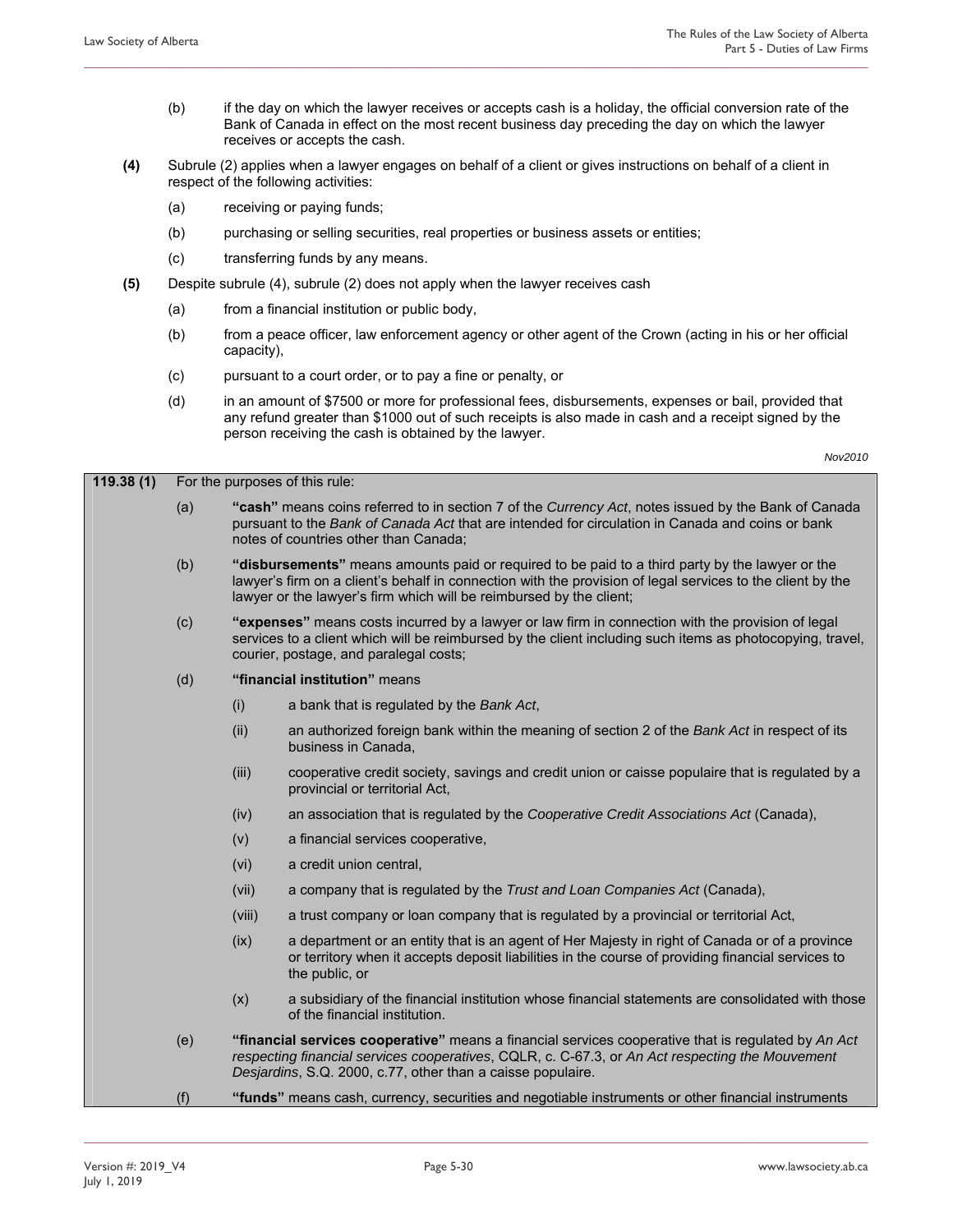|     |                                                                                                                                                                                                   |                                                                                                                                                        | that indicate the person's title or right to or interest in them;                                                                                                                                                                                                                       |  |  |
|-----|---------------------------------------------------------------------------------------------------------------------------------------------------------------------------------------------------|--------------------------------------------------------------------------------------------------------------------------------------------------------|-----------------------------------------------------------------------------------------------------------------------------------------------------------------------------------------------------------------------------------------------------------------------------------------|--|--|
|     | (g)                                                                                                                                                                                               |                                                                                                                                                        | "professional fees" means amounts billed or to be billed to a client for legal services provided or to<br>be provided to the client by the lawyer or the lawyer's firm;                                                                                                                 |  |  |
|     | (h)                                                                                                                                                                                               |                                                                                                                                                        | "public body" means                                                                                                                                                                                                                                                                     |  |  |
|     |                                                                                                                                                                                                   | (i)                                                                                                                                                    | a department or agent of Her Majesty in right of Canada or of a province or territory,                                                                                                                                                                                                  |  |  |
|     |                                                                                                                                                                                                   | (ii)                                                                                                                                                   | an incorporated city, town, village, metropolitan authority, township, district, county, rural<br>municipality or other incorporated municipal body in Canada or an agent in Canada of any of<br>them,                                                                                  |  |  |
|     |                                                                                                                                                                                                   | (iii)                                                                                                                                                  | a local board of a municipality incorporated by or under an Act of a province or territory of<br>Canada including any local board as defined in the Municipal Act (Ontario) [or equivalent<br>legislation] or similar body incorporated under the law of another province or territory, |  |  |
|     |                                                                                                                                                                                                   | (iv)                                                                                                                                                   | an organization that operates a public hospital authority and that is designated by the Minister<br>of National Revenue as a hospital under the Excise Tax Act (Canada) or an agent of the<br>organization,                                                                             |  |  |
|     |                                                                                                                                                                                                   | (v)                                                                                                                                                    | a body incorporated by or under an Act of a province or territory of Canada for a public<br>purpose, or                                                                                                                                                                                 |  |  |
|     |                                                                                                                                                                                                   | (vi)                                                                                                                                                   | a subsidiary of a public body whose financial statements are consolidated with those of the<br>public body.                                                                                                                                                                             |  |  |
| (2) |                                                                                                                                                                                                   |                                                                                                                                                        | A lawyer must not receive or accept cash in an aggregate amount greater than \$7500 Canadian dollars in<br>respect of any one client matter.                                                                                                                                            |  |  |
| (3) | For the purposes of this rule, when a lawyer receives or accepts cash in a foreign currency the lawyer will be<br>deemed to have received or accepted the cash converted into Canadian dollars at |                                                                                                                                                        |                                                                                                                                                                                                                                                                                         |  |  |
|     | (a)                                                                                                                                                                                               |                                                                                                                                                        | the official conversion rate of the Bank of Canada for the foreign currency as published in the Bank of<br>Canada's Daily Noon Rates that is in effect at the time the lawyer receives or accepts the cash, or                                                                          |  |  |
|     | (b)                                                                                                                                                                                               |                                                                                                                                                        | if the day on which the lawyer receives or accepts cash is a holiday, the official conversion rate of the<br>Bank of Canada in effect on the most recent business day preceding the day on which the lawyer<br>receives or accepts the cash.                                            |  |  |
| (4) |                                                                                                                                                                                                   | Subrule (2) applies when a lawyer engages on behalf of a client or gives instructions on behalf of a client in<br>respect of the following activities: |                                                                                                                                                                                                                                                                                         |  |  |
|     | (a)                                                                                                                                                                                               |                                                                                                                                                        | receiving or paying funds;                                                                                                                                                                                                                                                              |  |  |
|     | (b)                                                                                                                                                                                               |                                                                                                                                                        | purchasing or selling securities, real properties or business assets or entities;                                                                                                                                                                                                       |  |  |
|     | (c)                                                                                                                                                                                               |                                                                                                                                                        | transferring funds by any means.                                                                                                                                                                                                                                                        |  |  |
| (5) | Despite subrule (4), subrule (2) does not apply when the lawyer receives cash in connection with the provision<br>of legal services by the lawyer or the lawyer's firm                            |                                                                                                                                                        |                                                                                                                                                                                                                                                                                         |  |  |
|     | (a)                                                                                                                                                                                               |                                                                                                                                                        | from a financial institution or public body,                                                                                                                                                                                                                                            |  |  |
|     | (b)                                                                                                                                                                                               | capacity),                                                                                                                                             | from a peace officer, law enforcement agency or other agent of the Crown (acting in his or her official                                                                                                                                                                                 |  |  |
|     | (c)                                                                                                                                                                                               |                                                                                                                                                        | to pay a fine, penalty or bail, or                                                                                                                                                                                                                                                      |  |  |
|     | (d)                                                                                                                                                                                               |                                                                                                                                                        | for professional fees, disbursements or expenses, provided that any refund out of such receipts is also<br>made in cash.                                                                                                                                                                |  |  |
|     |                                                                                                                                                                                                   |                                                                                                                                                        | Coming into force September 30, 2019; Nov2010                                                                                                                                                                                                                                           |  |  |
|     |                                                                                                                                                                                                   |                                                                                                                                                        |                                                                                                                                                                                                                                                                                         |  |  |

**119.39 (1)** Subject to rule 119.38, every law firm that receives cash on behalf of a client shall maintain a separate book of duplicate receipts, in addition to existing financial record keeping requirements, which includes the following:

**\_\_\_\_\_\_\_\_\_\_\_\_\_\_\_\_\_\_\_\_\_\_\_\_\_\_\_\_\_\_\_\_\_\_\_\_\_\_\_\_\_\_\_\_\_\_\_\_\_\_\_\_\_\_\_\_\_\_\_\_\_\_\_\_\_\_\_\_\_\_\_\_\_\_\_\_\_\_\_\_\_\_\_\_\_\_\_\_\_\_\_\_\_\_\_\_\_\_\_\_\_\_\_\_\_\_\_\_\_\_\_\_\_\_\_\_\_\_\_\_\_\_\_\_\_\_** 

(a) the date on which cash is received;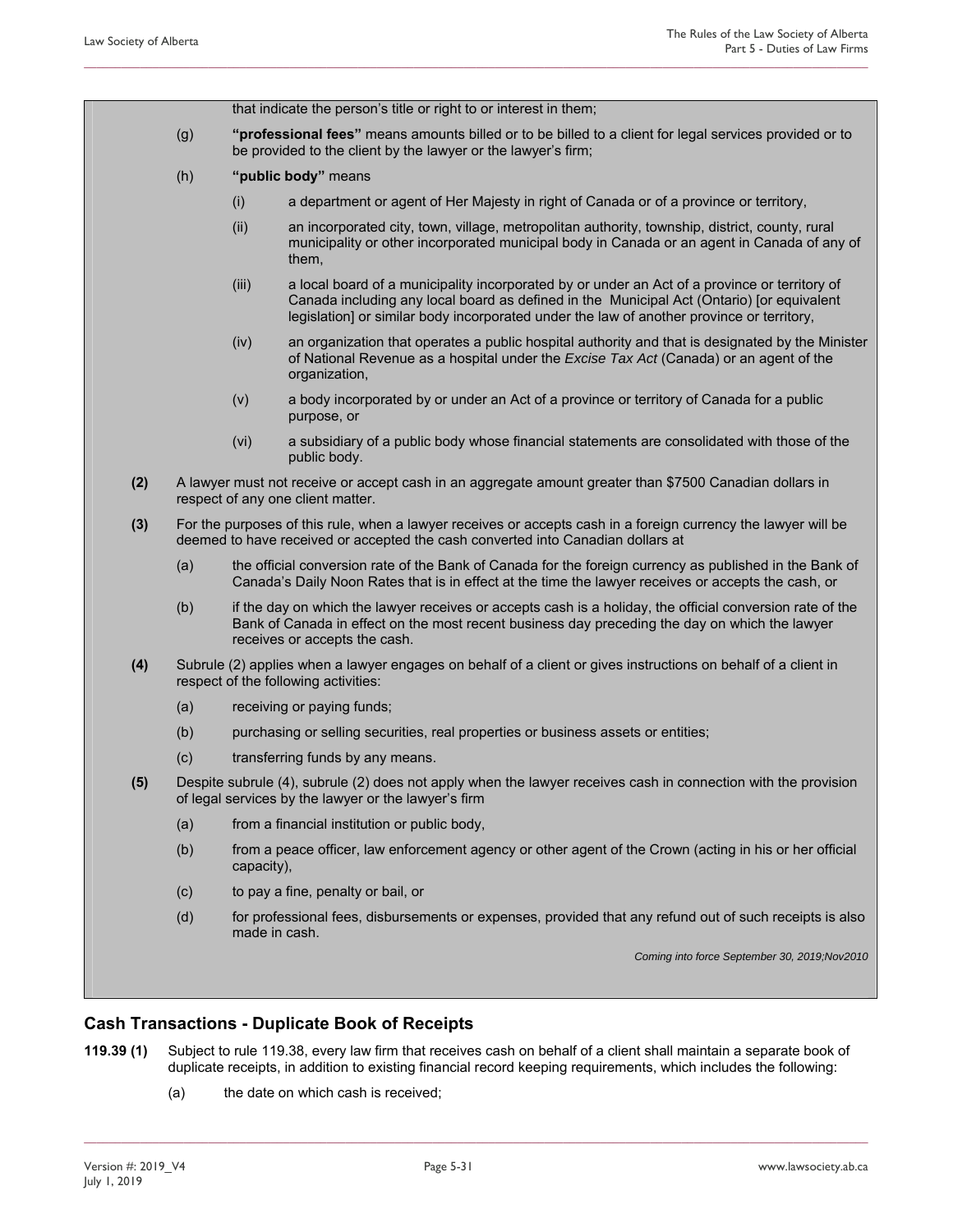- (b) the person from whom cash is received;
- (c) the amount of cash received;
- (d) the client for whom cash is received;
- (e) any file number in respect of which cash is received;
- (f) the signature of the lawyer or person authorized by the lawyer to receive cash and the signature of the person from whom cash is received.
- **(2)** Subject to rule 119.38, a record of cash payment shall be maintained by every law firm that returns cash pursuant to rule 119.38(5)(d), in addition to existing financial record keeping requirements, and which includes the following with each record;

- (a) the date on which cash is paid;
- (b) the amount of cash paid;
- (c) the client name in respect of which cash is paid;
- (d) any file number in respect of which cash is paid;
- (e) the name and signature of the person to whom cash is paid.
- **(3)** A lawyer does not breach subrules (1)(f) or (2)(e) if a receipt or record does not contain the signature of the person from whom cash is received or to whom cash is paid, provided that the lawyer has made reasonable efforts to obtain the signature of the person from whom cash is received or to whom cash is paid.

*Nov2010* 

#### **Monthly Reconciliation of General Accounts**

**119.40** A law firm shall reconcile its general accounts no later than the end of the following month.

*Nov2010* 

### **BANKING TRANSACTIONS**

#### **General Retainer Acknowledgment**

- **119.41 (1)** A law firm may deposit a general retainer directly into its general account if the client has signed a written general retainer acknowledgment providing that
	- (a) the money is non-refundable and belongs to the law firm immediately upon receipt,
	- (b) the law firm is not obliged either to account for the money or render services with respect to the money, and
	- (c) services may never be rendered in respect of the money.
	- **(2)** The law firm shall retain the written acknowledgment referred to in subrule (1).

*Nov2010* 

#### **Electronic Banking Withdrawals**

- **119.42 (1)** A law firm may withdraw money from trust electronically subject to the following conditions:
	- (a) the system used must be able to produce a hardcopy confirmation from the financial institution within 2 banking days of the withdrawal showing the details (date, amount, source account number, and destination account number and name) of the withdrawal or the withdrawal instructions to the financial institution;
	- (b) if the withdrawal is done online,
		- (i) the system used must be one where each law firm user has an individual password or access code, and only a lawyer of the law firm can authorize the financial institution to carry out the withdrawal unless otherwise approved by the Executive Director, and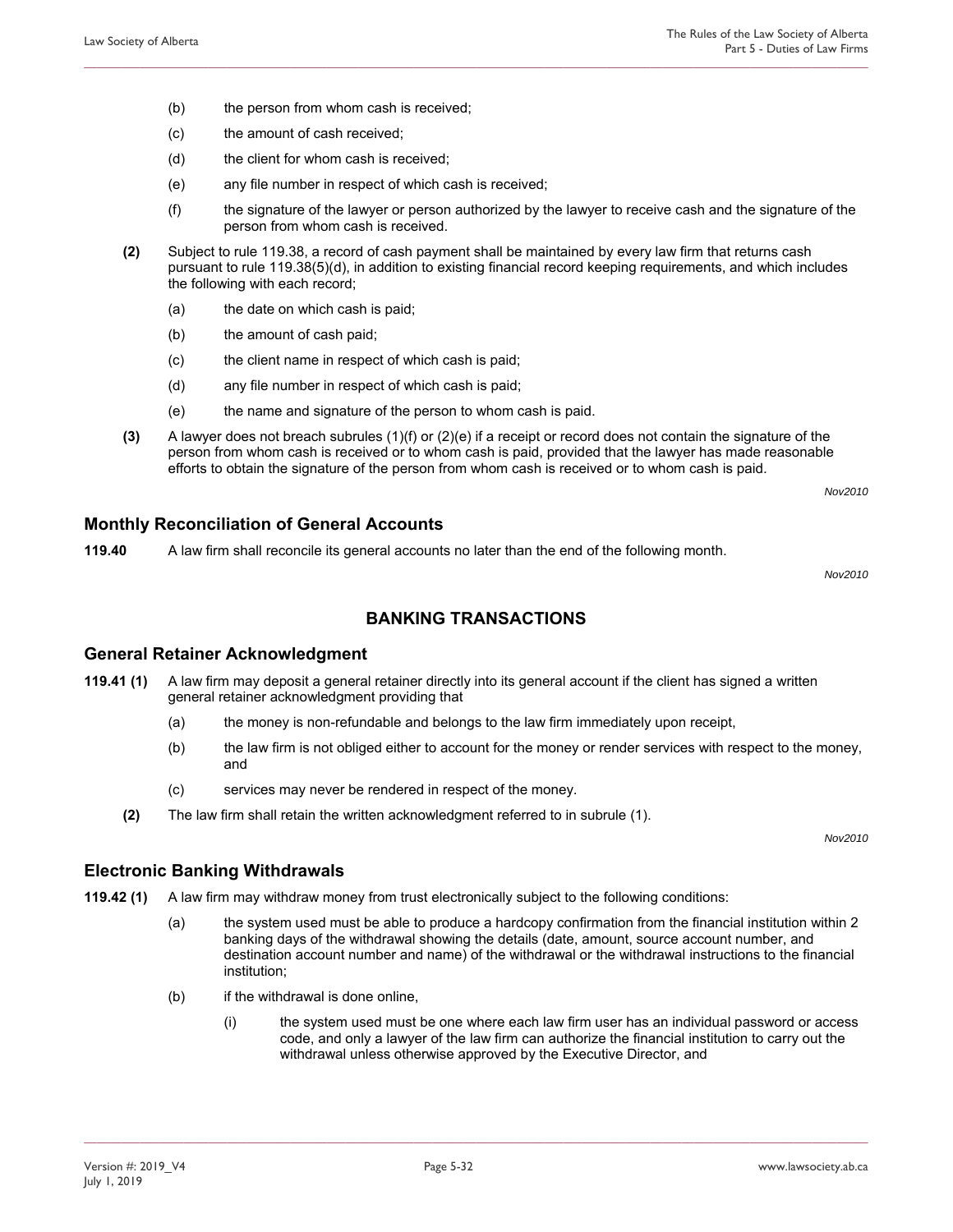- (ii) only a lawyer of the law firm, using his or her password, shall execute the instruction to the financial institution authorizing the withdrawal of money unless otherwise approved by the Executive Director;
- (c) the law firm shall obtain written instructions from the payee detailing the destination account (account name, account number, financial institution and financial institution address), unless the money is being transferred to another account of the law firm;
- (d) the law firm shall complete a non-cheque withdrawal form in a form prescribed by the Executive Director;

- (e) the law firm shall obtain a confirmation from the financial institution and within 2 banking days of the withdrawal shall write the name of the client and file number on the confirmation if not already present;
- (f) the written instructions from the payee and the financial institution confirmation must be maintained with the law firm banking records as part of the financial records.

*Nov2010;Nov2012* 

#### **Electronic Banking Deposits**

**119.43 (1)** A law firm may receive money into a law firm trust account electronically subject to the following conditions:

- (a) the law firm shall obtain a confirmation from the financial institution and/or remitter of the funds within 2 banking days of the deposit;
- (b) where practicable, the law firm shall request that the confirmation include the name of the client and/or file number;
- (c) the law firm must retain any confirmation received with the law firm banking records.

*Nov2010/Apr2012* 

### **Credit and Debit Card Receipts**

**119.44 (1)** A law firm may receive trust and general receipts by credit or debit cards subject to the following conditions:

- (a) trust receipts must be deposited, within 2 banking days, directly into a trust account;
- (b) general receipts must be deposited directly into a general account or only subject to the following conditions may be deposited to a trust account;
	- (i) the general portion of the receipt must be transferred expeditiously to the general account,
	- (ii) the law firm shall maintain a trust ledger card recording the receipt and payout of the general receipts, and
	- (iii) the ledger card must distinguish the general receipts by client;
- (c) the payor, client name, and file number must be recorded on the merchant slip;
- (d) the word "Trust" must be recorded on the merchant slip for all trust receipts;
- (e) the receipt must be recorded in the applicable trust or general journal and the merchant slip must be attached to the deposit slip;
- (f) all service charges and discounts, including those related to trust receipts must be withdrawn from the law firm general account.

*Nov2010* 

#### **ATM Deposits**

- **119.45 (1)** Law firms may deposit trust and general receipts into automated teller machines (ATMs) but only subject to the following conditions:
	- (a) ATM cards for trust accounts must be restricted to deposit only;
	- (b) trust receipts must be deposited directly into a pooled trust account of the law firm on or before the next banking day;
	- (c) the payor, client name and file number, if applicable, must be recorded on all ATM slips.